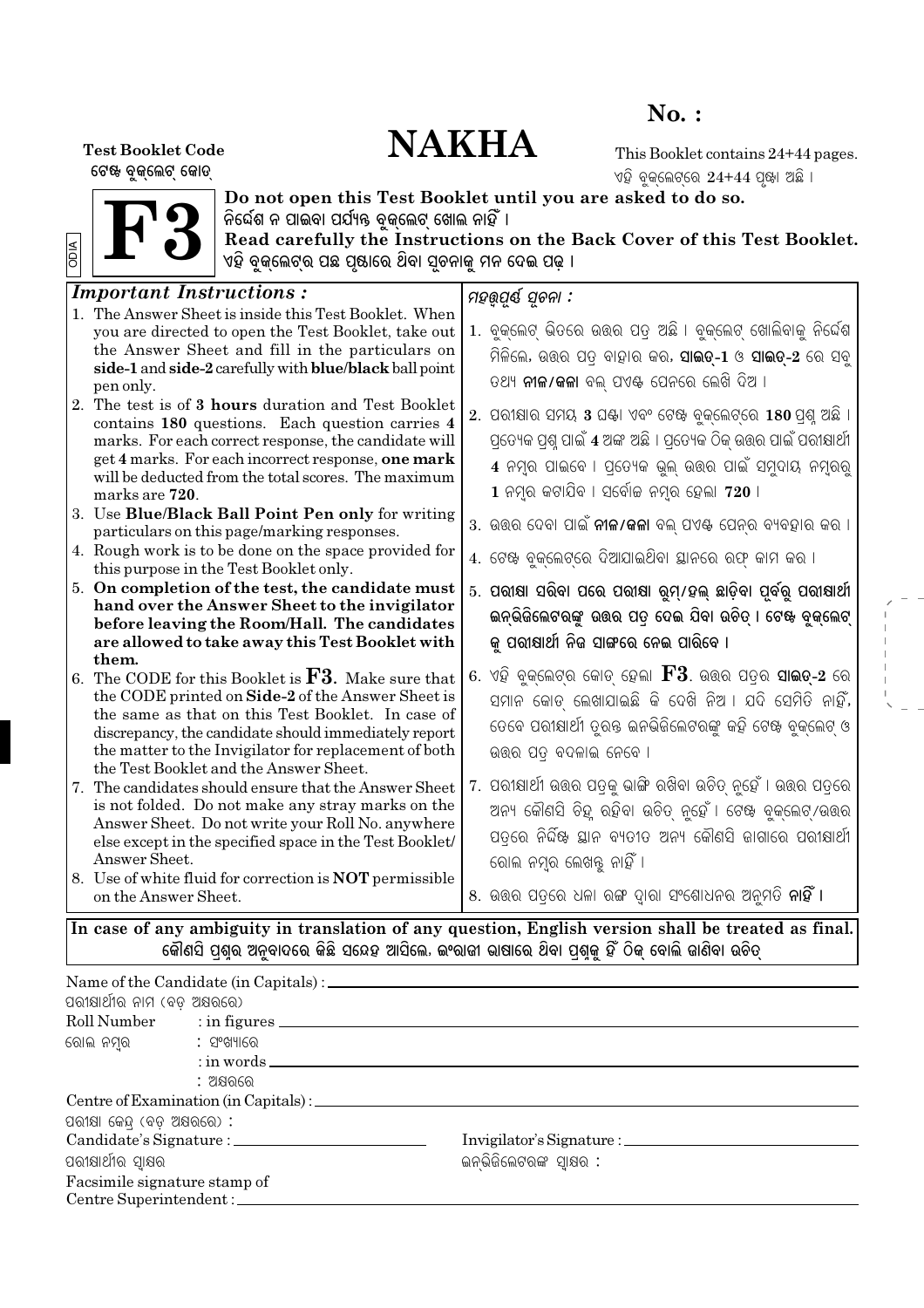$F3$ 

 $6.$ 

- ଟାଞ୍ଜିଷ୍ରର କିୟାଶୀଳତା ପାଇଁ ନିମୁ ଲିଖୁତ କେଉଁ ଉକ୍ତିଟି  $\mathbf{1}$ . **ିକ** ?
	- $(1)$ ଉଭୟ ଉହର୍ଚ୍ଚକ ସନ୍ଧି ଏବଂ ସଂଗହକ ସନ୍ଧି ଅଗଦିଶିକ ବାୟସଡ ।
	- ବେସ୍ ଅଞ୍ଚଳ ଅତି ପତଳା ଓ ହାଲ୍କା ଅବଲେପନ ହେବା  $(2)$ ଉଚିତ ।
	- ବେସ୍, ଉହର୍ଚକ ଓ ସଂଗ୍ହକ ଅଞ୍ଚଳଗ୍ଡିକ ସମାନ  $(3)$ ଅବଲେପନ ସାନ୍ଦ୍ରତା ବିଶିଷ୍ଟ ହେବା ଉଚିତ ।
	- ବେସ୍, ଉହର୍ଚ୍ଚକ ଓ ସଂଗ୍ରହକ ଅଞ୍ଚଳଗୁଡ଼ିକର ସମାନ ଆକାର  $(4)$ ହେବା ଉଚିତ ।
- ଏକ ଗୋଲାକାର ପରିବାହୀର 10 cm ବ୍ୟାସାର୍ଦ୍ଧରେ  $2.$  $3.2 \times 10^{-7}$  Cର ଚାର୍ଚ୍ଚ ସବୁଆଡ଼େ ସମାନ ଭାବେ ବିଷ୍ଟୃତ ହୋଇ ରହିଛନ୍ତି । ଗୋଲକର କେନ୍ଦ୍ରବିନ୍ଦୁରୁ 15 cm ଦ୍ରରତାରେ ଏକ ବିନ୍ଦୁରେ ସ୍ୟି ହେଉଥିବା ବୈଦ୍ୟୁତିକ କ୍ଷେତ୍ରର ପରିମାଣ ଅଟେ :

$$
\left(\frac{1}{4\pi\epsilon_0} = 9 \times 10^9 \text{ N m}^2/\text{C}^2\right)
$$

- $(1)$  $1.28 \times 10^6$  N/C
- $1.28 \times 10^7$  N/C  $(2)$
- $1.28 \times 10^4$  N/C  $(3)$
- $1.28 \times 10^5$  N/C  $(4)$
- କଳ୍ପନା କରାଯାଉ 600 nm ତରଙ୍ଗ ଦୈର୍ଘ୍ୟର ଆଲୋକ ଏକ ତାରାରୁ  $3.$ ଆସଅଛି । ଏକ ଟେଲିସ୍କୋପ୍ ଯାହାର ଅଭିଦଶ୍ୟକ(ଅବ୍କେକ୍କିଭ୍)ର ବ୍ୟାସ 2 m ଅଛି । ଏହି ଟେଲିସ୍କୋତ୍ପର ବିଭେଦନର(ରିଚ୍ଚୋଲ୍ୟସନ୍) ସୀମା ଅଟେ:
	- $7.32 \times 10^{-7}$  rad  $(1)$
	- $(2)$  $6.00 \times 10^{-7}$  rad
	- $(3)$  $3.66 \times 10^{-7}$  rad
	- $1.83 \times 10^{-7}$  rad  $(4)$
- $\overline{4}$ . ପ୍ରତିବଳର ବିମିତି ଅଟେ :
	- $[ML^{0}T^{-2}]$  $(1)$
	- $[ML^{-1}T^{-2}]$  $(2)$
	- $[MLT^{-2}]$  $(3)$
	- $[ML^2T^{-2}]$  $(4)$
- ଏକ ୟିୟଗକ୍ର କ୍ଷଦ୍ତମ ମାପର ପରିମାଣ  $0.01$  ମି.ମି ଓ ଏହାର  $5<sub>1</sub>$ ବ୍ଭାକାର ସ୍କେଲ୍ରେ 50ଟି ବିଭାଗ ରହିଛି ।

ୟ୍କିୟୁଗକ୍ର ପିଚ୍ ଅଟେ :

- $0.5 \hat{\Omega} \cdot \hat{\Omega}$  $(1)$
- $1.0 \hat{a}.\hat{a}$  $(2)$
- $0.01$  ମି.ମି  $(3)$
- $0.25$  ମି.ମି  $(4)$

ଏକ ବୟତ୍ତିହୀନ ଦଉଡ଼ିର ଦ୍ଇ ପ୍ରାନ୍ତରେ 4 କେଚ୍ଚି ଓ 6 କେଚ୍ଚି ବୟୁତ୍ନ ବିଶିଷ୍ଟ ଦ୍ରଇଟି ବୟୁ ବନ୍ଧାଗଲା । ଦଉଡ଼ିଟି ଏକ ଘର୍ଷଣ ବିହୀନ ପଲି ଉପରେ ଅତିକ୍ମ କରେ । ମାଧ୍ୟାକର୍ଷଣକନିତ ତୃରଣ (g) ହିସାବରେ ଏହି ପଦ୍ଧତିର ତୃରଣ ଅଟେ : (ଚିତ୍ ଦେଖ)



- $(1)$  $\epsilon/5$
- $(2)$  $g/10$
- $(3)$ g
- $g/2$  $(4)$
- $\overline{7}$ . ଏକ ଇଲେକ୍ଯନ୍କୁ ' $\rm V$ ' ଭୋଲ୍ଟ୍ର ବିଭବ ପାର୍ଥକ୍ୟରେ ବିଶ୍ରାମରୁ ତ୍ରାନିତ କରାଯାଏ । ଯଦି ଇଲେକ୍ୱନ୍ର ଡିବୋଗ୍ଲିଙ୍କ ତରଙ୍ଗ ଡୈର୍ଘ୍ୟ 1.22 $7 \times 10^{-2}$  nm ହଏ, ଡାହାହେଲେ ବିଭବ ପାର୍ଥକ୍ୟ ଅଟେ :
	- $10^3$  V  $(1)$
	- $(2)$  $10^4$  V
	- $10V$  $(3)$
	- $10^2$  V  $(4)$
- ମହାକାଶରେ କୌଣସି ଏକ ସ୍ଥାନରେ  $0.2~{\rm m}^3$  ଆୟତନରେ  $5~{\rm V}$ 8. ର ବୈଦ୍ୟୁତିକ ବିଭବ ସବୁଆଡ଼େ ଦେଖାଗଲା । ଏହି ସ୍ଥାନରେ ବୈଦ୍ୟୁତିକ କ୍ଷେତ୍ର ଅଟେ :
	- $1$  N/C  $($ ନିୟଟନ/କ୍କନ୍ମ୍)  $(1)$
	- $5$  N/C  $($ ନିୟଟନ/କ୍ଲମ୍)  $(2)$
	- $zero$  (କିରୋ)  $(3)$
	- $0.5$  N/C (ନିୟଟନ/କ୍ୱଲମ୍)  $(4)$
- ଏକ ସମବର୍ତ୍ତଳ 249 k $\mathrm{Pa}$  ଚାପ ଓ  $~27^\circ\mathrm{C}$  ତାପମାତ୍ରାର ଉଦ୍ଯାନ 9. ଗ୍ୟାସ୍ ଧାରଣ କରେ ।

ଏହାର ସାନ୍ଦତା ଅଟେ : (R = 8.3 J mol $^{-1}$  K $^{-1}$ )

- $0.1 \text{ kg/m}^3$  $(1)$
- $0.02 \text{ kg/m}^3$  $(2)$
- $0.5 \text{ kg/m}^3$  $(3)$
- $(4)$  $0.2 \text{ kg/m}^3$

### **ODIA**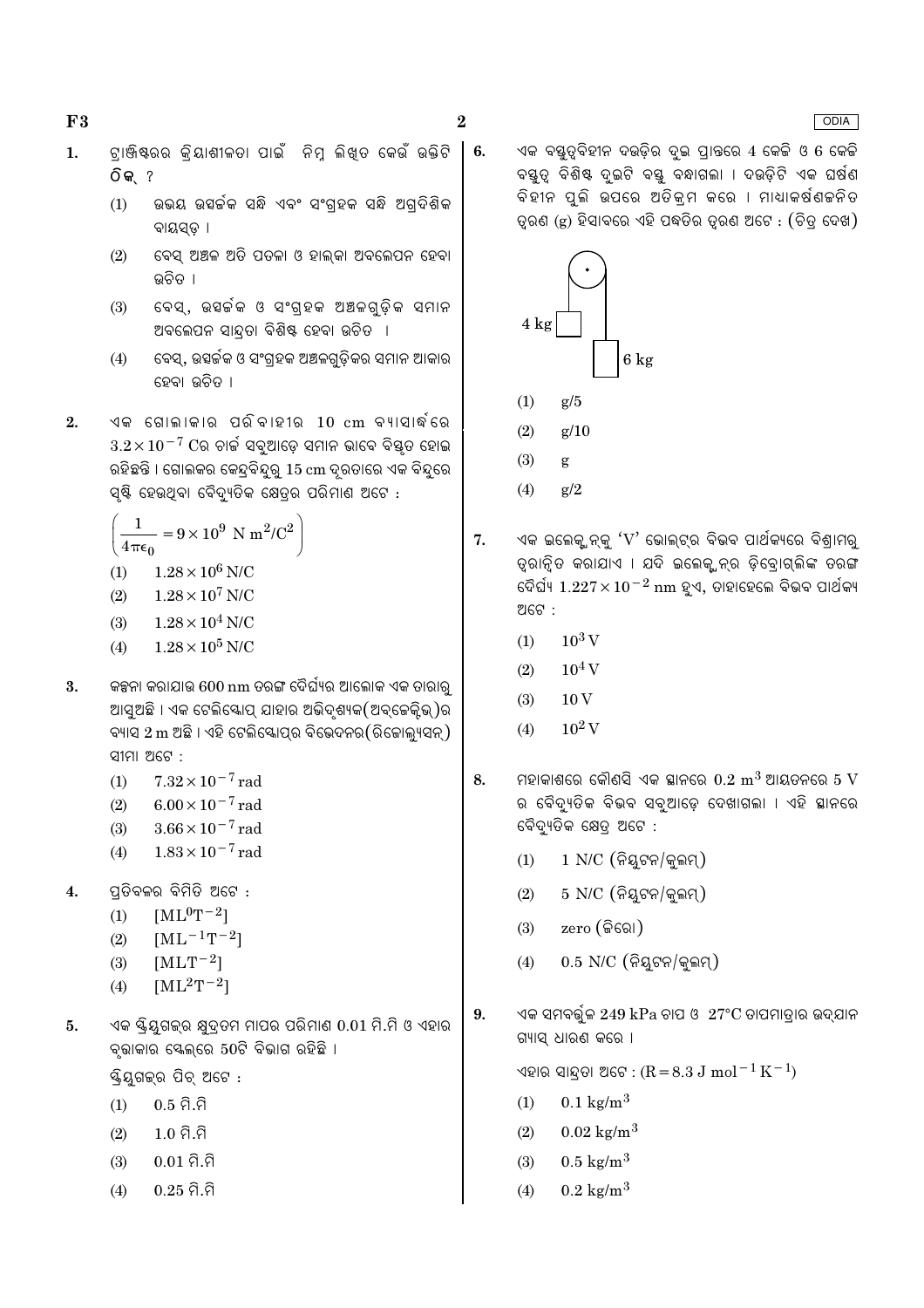ଏକ ଗ୍ୟାସ୍ର ଆଣବିକ ବ୍ୟାସ ' $d$ ' ଓ ସଂଖ୍ୟା ସାନ୍ଦତା 'n' ଥିବା  $10.$ ବେଳେ, ଏହାର ମାଧ-ମୁକ୍ତ-ପଥ କେଉଁ ପ୍ରକାରରେ ପ୍ରକାଶ କରାଯିବ ?

(1) 
$$
\frac{1}{\sqrt{2} n^{2} \pi d^{2}}
$$
  
(2) 
$$
\frac{1}{\sqrt{2} n^{2} \pi^{2} d^{2}}
$$
  
(3) 
$$
\frac{1}{\sqrt{2} n \pi d}
$$

- $\frac{1}{\sqrt{2} \pi \pi d^2}$  $(4)$
- ଏକ ଟାଓ୍ୱାରର ଶୀର୍ଷରୁ ବଲ୍ଟିଏ 20 m/s ପରିବେଗରେ ଲୟ 11. ଭାବରେ ତଳକୁ ଫୋପଡ଼ା ହେଲା । କିଛି ସମୟ ପରେ ଏହା 80 m/s ପରିବେଗରେ ଭୂମିକୁ ଆଘାତ କଲା । ଟାଓ୍ୱାର୍ଟିର ଉଚ୍ଚତା ଅଟେ ( $g = 10 \text{ m/s}^2$ )
	- $320 \text{ m}$  $(1)$
	- $(2)$  $300 \text{ m}$
	- $(3)$  $360 \text{ m}$
	- $(4)$ 340 m
- 12. ଚିତ୍ୱରେ ଦର୍ଶାଯାଇଥିବା ଲଜିକ୍ ପରିପଥ ପାଇଁ, ସତ୍ୟମାନ ସାରଣୀଟି ଅଟେ :



ଏକ କ୍ଷଦ ବୈଦ୍ୟତିକ ଦ୍ଧବର ଦ୍ଧବ ଆଘର୍ଷ 13.  $16 \times 10^{-9}$  C m ଅଟେ । ଦ୍ୱିଧୁବର ଅକ୍ଷ ସହିତ 60° କୋଣରେ ସ୍ୟି ହେଉଥିବା ଏକ ରେଖା ଉପରେ, ଦିଧିବର କେନ୍ଦ୍ବିନ୍ ଠାର୍ 0.6 m ଦ୍ରତାରେ ଥିବା ଏକ ବିନ୍ଦୁ ଉପରେ ଦୃଧୁବ ଯୋଗୁଁ ସ୍<del>ଷ୍ଟି</del> ହେଉଥିବା ବୈଦ୍ୟୁତିକ ବିଭବ ଅଟେ :

$$
\left(\frac{1}{4\pi\epsilon_0} = 9 \times 10^9 \text{ N m}^2/\text{C}^2\right)
$$
  
(1) 400 V

- $(2)$ ଶୁନ୍
- $50V$  $(3)$
- 200 V  $(4)$
- 14. r ବ୍ୟାସାର୍ଦ୍ଧ ବିଶିଷ୍ଟ ଏକ କୈଶିକ ନଳୀକୁ ପାଣିରେ ବୃଡ଼ାଇବାରୁ, ଏହି ନଳୀରେ ପାଣିର ଉଚ୍ଚତା h ଉଚ୍ଚତାକୁ ଉଠିଯାଏ । ଏହି କୈଶିକ ନଳୀରେ ପାଣିର ବୟୁତୃ  $5$  g ଅଟେ ।  $2r$  ବ୍ୟାସାର୍ଦ୍ଧ ବିଶିଷ୍ଟ ଅନ୍ୟ ଏକ କୈଶିକ ନଳୀ ପାଣିରେ ବୃଡ଼ାଗଲେ, ଏହି ନଳୀରେ କେତେ ବୟୁତ୍ୱର ପାଣି ଉପରକ୍ର ଉଠିବ ?
	- $10.0 g$  $(1)$
	- $(2)$  $20.0 g$
	- $(3)$  $2.5 g$
	- $(4)$  $5.0 g$
- ନିମ୍ନରେ ପ୍ରଦଭ କେଉଁ ଗାଫ୍ଟି ତ୍ୟାର ପ୍ତିରୋଧକତା (ρ) ସହିତ  $15.$ ତାପମାତ୍ରାର (T) ପରିବର୍ତ୍ତନକୁ ଦର୍ଶାଏ ?



 $F3$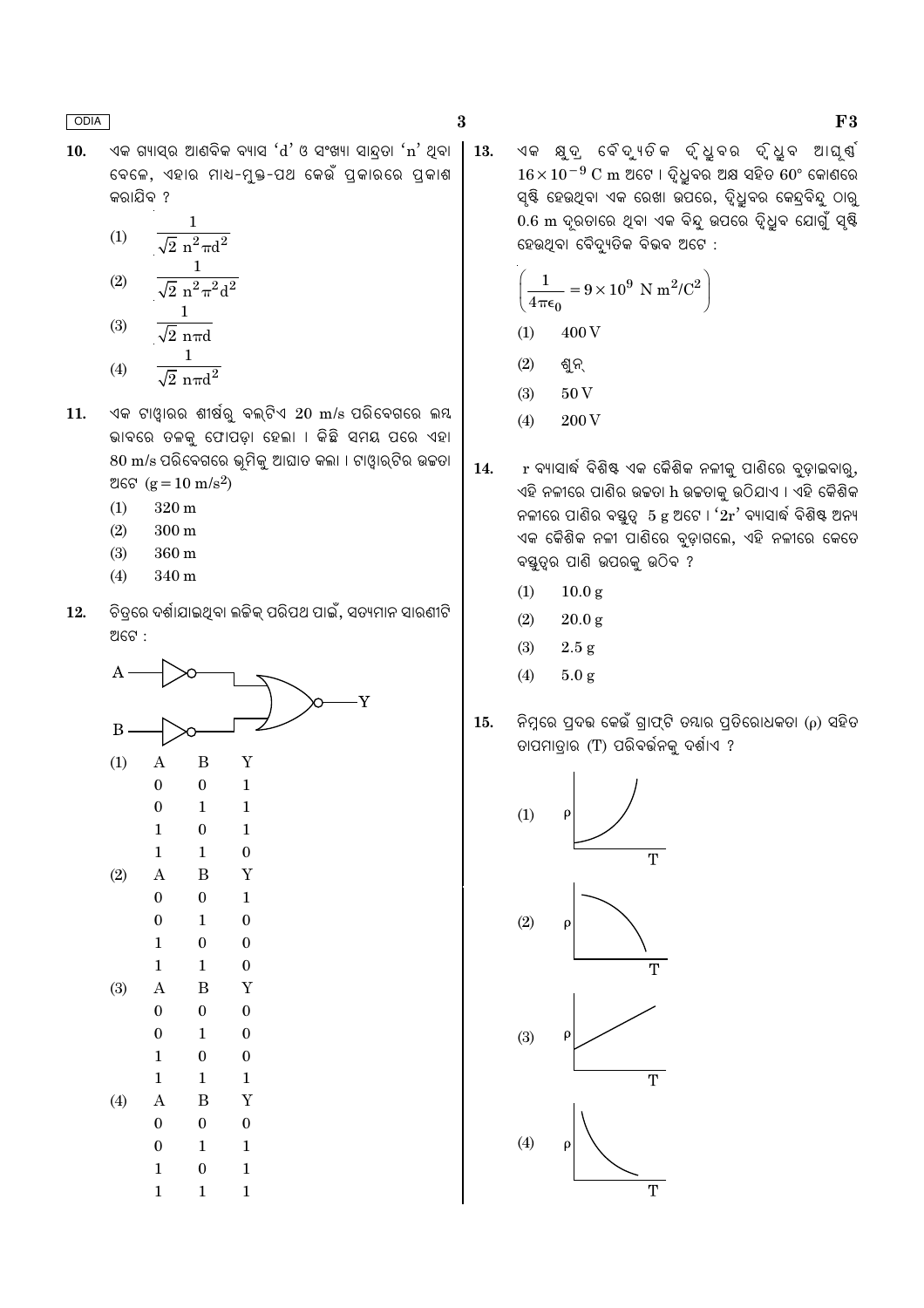$F3$  $16.$   $\overline{\mathbf{4}}$ 

ଏକ ବିଦ୍ୟତ୍ ଚ୍ୟକୀୟ ତରଙ୍ଗର ତୀବ୍ତାରେ ବୈଦ୍ୟତିକ କ୍ଷେତ୍ 21. ଓ ବୃୟକୀୟ କ୍ଷେତ୍ରର ଅବଦାନର ଅନୁପାତ ଅଟେ ( $c = \widehat{\mathsf{q}}$ ଦ୍ୟାତ୍ ଚ୍ୟକୀୟ ତରଙ୍ଗର ବେଗ)

- $(1)$  $1:$  c
- $1 : c<sup>2</sup>$  $(2)$
- $(3)$  $c:1$
- $(4)$  $1:1$
- $50\,$  cm ଦୈର୍ଘ୍ୟ ଓ  $100\,$  ଘେରା ଧାରଣ କରିଥିବା ଏକ ଲୟା 17. ସୋଲେନଏଡ଼୍ 2.5 A ର ବିଦ୍ୟୁତ୍ ସୋଡ ବହନ କରେ । ସୋଲେନଏଡ୍ର କେନ୍ଦ୍ରରେ ବୃୟକୀୟ କ୍ଷେତ୍ର ଅଟେ :
	- $(\mu_0 = 4\pi \times 10^{-7} \text{ T m A}^{-1})$
	- $(1)$  $6.28\times10^{-5}$  T
	- $3.14 \times 10^{-5}$  T  $(2)$
	- $6.28 \times 10^{-4}$  T  $(3)$
	- $3.14 \times 10^{-4}$  T  $(4)$
- ନିମ୍ନରେ ପ୍**ଦଭ କେଉଁଟି ପାଇଁ ବୋହରଙ୍କ ମଡ଼େଲ୍ ବୈଧ** 18. ନ୍ହେଁ ?
	- $(1)$ ଡ଼ିୟୁଟେରନ ପରମାଣୁ
	- $(2)$ ଏକକ ଆୟନୀକ୍ତ ନିୟନ୍ ପରମାଣ୍ ( $Ne^+$ )
	- $(3)$ ଉଦ୍ଯାନ ପରମାଣ୍ଡ
	- ଏକକ ଆୟନୀକ୍ତ ହିଲିୟମ୍ ପରମାଣ୍  $({\rm He}^+)$  $(4)$
- 19.  $0.5$  g ପଦାର୍ଥର ଶକ୍ତି ତୁଲ୍ୟାଙ୍କ ଅଟେ :
	- $1.5 \times 10^{13}$  J  $(1)$
	- $0.5 \times 10^{13}$  J  $(2)$
	- $4.5 \times 10^{16}$  J  $(3)$
	- $4.5 \times 10^{13}$  J  $(4)$
- ଅର୍ଥବୋଧକ ସାର୍ଥକ ସଂଖ୍ୟା ଗୁଡ଼ିକୁ ହିସାବକୁ ନିଆଗଲେ, 20.  $9.99$  ମି.  $-0.0099$  ମି. ର ମୁଲ୍ୟ କେତେ ହେବ ?
	- $9.980$  ମି.  $(1)$
	- $9.9\,\hat{a}$ .  $(2)$
	- $9.9801$  ମି.  $(3)$
	- $9.98\,\hat{a}$ .  $(4)$
- ଏକ ଗିଟାର୍ରେ, A ଓ B ଦ୍ଇଟି ତାର ସମାନ ପଦାର୍ଥରେ ତିଆରି ହୋଇ, ସେମାନଙ୍କର ତାନର୍ ସାମାନ୍ୟ ବିଚ୍ୟୁତ ହୋଇ 6 Hz ଆବ୍ତିର ବିୟନ୍ଦ ସ୍ଷ୍ଟି କରନ୍ତି । ଯେତେବେଳେ 'B'ର ତାନ ସାମାନ୍ୟ କମାଗଲା, ସେତେବେଳେ ବିସ୍ୱନ୍ଦ ଆବୃତ୍ତି 7 Hz କୁ ବୃଦ୍ଧି ହେଲା । ଯଦି ' $A$ ' ର ଆବୃଭି 530  $Hz$  ହୁଏ, ତାହାହେଲେ ' $B$ 'ର ମଳ ଆବ୍ତି ହେବ :
	- 536 Hz  $(1)$
	- $537\,\mathrm{Hz}$  $(2)$
	- $(3)$  $523\,\mathrm{Hz}$
	- $(4)$ 524 Hz
- ଏକ ଏସି ଭୋଲ୍ଟେକ୍ ଉସ ସହିତ ଶ୍ରେଣୀରେ ସଂଯୁକ୍ତ LCR 22. ପରିପଥଟି ସଂଯୋଗ କରାଗଲା । ପରିପଥରୁ ' $\mathrm{L}^\prime$  (ପ୍ରଣାଦକ)କୁ ବାହାର କରିଦେବାରୁ ବିଦ୍ୟୁତ୍ ସ୍ରୋତ ଓ ଭୋଲ୍ଟେକ୍ ମଧ୍ୟରେ  $\frac{\pi}{3}$ କାଳାନ୍ତର ସ୍ୟି ହେଲା । ଏହାବ୍ୟତୀତ ' $\mathrm{C}^\prime$  (ଧାରିତ୍ର)କୁ ପରିପଥରୁ କାଢି ନିଆଯିବାରୁ ପୁନର୍ବାର ବିଦ୍ୟୁତ୍ ସ୍ରୋତ ଓ ଭୋଲ୍ଟେକ୍ ମଧ୍ୟରେ  $\frac{\pi}{3}$ କାଳାନ୍ତର ହେଲା । ଏହି ପରିପଥର କ୍ଷମତା କାରକ ଅଟେ :
	- $(1)$  $1.0$
	- $(2)$  $-1.0$
	- କିରୋ  $(3)$
	- $0.5$  $(4)$
- 23. ଦ୍ର ଇଟି କ ଠି ନ ତ ୟା ଗୋଲ କର ବ୍ୟାସାର୍ଦ୍ଧ  $r_1$  ଓ  $r_2$   $(r_1 = 1.5 r_2)$  କୁ, 1  $K$  ମଧ୍ୟରେ ତାପମାତ୍ରା ବ୍ଲି କରିବା ପାଇଁ କେଉଁ ଅନୁପାତରେ ଉଭାପର ମାତ୍ରା ଦରକାର ?
	- $\sqrt{3}$  $(1)$  $\overline{2}$  $\overline{5}$  $(2)$  $\overline{3}$ 27  $(3)$  $\overline{8}$  $\frac{9}{4}$  $(4)$
- ଏକ ଅନ୍ତରାପୃଷ(ଇଷ୍ରଫେସ୍) ପାଇଁ, ବ୍ରିୟୁଷ୍ଟର୍ଙ୍କ କୋଣ  $i_{\mathrm{\mathit{h}}}$  ହେବା 24. ଉଚିତ :
	- $(1)$  $45^{\circ} < i_h < 90^{\circ}$
	- $(2)$  $i_h = 90^{\circ}$
	- $(3)$  $0^{\circ} < i_b < 30^{\circ}$
	- $(4)$  $30^{\circ} < i_h < 45^{\circ}$

**ODIA**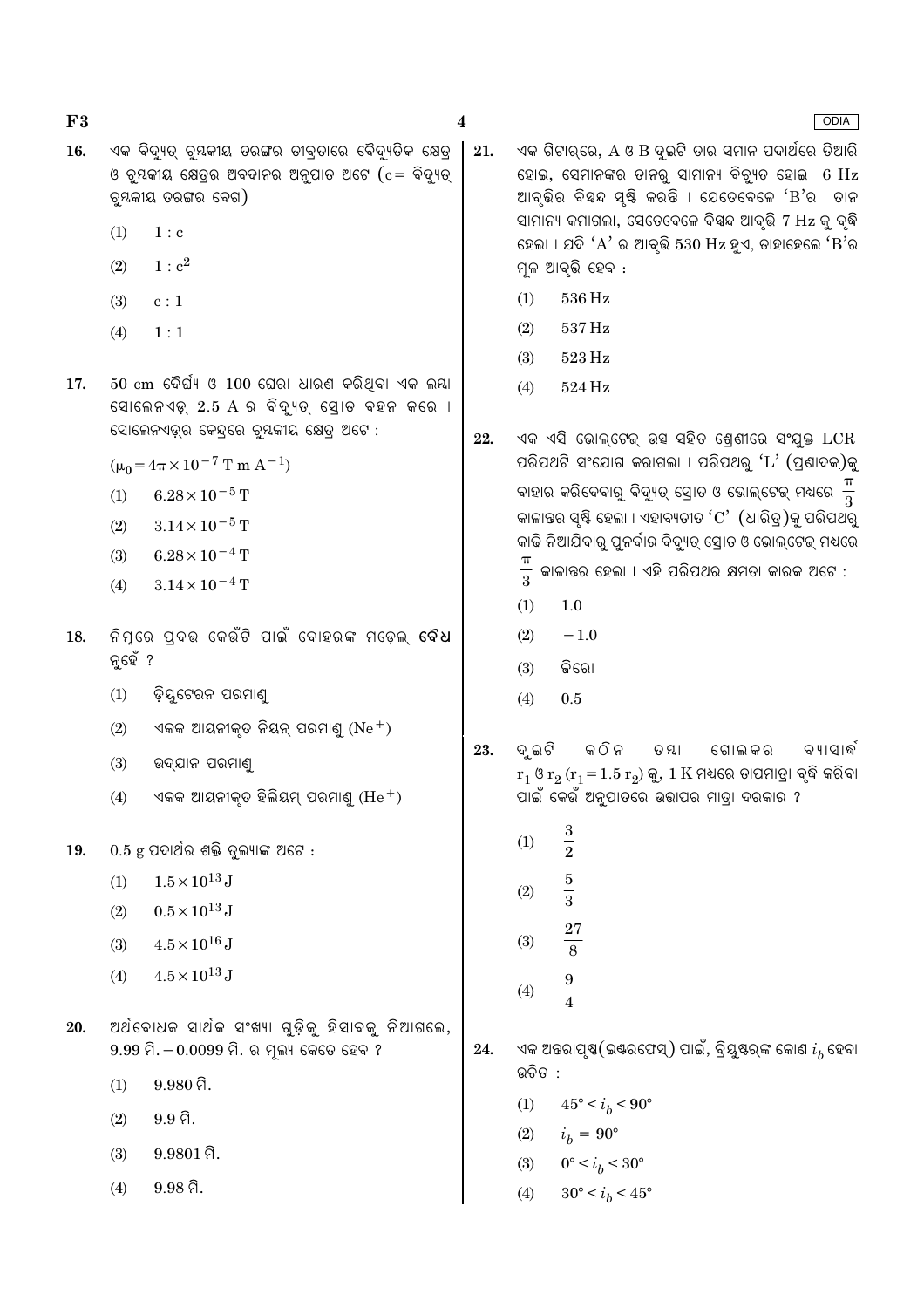- $'A'$ ଓ ' $B'$  ଦ୍ରଇଟି ସମବର୍ତ୍ତଳ ସମାନ ଧାରିତା ଥାଇ ଏକ ଷ୍ଟପ୍କକ୍  $25.$ କରିଆରେ ଉଭୟଙ୍କ ସହ ଯୋଡିଦେଲେ । ସାଧାରଣ ତାପମାତ୍ରା ଓ ଚାପରେ ' $A$ ' ସମବର୍ତ୍ତଳ ଏକ ଆଦର୍ଶ ଗ୍ୟାସ ଧାରଣ କରେ । ' $B$ ' ସମବର୍ତ୍ତଳକୁ ସମ୍ପୂର୍ଣ୍ଣ ଭାବେ ଖାଲି କରାଯାଏ । ଏହି ସମ୍ବଦାୟ ପଦ୍ଧତିକ୍ ତାପୀୟ ଭାବେ କ୍ପରିବାହୀ କରାଗଲା । ହଠାତ୍ ଷ୍ଟପ୍ରକକ୍ଟି ଖୋଲିଗଲା । ଏହି ପଣାଳୀଟି :
	- $(1)$ ସମଆୟତନୀୟ
	- $(2)$ ସମଚାପୀୟ
	- $(3)$ ସମନାପୀୟ
	- $(4)$ ରବ୍ଧତାପୀୟ
- $599$  ସଗାହୀତା ଥବା ଏକ ଲୌହ ଦଶ୍ଚକ  $1200 \text{ A m}^{-1}$  ଯକ୍ତ 26. ଏକ ଚ୍ୟକୀୟ କ୍ଷେତ୍ରେ ଭର୍ତ୍ତି କରାଗଲା । ଏହି ଲୌହ ଦଣ୍ଡର ପାରଗମ୍ୟତା ଅଟେ :

 $(\mu_0 = 4\pi \times 10^{-7} \text{ T m A}^{-1})$ 

- $2.4\pi \times 10^{-5}$  T m A<sup>-1</sup>  $(1)$
- $2.4\pi \times 10^{-7}$  T m A<sup>-1</sup>  $(2)$
- $2.4\pi \times 10^{-4}$  T m A<sup>-1</sup>  $(3)$
- $(4)$  $8.0 \times 10^{-5}$  T m A<sup>-1</sup>
- ବାୟୁ ମାଧ୍ୟମ ଥାଇ ଏକ ସମାନ୍ତରାଳ ପ୍ଲେଟ୍ ଧାରିତ୍ରର ଧାରିତା 27. 6 µF ଅଟେ । ଏଥିରେ ଏକ ପରା ବୈଦ୍ୟୁତିକ ମାଧ୍ୟମ ଭର୍ତ୍ତି କରିବାରୁ ଏହାର ଧାରିତା 30  $\mu$ F ହୋଇଯାଏ । ଏହି ମାଧ୍ୟମର ପରା ବୈଦ୍ୟତାଙ୍କ ଅଟେ :

$$
(\epsilon_0 = 8.85 \times 10^{-12} \text{ C}^2 \text{ N}^{-1} \text{ m}^{-2})
$$

- $0.44 \times 10^{-10}$  C<sup>2</sup> N<sup>-1</sup> m<sup>-2</sup>  $(1)$
- $5.00 C^2 N^{-1} m^{-2}$  $(2)$
- $0.44 \times 10^{-13}$  C<sup>2</sup> N<sup>-1</sup> m<sup>-2</sup>  $(3)$
- $1.77 \times 10^{-12}$  C<sup>2</sup> N<sup>-1</sup> m<sup>-2</sup>  $(4)$
- ଏକ ଚାର୍ଚ୍ଚୟୁକ୍ତ କଣିକା,  $7.5 \times 10^{-4}$  m s $^{-1}$  ଅପବାହ 28. ପରିବେଗରେ (ଡ୍ୱିଫ୍ଟ ଭେଲୋସିଟି)  $3 \times 10^{-10}$  Vm  $^{-1}$  ବିଶିଷ୍ଟ ବୈଦ୍ୟତିକ କ୍ଷେତ୍ରେ ଗତି କଲେ, ଏହାର ଗତିଶୀଳତାଟି (ମୋବିଲିଟି) m $^2$  V $^{-1}$  s $^{-1}$  ରେ ଅଟେ :
	- $2.5 \times 10^{-6}$  $(1)$
	- $2.25\times10^{-15}$  $(2)$
	- $2.25 \times 10^{15}$  $(3)$
	- $2.5 \times 10^6$  $(4)$

ନିମ୍ନରେ ଏକ ପ୍ରତିରୋଧୀର ବର୍ଷ୍ଣର ସାଙ୍କେତିକ ଚିହୁ ଦର୍ଶାଯାଇଛି : 29.



ଏହାର ପ୍ରତିରୋଧୀତା ଓ ସହନଶୀଳତାର ମ୍ବଲ୍ୟ ଯଥାକ୍ରମେ :

 $(1)$  $4.7 \text{ k}\Omega, 5\%$ 

 $\bf{5}$ 

- $470 \Omega, 5\%$  $(2)$
- $470 \text{ k}\Omega, 5\%$  $(3)$
- $47 k\Omega$ , 10%  $(4)$
- କେଉଁ ପ୍କାର କଠିନ ପଦାର୍ଥରେ ପ୍ତିରୋଧୀର ବିଯ୍କ୍ତାମ୍ବ 30. ତାପମାତା ତଳ୍ୟାଙ୍କ ଅଛି ?
	- ଅର୍ଦ୍ଧ ପରିବାହୀ କେବଳ  $(1)$
	- କ୍ପରିବାହୀ ଓ ଅର୍ଦ୍ଧ ପରିବାହୀ  $(2)$
	- ଧାତବ  $(3)$
	- କପରିବାହୀ କେବଳ  $(4)$
- 31. ପୃଥିବୀ ପୃଷରେ ଏକ ପଦାର୍ଥର ଓକନ*ୀ*2 N ଅଟେ । ପୃଥିବୀର ବ୍ୟାସାର୍ଦ୍ଧର ଅର୍ଦ୍ଧେକ ସହିତ ସମାନ ଉଚ୍ଚତାରେ, ଏହି ପଦାର୍ଥ ଉପରେ, ମାଧ୍ୟାକର୍ଷଣକ୍ରନିତ ବଳ କେତେ ହେବ ?
	- 30 N  $(1)$
	- $(2)$ 24 N
	- $(3)$ 48 N
	- 32 N  $(4)$
- $40 \mu$ F ର ଏକ ଧାରିତ୍କୁ  $200 \text{ V}$  ଓ  $50 \text{ Hz}$  ବିଶିଷ୍ଟ ଏ.ସି. 32. ଯୋଗାଣ ସରବରାହ ସହ ସଂଯୁକ୍ତ କରାଗଲା । ଏହି ପରିପଥରେ ବିଦ୍ୟୁତ୍ ସୋତର ମୂଳ-ମାଧ-ବର୍ଗ (ଆର.ଏମ୍.ଏସ୍.)ର ପାଖାପାଖୁ ମ୍ନଲ୍ୟ ଅଟେ :
	- $2.5A$  $(1)$
	- $(2)$ 25.1 A
	- $(3)$  $1.7A$
	- $(4)$  $2.05A$
- ଏକ ସରଳ ଆବର୍ତ୍ତୀ ଗତିରେ ଥିବା ଏକ କଣିକାର ବିସ୍ଥାପନ ଓ 33. ତ୍ୱରଣ ମଧ୍ୟରେ କାଳାନ୍ତର ଅଟେ :
	- rad  $(1)$  $\overline{2}$
	- $(2)$ ଶ୍ୱନ୍ୟ
	- $(3)$  $\pi$  rad

$$
(4) \qquad \frac{3\pi}{2} \text{ rad}
$$

 $F3$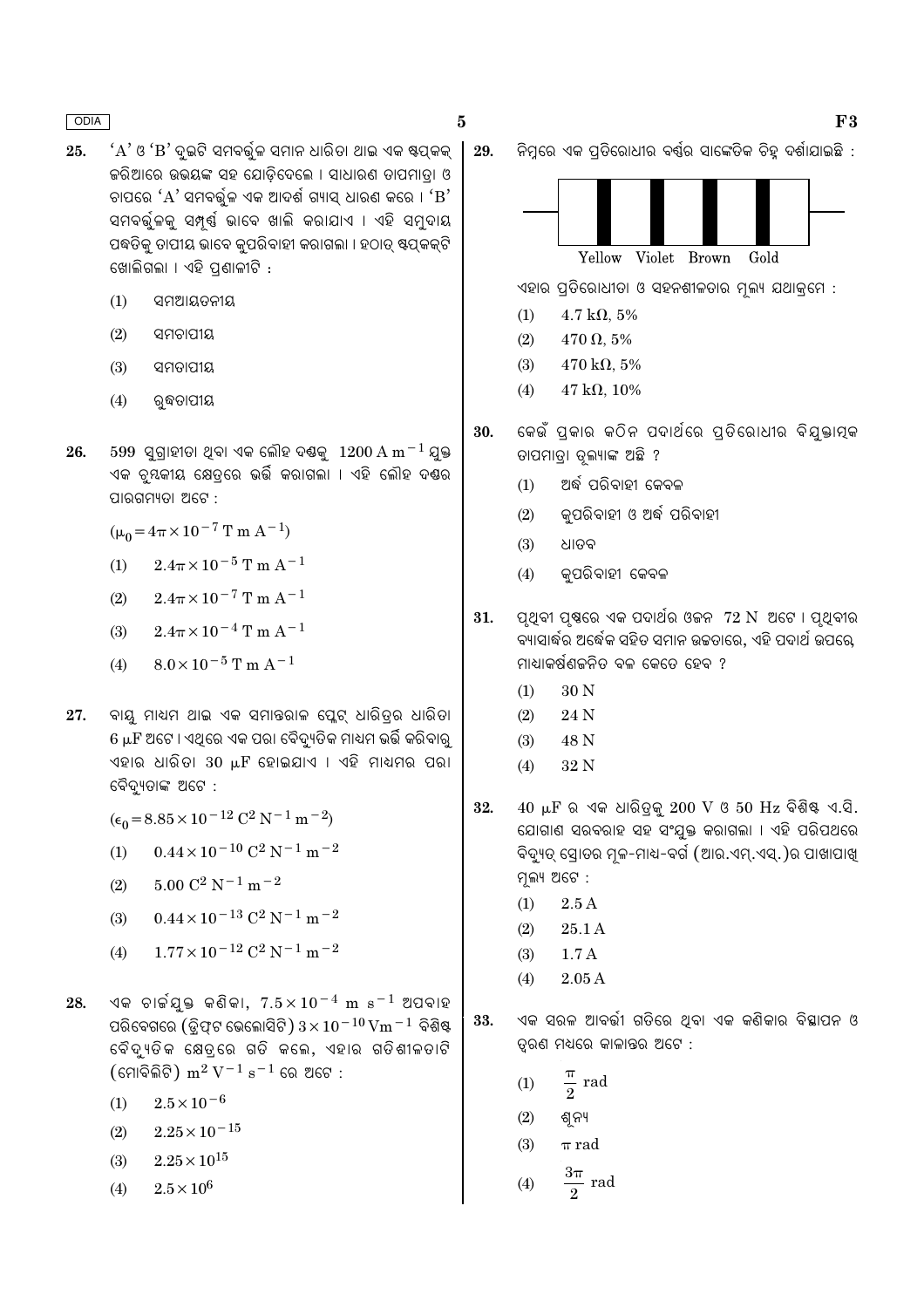ଏକ ଏକକ ପାରମାଣବିକ ଗ୍ୟାସ୍ର ହାରାହାରି ତାପୀୟ ଶକ୍ତି ଅଟେ 38.  $(k_B - \epsilon)$ କାଲକମ୍ୟାନ୍ ସିରାଙ୍କ ଓ T=ପରମ ତାପମାତ୍ରା) (ଆବ୍ସଲିୟୁଟ ଟେମ୍ପେରେଚର) :  $\frac{5}{2}$   ${\rm k_BT}$  $(1)$  $(1)$  $\frac{7}{2}$  k<sub>B</sub>T<br> $\frac{1}{2}$  k<sub>B</sub>T  $(2)$ 

 $(3)$  $\frac{3}{2} k_B T$  $(4)$ 

35. ପ୍ରଭାବସୀମା ଆବୃଭିର, 1.5 ଗୁଣ ଆବୃଭିର ଆଲୋକ ଏକ ଆଲୋକ ସଂବେଦନଶୀଳ ପଦାର୍ଥ ଉପରେ ଆପତନ ହୁଏ । ଯଦି ଆବୃଭିକୁ ଅଧା ଓ ତୀବ୍ରତାକୁ ଦୃିଗୁଣ କରାଯାଏ, ତାହାହେଲେ ଆଲୋକ ବୈଦ୍ୟୁତିକ ବିଦ୍ୟୁତ୍ ସ୍ରୋତ ହେବ । କେତେ ହେବ ?

- ଏକ ଚତୁର୍ଥାଂଶ  $(1)$
- $(2)$ ଶୁନ
- ଦ୍ୱି ଗୁଣ  $(3)$
- ଚାରିଗୁଣ  $(4)$
- ଏକ ଦୃଢ ଭାର ବହନ କରୁଥିବା ବୟୁରୁ $($ ରିକିଡ଼୍ ସପୋର୍ଟ $)$ ' $\mathrm{L}^\star$ 36. ଦୈର୍ଘ୍ୟ ଓ 'A' ପ୍ରସ୍ଥଳ୍ପେଦ କ୍ଷେତ୍ରଫଳ ଥିବା ଡାରଟିଏ ଝୁଲାଗଲା । ଏହାର ମୁକ୍ତ ପ୍ରାନ୍ତରୁ 'M' ବୟୁତ୍ୱ ଝୁଲାଇବାରୁ ତାରର ଦୈର୍ଘ୍ୟ  $\mathrm{L}_1$  କୁ ପରିବର୍ତ୍ତନ ହୁଏ । ୟଙ୍ଗ'ଙ୍କ ମଜ୍ୟୁଲସ୍ ପାଇଁ ବ୍ୟଞ୍ଜକଟି ଅଟେ :
	- MgL  $(1)$  $AI<sub>n</sub>$

$$
(2) \qquad \frac{MgL}{A(L_1 - L)}
$$
  
 
$$
M\sigma L
$$

(3) 
$$
\frac{M_1 + M_2}{AL}
$$
  
(4)  $\frac{M_2(L_1 - L_2)}{AL}$ 

ଏକ ରଶ୍ମି ଆପତନ କୋଣ ' $i$ ' ରେ ଏକ କ୍ଷୁଦ୍ରକୋଣୀ ପ୍ରିକିମ୍ $($ ପ୍ରିକିମ୍ 37. କୋଣ 'A' ଥାଇ)ର ଏକ ପୃଷ୍ଠରେ ଆପତନ ହୋଇ ଏହାର ବିପରୀତ ପୃଷରୁ ଲୟ ଭାବେ ବାହାରି ଯାଏ । ଯଦି ପ୍ରଜିମର ପ୍ରତିସରଣାଙ୍କ  $\mu'$  ହୁଏ, ତାହା ହେଲେ ଆପତନ କୋଣ ପାଖାପାଖି ସମାନ ହେବ :

- $(1)$  $\mu A$
- $(2)$  $\overline{2}$
- $\bf{A}$  $(3)$  $2\mu$
- $2A$  $(4)$

ଆଦ୍ୟବିନ୍ଦୁ ଦେଇ  $\overline{3} \, \hat{i} \,$   ${\rm N}$  ପରିମାଣର ବଳ,  $\overline{2} \, \hat{k} \,$  m ଛିତି ଦିଶାଙ୍କ ଥବା କଣିକା ଉପରେ ପ୍ରୟୋଗ କରାଗଲେ (ଟର୍କ) ଘର୍ଷ୍ନ ଶକ୍ତିର ମ୍ବଲ୍ୟ ନିର୍ଦ୍ଧାରଣ କର ।

 $-6\hat{i}$  N m

 $\bf{6}$ 

- $6 \hat{k}$  N m  $(2)$
- $6i \nN m$  $(3)$
- $6\hat{j}$  N m  $(4)$
- 39. ୟଙ୍ଗଙ୍କ ଦୃିରେଖାଛିଦ୍ର ପରୀକ୍ଷଣରେ, ସ୍ୱସଂହତ ଉସ ମଧ୍ୟରେ ଦ୍ରତା ଯଦି ଅଧା କରାଯାଏ ଓ ସୁସଂହତ ଉହରୁ ପରଦାର ଦ୍ରତାକୁ ଦୃିଗୁଣ କରାଯାଏ, ତାହାହେଲେ ଫ୍ୱିଞ୍ଜପ୍ରସ୍ଥ ହୁଏ :
	- $(1)$ ଚାରି ଗୁଣ
	- ଏକ ଚତୁର୍ଥାଂଶ  $(2)$
	- $(3)$ ଦ୍ୱି ଗୁଣ
	- $(4)$ ଅଧା
- ଡି.ଏନ୍.ଏ.ରେ ଏକ ବନ୍ଧନୀକ୍ ଭାଙ୍ଗିବା ପାଇଁ  $10^{-20}\:\rm J$  ର ଶକ୍ତି  $40.$ ଦରକାର । ଇଲେକ୍ୱ୍ରନ୍ ଭୋଲଟ୍ରେ ଏହାର ପାଖାପାଖି ମୁଲ୍ୟ ଅଟେ:
	- $(1)$  $0.06\,$
	- $(2)$ 0.006
	- $(3)$ 6
	- $(4)$ 0.6
- ୟୁରାନିୟମ୍ ଆଇସୋଟୋପ୍  $\frac{235}{92}U$  ସହ ଏକ ନିୟୁଟ୍ରନ୍ର ସଂଘାତରୁ 41. ଉତ୍ପନ୍ନ ହେଉଥିବା ଉପାଦାନ ହେଲା  $^{89}_{36}\rm{Kr}$  , ତିନୋଟି ନିୟୁଟ୍ରନ୍ ଓ
	- $^{101}_{36}\mathrm{Kr}$  $(1)$
	- $^{103}_{36}$ Kr  $(2)$
	- $^{144}_{\ 56}$ Ba  $(3)$
	- $^{91}_{40}Zr$  $(4)$

**ODIA** 

 $F3$ 34.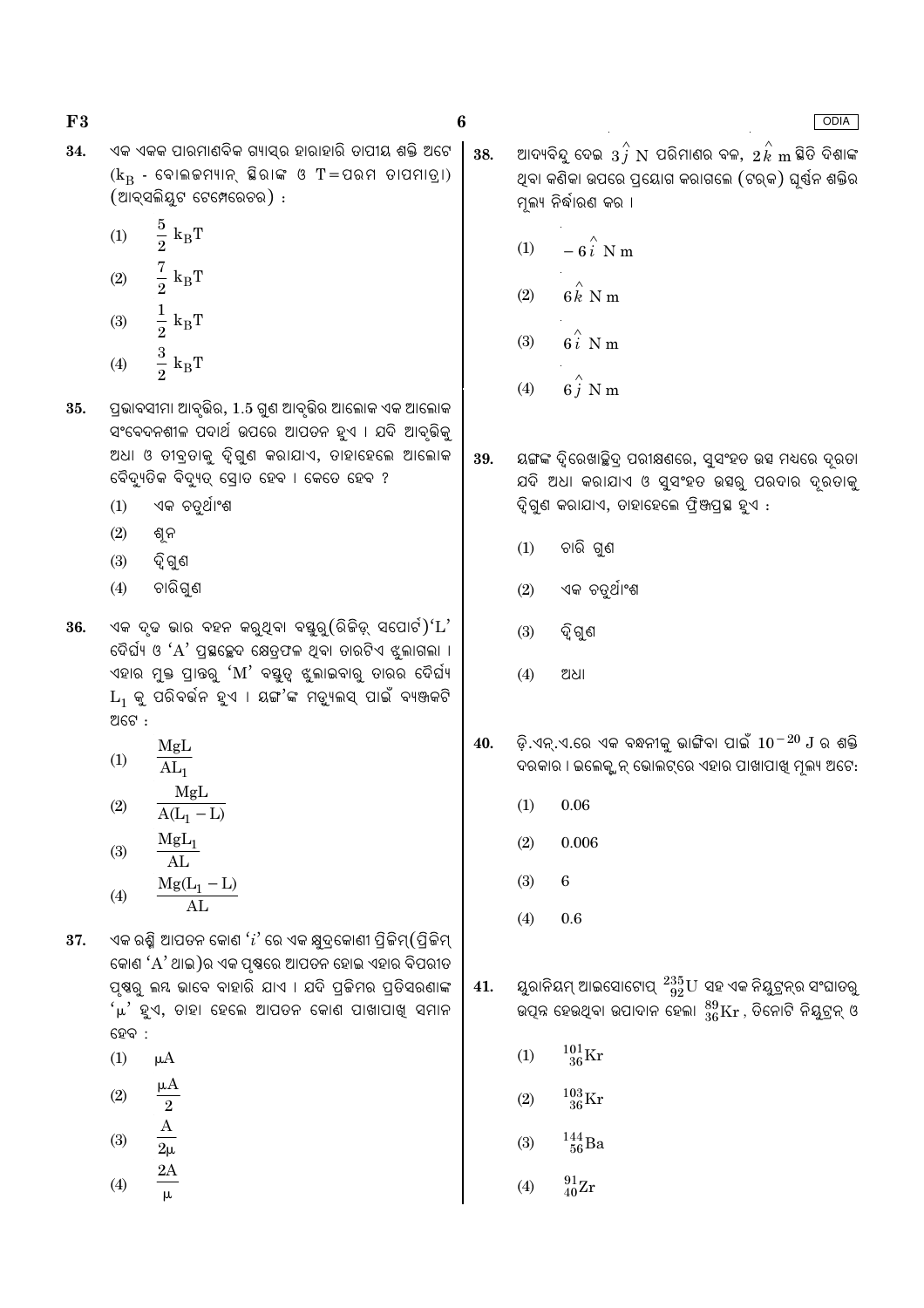ଅତି ସାମାନ୍ୟ ବୟୁତ୍ ଓ 1 ମି. ଦୈର୍ଘ୍ୟ ବିଶିଷ୍ଟ ଏକ ଦୃଢ ଦ୍ୟର  $42.$ ଦ୍ର ପାତରେ 5 kg ଓ 10 kg ବୟୁତ୍ୱ ଥିବା ଦ୍ରଚି କଣିକା ସଂଯକ୍ତ କରାଯାଇଛି ।

> ଏହି ପଦ୍ଧତିର 5 kg ବସ୍ତୁତ୍ୱ ଥିବା କଣିକା ଠାରୁ ବସ୍ତୁତ୍ୱ କେନ୍ଦ୍ରର ଦ୍ୱରତା ଅଟେ (ପାଖାପାଖୁ)

- $(1)$ 67 cm
- $(2)$ 80 cm
- $(3)$  $33\ {\rm cm}$
- $(4)$  $50 \text{ cm}$
- 43.  $20 \, \text{W/cm}^2$  ର ହାରାହାରି ଅଭିବାହ ଥିବା ଏକ ଆଲୋକ,  $20 \text{ cm}^2$  ପ୍ଷ ତଳରେ ଏକ ଅପ୍ତିଫଳିତ ପ୍ଷ ଉପରେ ଠିକ୍ ଲୟ ଭାବେ ଆପତନ ହଏ । ଏକ ମିନିଟର ସମୟ ବ୍ୟବଧାନ ମଧ୍ୟରେ ଏହି ପ୍ରଷ୍ଣ ଉପରେ କେତେ ପରିମାଣର ଶକ୍ତି ଗହଣ କରିବ :
	- $24\!\times\!10^3\,\mathrm{J}$  $(1)$
	- $48 \times 10^3$  J  $(2)$
	- $(3)$  $10\times10^3$  J
	- $12\times10^3$  J  $(4)$
- ଏକ p-n (ପି.ଏନ୍.) ସନ୍ଧି ଡ଼ାୟୋଡ଼୍ରେ କାହା ଯୋଗୁ ଅବକ୍ଷୟ 44. ଅଞ୍ଚଳର ପ୍ରସ୍ଥ ବୃଦ୍ଧି ହୁଏ ?
	- ଉଭୟ ଅଗ୍ରଦିଶିକ ଓ ପଶ୍ଚିଦିଶିକ ବାୟସ୍ ପାଇଁ  $(1)$
	- ଅଗ୍ଦିଶିକ ବିଦ୍ୟତ୍ ସୋତରେ ବ୍ଦି ହେଲେ  $(2)$
	- କେବଳ ଅଗ୍ଦିଶିକ ବାୟସ୍ ପାଇଁ  $(3)$
	- କେବଳ ପଣ୍ଢିଦିଶିକ ବାୟସ୍ ପାଇଁ  $(4)$
- ଏକ ମିଟର ବ୍ରିକ୍ର ବାମପଟ ଶ୍ୱନ୍ୟସ୍ଥାନରେ ଏକ ପ୍ରତିରୋଧୀ ତାରକୁ 45. ସଂଯୋଗ କରାଯିବାରୁ ଏହା ଦକ୍ଷିଣପଟ ଶ୍ୱନ୍ୟସ୍ଥାନରେ ଥିବା  $10\,\Omega$ ବିଶିଷ୍ଟ ଏକ ପ୍ରତିରୋଧୀକୁ ଏକ ବିନ୍ଦୁରେ ସବୁଳନ କରେ, ଯେଉଁ ବିନ୍ଦୁଟି ମିଟର ବ୍ରିକ୍ର ତାରକୁ  $3:2$  । ଅନୁପାତରେ ଭାଗକରେ । ଯଦି ପ୍ରତିରୋଧୀ ତାରର ଦୈର୍ଘ୍ୟ  $\,1.5\text{ m}$  ହୁଏ, ତାହାହେଲେ  $1\,\Omega$ ପ୍ରତିରୋଧୀ ଥିବା ତାରର ଦୈର୍ଘ୍ୟ ଅଟେ :
	- $1.5 \times 10^{-1}$  m  $(1)$
	- $1.5 \times 10^{-2}$  m  $(2)$
	- $1.0 \times 10^{-2}$  m  $(3)$
	- $1.0 \times 10^{-1}$  m  $(4)$

ନିମ୍ରଲିଖତ ପ୍ରିକିୟା ଗଡ଼ିକର ଅନ୍କ୍ମ ମଧ୍ୟରେ ଯୌଗିକ  $\mathrm{X}$  କ୍ 46. ଚିହ୍ରାଅ :



- କେଉଁ ଅଣ୍ଟିର ଅଛିତ୍ **ନାହିଁ**, ଚିହାଅ : 47.
	- $C<sub>2</sub>$  $(1)$
	- $(2)$  $O<sub>2</sub>$
	- $(3)$ He<sub>2</sub>
	- $(4)$  $Li<sub>2</sub>$
- ନିମ୍ନ ମଧ୍ୟରୁ କେଉଁଟି ଏକ ପ୍ରାକୃତିକ ବହୁଳକ ? 48.
	- ପଲି ବ୍ୟୁଟାଡାଇନ୍  $(1)$
	- ପଲି (ବ୍ୟଟାଡ଼ାଇନ୍-ଏକ୍ଲୋନାଇଟାଇଲ୍)  $(2)$
	- *ସିସ୍-*1,4-ପଲିଆଇସୋପ୍ରିନ୍  $(3)$
	- $(4)$ ପଲି (ବ୍ୟୁଟାଡ଼ାଇନ୍-ଷ୍ଟାଇରିନ୍)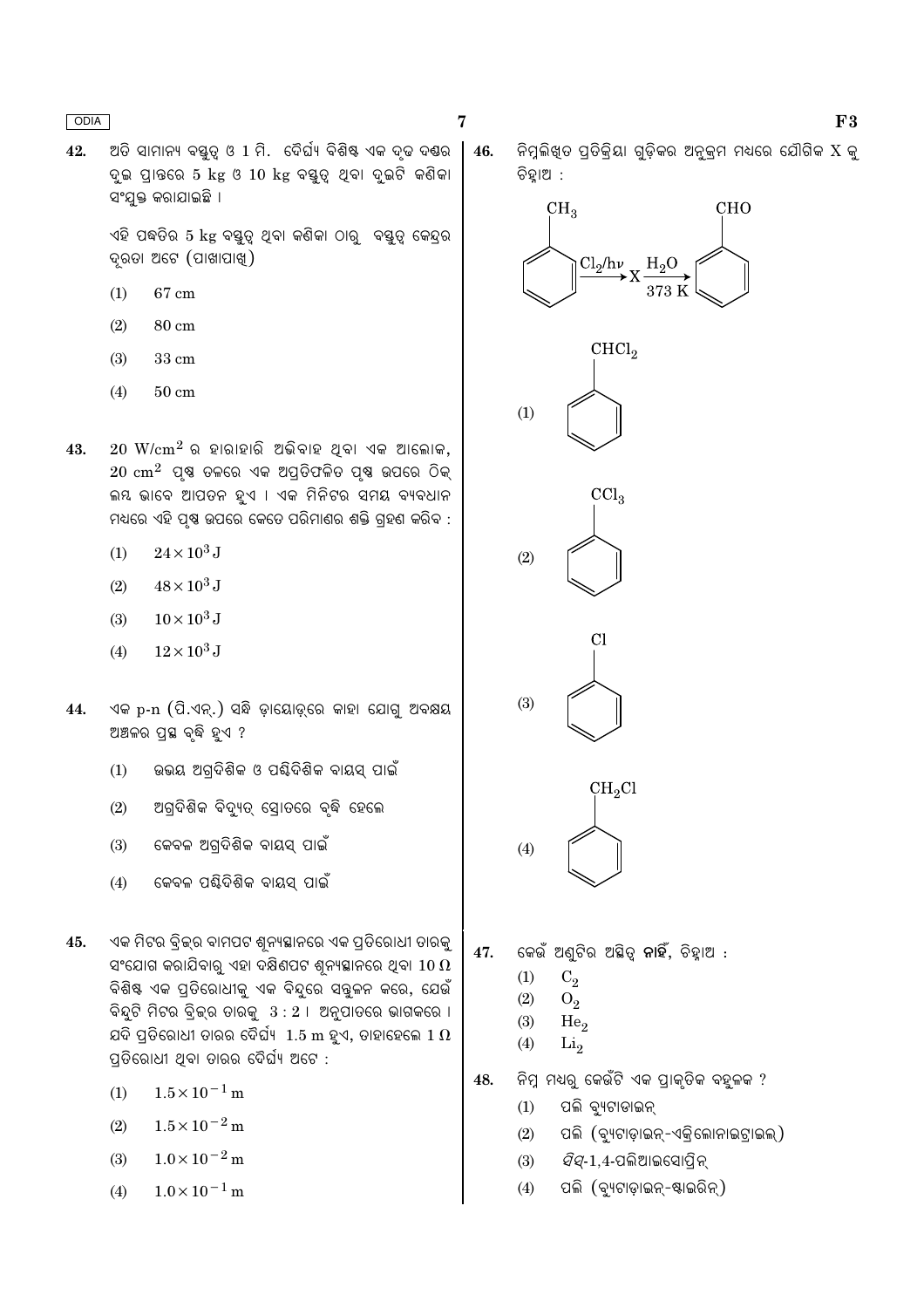| F3  |       |                                                                                   | 8   |                            |                                                              |                                                               |                                                       |              |                         | ODIA                                                                                                                                                                                                         |
|-----|-------|-----------------------------------------------------------------------------------|-----|----------------------------|--------------------------------------------------------------|---------------------------------------------------------------|-------------------------------------------------------|--------------|-------------------------|--------------------------------------------------------------------------------------------------------------------------------------------------------------------------------------------------------------|
| 49. |       | ଏକ ପ୍ରତିକ୍ରିୟାରେ ପ୍ରତିକାରକ ଗୁଡ଼ିକର ସାନ୍ଦ୍ରତା ବୃଦ୍ଧି ଯୋଗୁଁ<br>ହେଉଥିବା ପରିବର୍ତ୍ତନ : | 52. | (1)                        | $5.92\,\mathrm{BM}$<br>$2.84\,\mathrm{BM}$                   |                                                               |                                                       |              |                         | $Cr^{2+}$ ଆୟନ୍ର ବିଚାରିତ ସିନ୍ ଓନ୍ଲି ବୁୟକୀୟ ଆଘୂର୍ଷ ହେଉଛି,                                                                                                                                                      |
|     | (1)   | ପ୍ରଭାବସୀମା ଶକ୍ତି                                                                  |     | (2)                        |                                                              |                                                               |                                                       |              |                         |                                                                                                                                                                                                              |
|     | (2)   | ସଂଘାତ ଆବୃତ୍ତି                                                                     |     | (3)<br>(4)                 | $3.87\,\mathrm{BM}$<br>$4.90\,\mathrm{BM}$                   |                                                               |                                                       |              |                         |                                                                                                                                                                                                              |
|     | (3)   | ସକ୍ରିୟଣ ଶକ୍ତି                                                                     | 53. |                            |                                                              | ନିମ୍ନଲିଖିତକୁ ମିଳାଅ :                                          |                                                       |              |                         |                                                                                                                                                                                                              |
|     | (4)   | ହିଟ୍ ଅଫ୍ ରିଏକ୍ସନ୍                                                                 |     |                            | ଅକ୍ଟାଇଡ଼                                                     |                                                               |                                                       |              | ଗୁଣ                     |                                                                                                                                                                                                              |
|     |       |                                                                                   |     | (a)                        |                                                              | କାର୍ବନ୍ମନୋକ୍ସାଇଡ୍                                             |                                                       |              | (i)                     | କ୍ଷାରୀୟ                                                                                                                                                                                                      |
| 50. |       | ଏନିସୋଲ୍କୁ HI ସହିତ ବିଭାଜନ କଲେ ଦିଏ :                                                |     | (b)                        |                                                              | ବେରିୟମ୍ ଅକ୍କାଇଡ଼୍                                             |                                                       |              | (ii)                    | ପ୍ରଶମନୀ<br>(ନିୟୁଟ୍ରାଲ)                                                                                                                                                                                       |
|     |       | <b>OH</b>                                                                         |     | $\left( \mathrm{c}\right)$ |                                                              |                                                               | ଆଲୁମିନିୟମ ଅକ୍ସାଇଡ଼୍                                   |              | (iii)                   | ଅମ୍ଳୀୟ                                                                                                                                                                                                       |
|     | (1)   | + $C_2H_5I$                                                                       |     | (d)                        |                                                              | ହେଷ୍ଟୋକ୍ସାଇଡ୍                                                 | $\text{Cl}_2\text{O}_7$ , ଡ଼ାଇକ୍ଲୋରୋ                  |              | (iv)                    | ଉଭୟ ଧର୍ମୀ                                                                                                                                                                                                    |
|     |       |                                                                                   |     |                            |                                                              |                                                               | ସଠିକ୍ ବିକଳ୍ପକୁ ନିମ୍ନରୁ ବାଛ <b>ା</b>                   |              |                         |                                                                                                                                                                                                              |
|     |       |                                                                                   |     |                            | (a)                                                          | (b)                                                           | $\left( \mathrm{c}\right)$                            | (d)          |                         |                                                                                                                                                                                                              |
|     |       |                                                                                   |     | (1)<br>(2)                 | (iii)<br>(iv)                                                | (iv)<br>(iii)                                                 | (i)<br>(ii)                                           | (ii)<br>(i)  |                         |                                                                                                                                                                                                              |
|     |       |                                                                                   |     | (3)                        | (i)                                                          | (ii)                                                          | (iii)                                                 | (iv)         |                         |                                                                                                                                                                                                              |
|     | $(2)$ | $+ C2H5OH$                                                                        |     | (4)                        | (ii)                                                         | (i)                                                           | (iv)                                                  | (iii)        |                         |                                                                                                                                                                                                              |
|     | (3)   | <b>OH</b><br>$+CH3I$                                                              | 54. | (1)<br>(2)<br>(3)<br>(4)   | ନିମ୍ନରୁ କେଉଁଟି ?<br>Cu(OH) <sub>2</sub><br>CuSO <sub>4</sub> | CuCO <sub>3</sub> ·Cu(OH) <sub>2</sub><br>$[Cu(NH_3)_4]^{2+}$ |                                                       |              |                         | ୟୁରିଆ ଚ୍ଚଳ ସହିତ ପ୍ରକ୍ରିୟା କରି ${\bf A}$ ଗଠନ କରେ ଯାହାକି ବିଘଟନ<br>ହୋଇ $\bf{B}$ ଦିଏ । $\bf{B}$ କୁ $\rm Cu^{2+}$ (କଳୀୟ) ଭିତର ଦେଇ ପ୍ରବାହିତ<br>କଲେ ଗାଢ ନୀଳ ରଙ୍ଗର ଦ୍ରବଣ $\bf{C}$ ପ୍ରସ୍ତୁତ ହୁଏ । $\bf{C}$ ର ସଙ୍କେତଟି |
|     |       |                                                                                   | 55. |                            |                                                              |                                                               | ନିମ୍ନ ଲିଖ୍ତକୁ ମିଳାଅ ଏବଂ <b>ସଠିକ୍</b> ବିକଳ୍ପକୁ ଚିହ୍ନାଅ |              |                         |                                                                                                                                                                                                              |
|     | (4)   |                                                                                   |     | (a)                        |                                                              | $CO(g) + H_2(g)$                                              |                                                       | (i)          |                         | $Mg(HCO3)2 +$<br>Ca(HCO <sub>3</sub> ) <sub>2</sub>                                                                                                                                                          |
|     |       | $+CH3OH$                                                                          |     | (b)                        |                                                              | ଜଳର ଅସ୍ଥାୟୀ ଖରତ୍ୱ                                             |                                                       | (ii)         | ଅଭାବଯୁକ୍ତ<br>ହାଇତ୍ରାଇଡ୍ | ଏକ ଇଲେକ୍ସ୍ନନ୍                                                                                                                                                                                                |
| 51. |       | $\frac{^{175}}{^{71}}$ Lu ରେ ଥିବା ପ୍ରୋଟୋନ୍, ନିଉଟ୍ରନ୍ ଏବଂ ଇଲେକ୍ଟ୍ରନ୍ର ସଂଖ୍ୟା       |     | $\left( \mathrm{c}\right)$ | $B_2H_6$                                                     |                                                               |                                                       | (iii)        |                         | ସଂଶ୍ଲେଷଣ ଗ୍ୟାସ୍                                                                                                                                                                                              |
|     |       | ଯଥାକ୍ରମେ :                                                                        |     | (d)                        | $H_2O_2$                                                     |                                                               |                                                       | (iv)         | ସଂରଚନା                  | ନନ୍ ପ୍ଲାନାର                                                                                                                                                                                                  |
|     | (1)   | $71, 71$ ଏବଂ $104$                                                                |     |                            | (a)                                                          | (b)                                                           | (c)                                                   | (d)          |                         |                                                                                                                                                                                                              |
|     | (2)   | $175, 104$ ଏବଂ $71$                                                               |     | (1)                        | (iii)                                                        | (iv)                                                          | (ii)                                                  | (i)          |                         |                                                                                                                                                                                                              |
|     | (3)   | $71, 104$ ଏବଂ $71$                                                                |     | (2)                        | (i)                                                          | (iii)                                                         | (ii)                                                  | (iv)         |                         |                                                                                                                                                                                                              |
|     | (4)   | $104, 71$ ଏବଂ $71$                                                                |     | (3)<br>(4)                 | (iii)<br>(iii)                                               | (i)<br>(ii)                                                   | (ii)<br>(i)                                           | (iv)<br>(iv) |                         |                                                                                                                                                                                                              |
|     |       |                                                                                   |     |                            |                                                              |                                                               |                                                       |              |                         |                                                                                                                                                                                                              |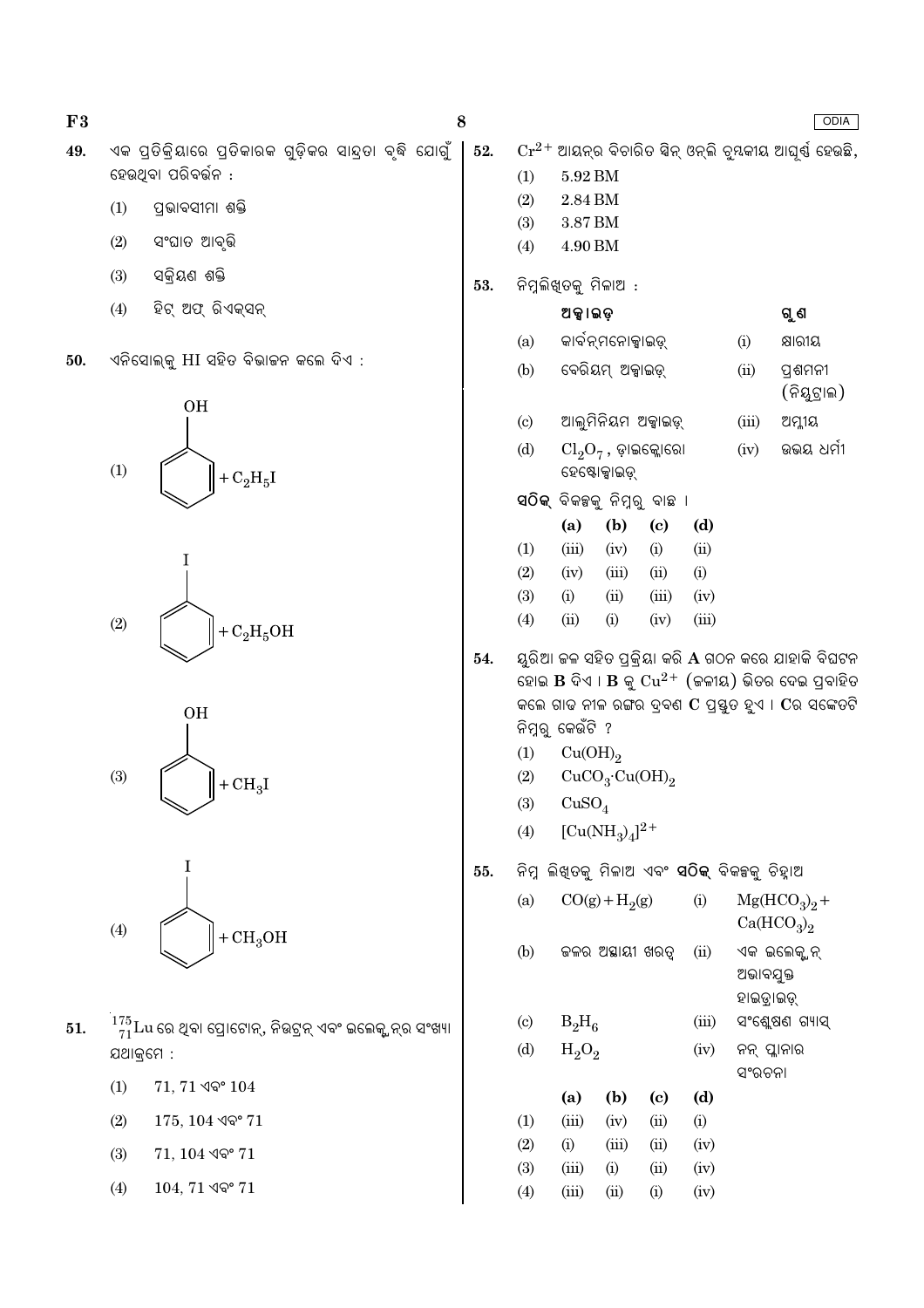- ଏକ ଦ୍ବଣ ଯାହା ରାଉଲ୍ଟ'ସ୍ଙ୍କ ନିୟମ ଠାର୍ ଧନାତ୍ମକ ବିଚଳନ 56. ଦେଖାଏ :
	- ଏସିଟୋନ + କ୍ଲୋରୋଫର୍ମ  $(1)$
	- $(2)$ କ୍ଳୋରୋଇଥେନ୍ + ବ୍ରୋମୋଇଥେନ୍
	- ଇଥାନଲ୍ + ଏସିଟୋନ୍  $(3)$
	- ବେନ୍ କିନ୍ + ଟଲ୍ୟୁଇନ୍  $(4)$
- ବେନ୍ କିନ୍ର ହିମାଙ୍କର ଅବନମନ ଛିରାଙ୍କ 57.  $(K_{\mathfrak{s}})$  $5.12 \text{ K}$  kg mol<sup>-1</sup>. ନନ୍ ଇଲେକ୍ଟୋଲିଟିକ୍ ଦ୍ରାବଯୁକ୍ତ ବେନ୍ତିନ୍ର 0.078 m ମୋଲାଲିଟିର ଏକ ଦ୍ବଣର ହିମାଙ୍କର ଅବନମନ ହେଉଛି, (ଦୃଇ ଦଶମିକ ସ୍ଥାନ ପର୍ଯ୍ୟନ୍ତ ନିକଟତର) :
	- $0.40K$  $(1)$
	- $0.60K$  $(2)$
	- $(3)$  $0.20K$
	- $(4)$  $0.80\,\mathrm{K}$
- ିନିମ୍ନଲିଖ୍ତ ଅଣୁଗୁଡ଼ିକର ଗୁଚ୍ଛରୁ କାହାର ଦ୍ୱିମେରୁ ଆଘୂର୍ଷ ଶୂନ୍ୟ 58. ଅଟେ ?
	- $(1)$ ନାଇଟୋକେନ୍, ଟାଇଫ୍ଲୋରାଇଡ଼୍, ବେରିଲିୟମ୍ ଡ଼ାଇଫ୍ଲୋରାଇଡ଼୍, ଜଳ, 1,3-ଡ଼ାଇକ୍ଲୋରୋବେନ୍ଜିନ୍
	- $(2)$ ବୋରୋନ୍ ଟାଇଫ୍ଲୋରାଇଡ଼୍, ବେରିଲିୟମ୍ ଡ଼ାଇଫ୍ଲୋରାଇଡ଼୍, କାରବନ୍ ଡ଼ାଇଅକ୍କାଇଡ଼୍, 1,4-ଡ଼ାଇକ୍ଟୋରୋବେନ୍ ଜିନ୍
	- ଏମୋନିଆ, ବେରିଲିୟମ୍ ଡାଇ ଫ୍ଲୋରାଇଡ୍, ଚ୍ଚଳ,  $(3)$ 1,4-ଡାଇକ୍ଲୋରୋବେନ୍ କିନ୍
	- $(4)$ ବୋରୋନ୍ ଟ୍ରାଇଫ୍ଲୋରାଇଡ଼୍, ହାଇଡ୍ରୋଜେନ୍ ଫ୍ଲୋରାଇଡ଼୍, କାରବନ୍ ଡ଼ାଇଅକ୍ସାଇଡ଼୍, 1,3-ଡ଼ାଇକ୍ଲୋରୋବେନ୍ଟିନ୍
- ଟରସିୟାରି ବ୍ୟୁଟାଇଲ୍ କାରବୋକ୍ୟାଟାୟନ୍, ସେକେଣ୍ଠାରି ବ୍ୟୁଟାଇଲ୍ 59. କାରବୋକ୍ୟାଟାୟନ୍ ଠାର୍ ଅଧିକ ସ୍ଥାୟୀ, ନିମୁଲିଖତ କେଉଁ କାରଣ ପାଇଁ ?
	- $(1)$  $-CH_3$  ଗ୍ରୁପ୍ର  $-R$  ପ୍ରଭାବ ଯୋଗୁଁ
	- $(2)$ ହାଇପର କନ୍ତ୍ରଗେସନ୍
	- $-CH_3$  ଗ୍ରୁପ୍ର  $-I$  ପ୍ରଭାବ ଯୋଗୁଁ  $(3)$
	- $-CH_3$  ଗ୍ରୁପ୍ର  $+R$  ପ୍ରଭାବ ଯୋଗୁଁ  $(4)$

60.  $Ni(OH)_{2}$ ର ଆୟୋନିକ୍ ପ୍ରଡ଼କ୍ 2 $\times10^{-15}$  ହେଲେ,  $0.1$   $M$  $NaOH$ ରେ  $Ni(OH)_{2}$ ର ଦ୍ରବଣୀୟତା କେତେ ?

- $1\times10^{-13}\,\mathrm{M}$  $(1)$
- $(2)$  $1 \times 10^8$  M
- $2\times10^{-13}\,\mathrm{M}$  $(3)$
- $2 \times 10^{-8}$  M  $(4)$
- 61. ଏସିଟୋନ୍ ଏବଂ ମିଥାଇଲ୍ ମ୍ୟାଗ୍ନେସିୟମ୍ କ୍ଲୋରାଇଡ୍ର ପ୍ରତିକ୍ରିୟା ପରେ ଜଳ ଅପଘଟନ କଲେ ଦିଏ :
	- ଟରସିୟାରି ବ୍ୟଟାୟିଲ୍ ଆଲକୋହଲ୍  $(1)$
	- ଆଇସୋବ୍ୟୁଟାୟିଲ୍ ଆଲ୍କୋହଲ  $(2)$
	- ଆଇସୋପୋପାୟିଲ୍ ଆଲ୍କୋହଲ  $(3)$
	- ସେକେଣ୍ଡାରି ବ୍ୟଟାୟିଲ୍ ଆଲ୍କୋହଲ୍  $(4)$
- ନିମୁଲିଖୁତ କେଉଁ ଆମିନ୍ଟି କାରବାୟିଲ୍ଆମିନ୍ ପରୀକ୍ଷା ଦିଏ ? 62.

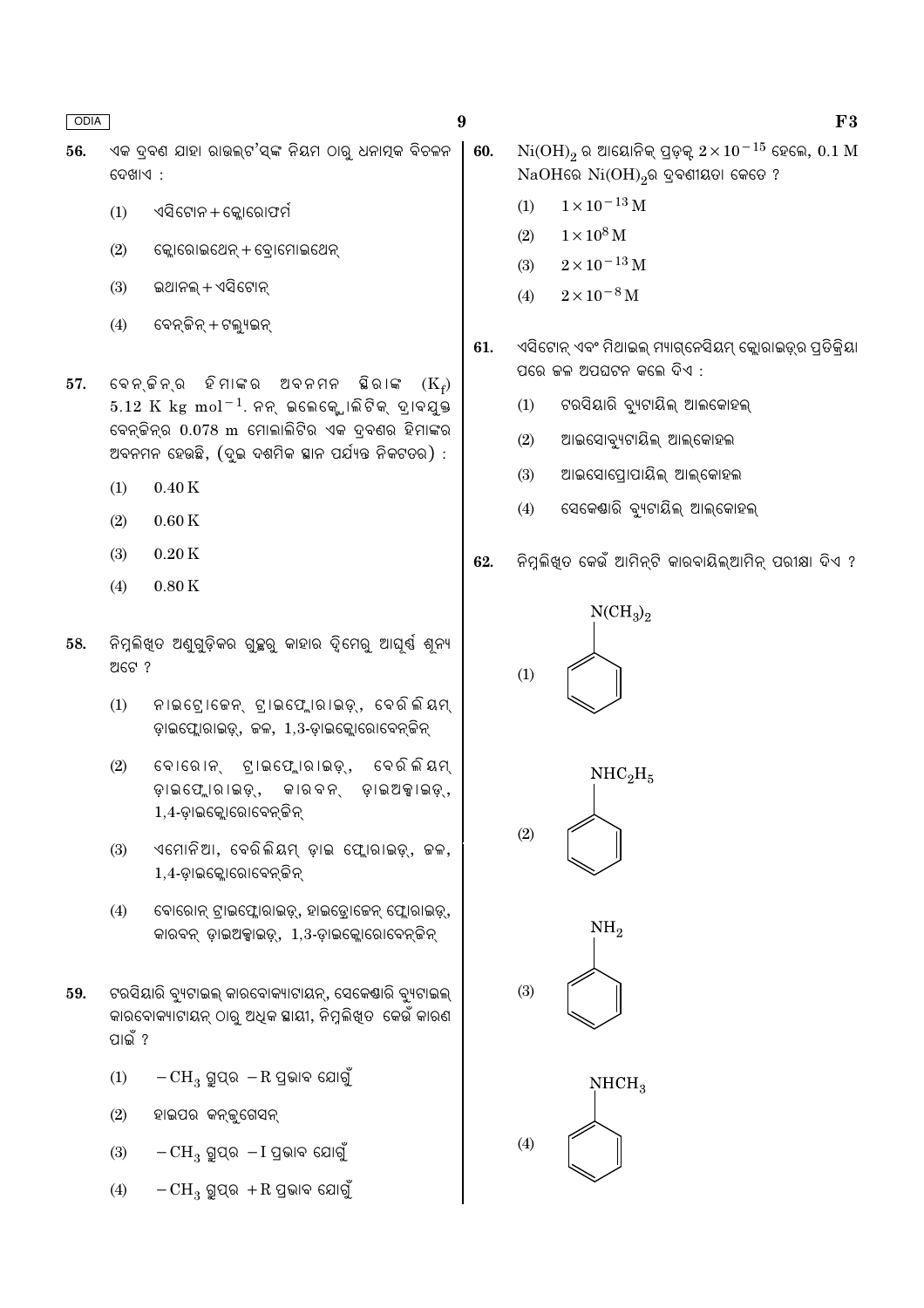| F3  | 10                                                                                                                                                                                                                                                                                                                                                                     |            | ODIA                                                                                                                                                                                                                                                                                                                                                                                                                                                                                                                                                                                                              |
|-----|------------------------------------------------------------------------------------------------------------------------------------------------------------------------------------------------------------------------------------------------------------------------------------------------------------------------------------------------------------------------|------------|-------------------------------------------------------------------------------------------------------------------------------------------------------------------------------------------------------------------------------------------------------------------------------------------------------------------------------------------------------------------------------------------------------------------------------------------------------------------------------------------------------------------------------------------------------------------------------------------------------------------|
| 63. | ଏକ ଆଲ୍କିନ୍ର ଓଜୋନୋଲିସିସ୍ରେ ମିଥାନାଲ୍ ଏକ ଉତ୍ପାଦ ଭାବେ<br>ଦିଏ । ଏହାର ସଂରଚନାଟି :<br>$CH_2-CH=CH_2$                                                                                                                                                                                                                                                                           | 66.        | ପେପର୍ ବର୍ଷ ଲେଖିକୀ (କ୍ରୋମାଟୋଗ୍ରାଫି)ର ଏକ ଉଦାହରଣ :<br>ପତଳା ସ୍ତର (କ୍ରୋମାଟୋଗ୍ରାଫି) ବର୍ଷ ଲେଖିକୀ<br>(1)<br>କଲମ୍ ବର୍ଣ୍ଣ ଲେଖିକୀ (କ୍ରୋମାଟୋଗ୍ରାଫି)<br>(2)<br>ଅଧିଶୋଷଣ (କ୍ରୋମାଟୋଗ୍ରାଫି) ବର୍ଷ ଲେଖିକୀ<br>(3)<br>ବିଭାଜନ (କ୍ରୋମାଟୋଗ୍ରାଫି) ବର୍ଷ ଲେଖିକୀ<br>(4)                                                                                                                                                                                                                                                                                                                                                                       |
|     | (1)<br>$CH_2CH_2CH_3$<br>(2)                                                                                                                                                                                                                                                                                                                                           | 67.        | ସୁକ୍ରୋକ୍ କଳଅପଘଟନ ଦ୍ୱାରା ଦିଏ :<br>ଆଲ୍ଫା-D-ଗ୍ଳୁକୋଇ୍ + ବିଟା-D-ଫ୍ରୁକ୍ଟୋଇ୍<br>(1)<br>ଆଲ୍ଫା-D-ଫୁକ୍ଟୋକ୍ + ବିଟା-D-ଫୁକ୍ଟୋକ୍<br>(2)<br>ବିଟା-D-ଗ୍ଳୁକୋଇ୍ + ଆଲ୍ଫା-D-ଫ୍ରୁକ୍ଟୋଇ୍<br>(3)<br>ଆଲ୍ଫା- $\mathrm{D}$ -ଗ୍ଳୁକୋଇ୍ + ବିଟା- $\mathrm{D}$ -ଗ୍ଳୁକୋଇ୍<br>(4)                                                                                                                                                                                                                                                                                                                                                                   |
|     | $CH = CH - CH3$<br>(3)                                                                                                                                                                                                                                                                                                                                                 | 68.        | ଏକ ପ୍ରଥମ କ୍ରମ ପ୍ରତିକ୍ରିୟାର ହାର ସ୍ଥିରାଙ୍କ $4.606 \times 10^{-3}$ s $^{-1}$ ।<br>$2.0$ $\rm g$ ପ୍ରତିକାରକକୁ $0.2$ $\rm g$ କୁ ହ୍ରାସ କରିବା ପାଇଁ ଦରକାରୀ<br>ସମୟ ହେଉଛି :<br>(1)<br>$500\,\mathrm{s}$<br>1000 s<br>(2)<br>100 s<br>(3)<br>$200\,\mathrm{s}$<br>(4)                                                                                                                                                                                                                                                                                                                                                         |
|     | $CH_2-CH_2-CH_3$<br>(4)                                                                                                                                                                                                                                                                                                                                                | 69.        | ବେନ୍କାଲଡ଼ିହାଇଡ଼୍ ଏବଂ ଏସିଟୋଫିନୋନ୍ର ଲଘୁ NaOH<br>ଉପଛିତିରେ ହେଉଥିବା କଣାଶୁଣା ପ୍ରତିକ୍ରିୟାଟି :<br>କ୍ରସ୍ କାନିକାରୋ'ସ୍ ପ୍ରତିକ୍ରିୟା<br>(1)<br>(2)<br>କ୍ରସ୍ ଆଲ୍ଡୋଲ୍ ସଂଘନନ<br>ଆଲଡ଼ୋଲ ସଂଘନନ<br>(3)<br>କାନିଜାରୋ'ସ୍ ପ୍ରତିକ୍ରିୟା<br>(4)                                                                                                                                                                                                                                                                                                                                                                                             |
| 64. | ଏକ ସିଲିଷର $N_2$ ଏବଂ $Ar$ ଗ୍ୟାସ୍ର ମିଶ୍ରଣରେ 7 $g N_2$ ଏବଂ<br>8 g Ar ଅଛି । ଯଦି ସିଲିଣ୍ଠରରେ ଥିବା ଗ୍ୟାସ୍ ମିଶ୍ରଶର ସମଗ୍ର<br>ଚାପ 27 ବାର ହୁଏ, $N_{2}$ ର ଆଂଶିକ ଚାପ ହେଉଛି :<br>[ବ୍ୟବହାର କର : ପରମାଣବିକ ବସ୍ତ୍ରୃତ୍ (in g mol $^{-1}$ ) : $N = 14$ ,<br>$Ar = 40$ ]<br>(1)<br>15 <sub>bar</sub><br>18 bar<br>(2)<br>(3)<br>9 bar<br>(4)<br>12 <sub>bar</sub>                           | 70.<br>71. | କାରବନ୍ ମନୋକ୍କାଇଡ୍ ବିଷୟରେ ନିମ୍ନପ୍ରବଭ କେଉଁଟି<br>ଠିକ୍ନୁହେଁ ?<br>କାରବୋକ୍ସି ହେମୋଗ୍ଲୋବିନ୍ (CO ସଂଯୁକ୍ତ<br>(1)<br>ହେମୋଗ୍ଲୋବିନ୍) ଅକ୍ସିହେମୋଗ୍ଳୋବିନ୍ ଠାରୁ ଅଛିର ।<br>ଏହା ଅସମ୍ପୂର୍ଣ୍ଣ ଦହନ ଦ୍ୱାରା ପ୍ରସ୍ତୁତ ହୁଏ ।<br>(2)<br>ଏହା କାରବୋକ୍ସି ହେମୋଗ୍ଳୋବିନ୍ ତିଆରି କରେ ।<br>(3)<br>ଏହା ରକ୍ତର ଅକ୍ସିକେନ୍ ବହନ କରିବା କ୍ଷମତା ହାସ<br>(4)<br>କରାଏ ।<br>ନିମ୍ଳିଖ୍ତ ପ୍ତିକ୍ରିୟାଟିରେ ସୁକ୍ରୋକ୍ର କଳ ଅପଘଟନ                                                                                                                                                                                                                                            |
| 65. | ନିମ୍ନରେ ପ୍ରଦତ୍ତ ଲିଗାଣ୍ଠମାନଙ୍କର ଉପସହସଂଯୋଜୀ ଯୌଗିକ ଗଠନ<br>ପାଇଁ କ୍ଷେତ୍ରୀୟ ବଳର <b>ସଠିକ୍</b> ବର୍ଦ୍ଧିଷ୍ଣୁ କ୍ରମ କେଉଁଟି ?<br>$F^-$ < SCN <sup>-</sup> < C <sub>2</sub> O <sub>4</sub> <sup>2</sup> <sup>-</sup> < CN <sup>-</sup><br>(1)<br>$CN^- < C_2O_4^{2-} < SCN^- < F^-$<br>(2)<br>$SCN^- < F^- < C_2O_4^{2-} < CN^-$<br>(3)<br>$SCN^- < F^- < CN^- < C_2O_4^{2-}$<br>(4) |            | ଦିଆଯାଇଛି । ସୁକ୍ରୋଇ୍ $\rm{+H_2O} {\rightleftharpoons}$ ଗ୍ଲକୋଇ୍ + ଫ୍ରୁକ୍ଟୋଇ୍<br>ଯଦି ସାମ୍ୟଧୁବକ ( $\text{K}_c$ ) 300 $\text{K}$ ରେ $2 \times 10^{13}$ ହୁଏ $\Delta_r \text{G}^{\ominus}$ ର<br>ମୂଲ୍ୟ ସମାନ ଉତ୍ତାପରେ ହେବ :<br>8.314 J mol <sup>-1</sup> K <sup>-1</sup> × 300 K × ln(3 × 10 <sup>13</sup> )<br>(1)<br>$-8.314 \,\mathrm{J}$ mol <sup>-1</sup> K <sup>-1</sup> ×300 K×ln(4×10 <sup>13</sup> )<br>(2)<br>$-8.314 \text{ J} \text{ mol}^{-1} \text{K}^{-1} \times 300 \text{ K} \times \ln(2 \times 10^{13})$<br>(3)<br>8.314 J mol <sup>-1</sup> K <sup>-1</sup> × 300 K × ln(2 × 10 <sup>13</sup> )<br>(4) |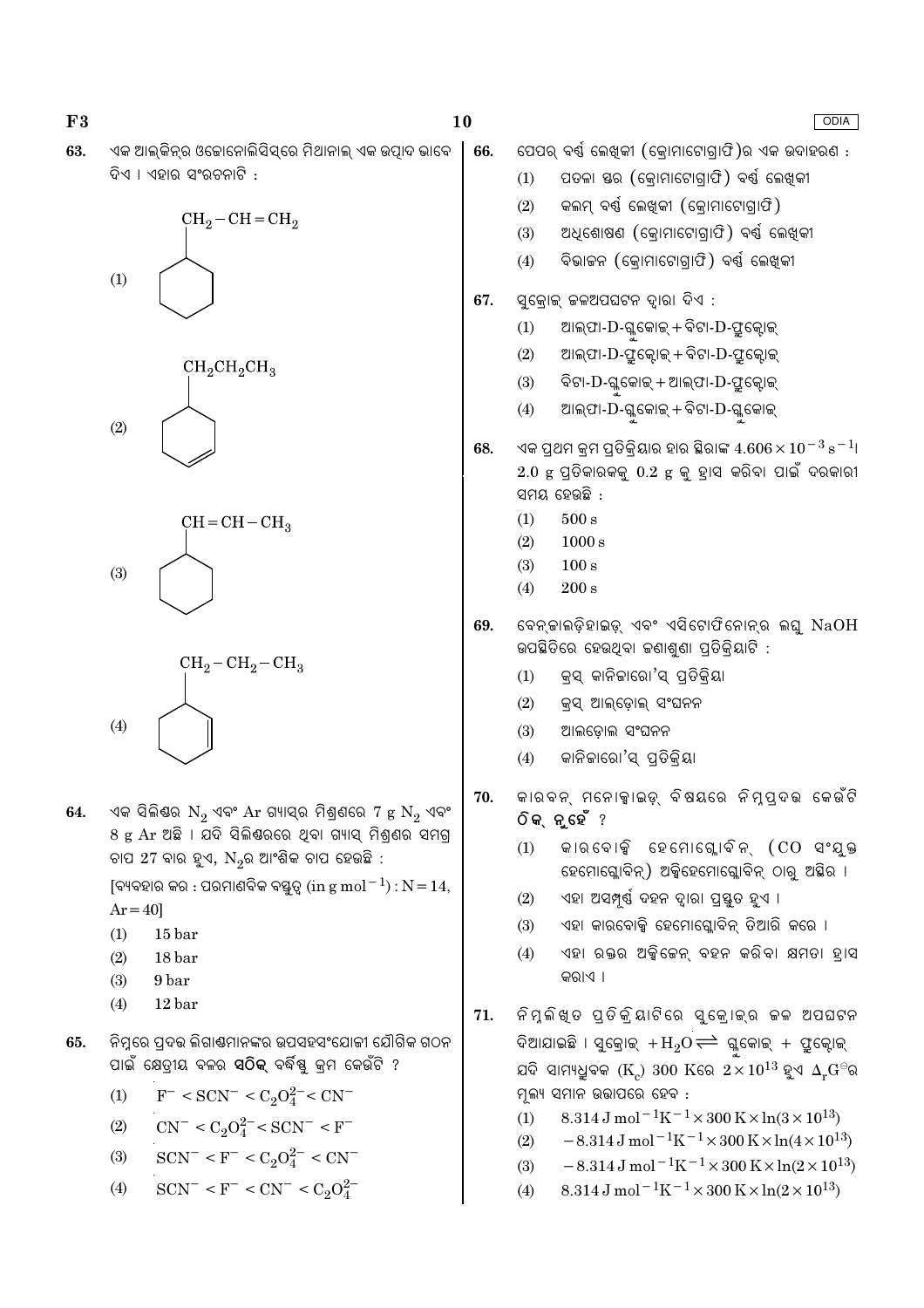$F3$ 

| 72. | $HCl$ କୁ $CaCl2$ , $MgCl2$ ଏବଂ $NaCl$ ର ଦ୍ରବଣ ଭିତର<br>ଦେଇ ପ୍ରବାହିତ କଲେ ନିମ୍ନଲିଖ୍ତ ମଧ୍ୟରୁ କେଉଁ ଯୌଗିକ(ଗୁଡ଼ିକ)<br>ଦାନା ଧାରଣ କରିବ ?<br>କେବଳ $MgCl2$<br>(1)<br>NaCl, MgCl <sub>2</sub> ଏବଂ CaCl <sub>2</sub><br>(2)                                                    | 76. | ିନିମ୍ନଲିଖିତ ମଧ୍ୟରୁ କେଉଁଟି ଏକ କାଟାୟୋନିକ୍ ଅପମାର୍ଚ୍ଚକ ?<br>ସିଟାୟିଲ୍ଟ୍ରାଇମିଥାୟିଲ୍ ଏମୋନିୟମ୍ ବ୍ରୋମାଇଡ଼୍<br>(1)<br>ସୋଡ଼ିୟମ୍ ଡୋଡେକାୟିଲ୍ ବେନ୍ଟିନ୍ ସଲ୍ଫୋନେଟ୍<br>(2)<br>ସୋଡ଼ିୟମ୍ ଲରିଲ୍ ସଲ୍ଫେଟ୍<br>(3)<br>ସୋଡ଼ିୟମ୍ ଷ୍ଟିରେଟ୍<br>(4)                                                                                                                         |  |  |  |  |  |  |  |  |
|-----|-------------------------------------------------------------------------------------------------------------------------------------------------------------------------------------------------------------------------------------------------------------------|-----|------------------------------------------------------------------------------------------------------------------------------------------------------------------------------------------------------------------------------------------------------------------------------------------------------------------------------------------------|--|--|--|--|--|--|--|--|
| 73. | (3)<br>$MgCl2$ ଏବଂ $CaCl2$ ଭଭୟ<br>କେବଳ $NaCl$<br>(4)<br>ବଡ଼ି ସେଷ୍ଟର୍ଡ଼ କ୍ୟୁବିକ୍ (bcc) ସଂରଚନା ଥିବା ଏକ ମୌଳିକର<br>କୋଷଧାର 288 pm ହେଲେ, ଏହାର ପରମାଣବିକ ବ୍ୟାସାର୍ଦ୍ଧ                                                                                                      | 77. | ଏକ ଆଦର୍ଶ ଗ୍ୟାସ୍ର ରୁଦ୍ଧତାପୀୟ (ଏଡ଼ିଆବାଟିକ୍) ସର୍ଭରେ ମୁକ୍ତ<br>ପ୍ରସାରଣ ପାଇଁ ସଠିକ୍ ବିକଳ୍ପଟି ହେଉଛି :<br>(1)<br>$q < 0$ , $\Delta T = 0$ $\sqrt{\mathbb{Q}}^{\circ}$ w $= 0$<br>$q > 0$ , $\Delta T > 0$ $\Im \mathcal{P}$ w $> 0$<br>(2)<br>$q = 0$ , $\Delta T = 0$ $\sqrt{\mathbb{Q}}^{\circ}$ w $= 0$<br>(3)                                       |  |  |  |  |  |  |  |  |
|     | ହେଉଛି :<br>$\frac{4}{\sqrt{3}} \times 288$ pm<br>(1)<br>(2) $\frac{4}{\sqrt{2}} \times 288 \text{ pm}$<br>$\frac{\sqrt{3}}{4} \times 288~\text{pm}$<br>(3)                                                                                                        | 78. | $q = 0$ , $\Delta T < 0$ $\Im \mathcal{P}$ w $> 0$<br>(4)<br>ଲଘୁ ସଲ୍ଫ୍ୟୁରିକ୍ ଅମ୍ଳକୁ ପ୍ଲାଟିନମ୍ (Pt) ଇଲେକ୍ଟ୍ରୋଡ୍ ବ୍ୟବହାର<br>କରି ବିଦ୍ୟୁତ୍ ବିଶ୍ଳେଷଣ କଲେ, ଏନୋଡ଼ରେ ମିଳୁଥିବା ଉତ୍ପାଦଟି<br>ହେଉଛି :<br>(1)<br>ହାଇଡ୍ରୋଜେନ୍ ସଲ୍ଫାଇଡ଼୍ ଗ୍ୟାସ୍<br>(2)<br>ସଲ୍ଫର ଡ଼ାଇଅକ୍ସାଇଡ଼୍ ଗ୍ୟାସ୍<br>(3)<br>ହାଇଡ୍ରୋଜେନ୍ ଗ୍ୟାସ୍<br>(4)<br>ଅକ୍ସିଜେନ୍ ଗ୍ୟାସ୍                  |  |  |  |  |  |  |  |  |
| 74. | $\frac{\sqrt{2}}{4} \times 288$ pm<br>(4)<br>ନିମ୍ନରେ ଦିଆଯାଇଥିବା ସଲ୍ଫର୍ର ଅକ୍ସୋଏସିଡ଼୍ ମଧ୍ୟରୁ କେଉଁଥିରେ<br>$-0-0-$ ସଂଯୋଗ ଥାଏ ?<br>$H_2S_2O_8$ , ପେରୋକ୍ସୋଡ଼ାଇସଲ୍ଫ୍ୟୁରିକ୍ ଅମ୍ଳ<br>(1)<br>$H_2S_2O_7$ , ପାଇରୋ ସଲ୍ଫ୍ୟୁରିକ୍ ଅମ୍ଳ<br>(2)<br>(3)<br>$H_2SO_3$ , ସଲ୍ପରସ୍ ଅମ୍ଳ | 79. | ନିମ୍ବରୁ <b>ସଠିକ୍</b> ଉକ୍ତିଟିକୁ ଚିହ୍ୱାଅ ।<br>ଭାନ୍ ଅର୍କେଲ୍ ପଦ୍ଧତିରେ ନିକେଲ୍ର ବାଷ୍ଣ ପ୍ରାବସ୍ଥା (ଭେପର<br>(1)<br>ଫେକ୍) ପରିୟରଣ କରାଯାଏ ।<br>ପିଗ୍ ଆଇରନ୍କୁ ବିଭିନ୍ନ ପ୍ରକାର ଛାଞ୍ଚର ଆକାର ଦେଇ<br>(2)<br>ହୁଏ<br>ରଟ୍ ଆଇରନ୍ 4% କାର୍ବନ୍ ଥିବା ଏକ ଅଶୁଦ୍ଧ ଆଇରନ୍ ।<br>(3)<br>ିବ୍ଲିଷ୍ଟର କପରରୁ କାର୍ବନ୍ ଡ଼ାଇଅକ୍ସାଇଡ୍ ନିର୍ଗତ ହେବା ଯୋଗୁଁ<br>(4)<br>ବାହ୍ୟ ରୂପଟି ଫୋଟକା ପରି । |  |  |  |  |  |  |  |  |
| 75. | $(4)$ $H_2SO_4$ , ସଲ୍ଫ୍ୟୁରିକ୍ ଅମ୍ଳ<br>ଭୁଲ୍ ଉକ୍ତିଟିକୁ ଚିହ୍ୱାଅ ।<br>ଆଭ୍ୟନ୍ତରୀଣ ଟାଞ୍ଜିସନ୍ ଯୌଗିକ ମାନେ ହେଉଛନ୍ତି,<br>(1)<br>ଯେଉଁମାନେ ଧାତ୍ରର ଦାନାକାଲକ ମଧ୍ୟରେ ଛୋଟ ପରମାଣ୍ଡ<br>ଯଥା $H, C$ କିୟା $N$ କୁ ଫାନ୍ଦିକି ରଖନ୍ତି ।                                                     | 80. | ନିମୁଲିଖିତ ମଧ୍ୟରୁ କେଉଁଟି ଏକ କ୍ଷାରୀୟ ଆମିନୋ ଏସିଡ୍ ?<br>ଟାଇରୋସିନ୍<br>(1)<br>ଲାଇସିନ୍<br>(2)<br>ସେରିନ୍<br>(3)<br>ଆଲାନିନ୍<br>(4)                                                                                                                                                                                                                      |  |  |  |  |  |  |  |  |
|     | $CrO_4^{2-}$ ଏବଂ $Cr_2O_7^{2-}$ ରେ କ୍ରୋମିୟମ୍ର କାରଣ<br>(2)<br>ଅବସ୍ଥା ଏକା ନୁହେଁ ।<br>କଳରେ ଥିବା $\rm Fe^{2+}(d^6)$ ଅପେକ୍ଷା $\rm Cr^{2+}(d^4)$ ଏକ<br>(3)<br>ବଳଶାଳୀ ବିଜାରକ ।<br>ସଂକ୍ରମଣ ଧାତୁ (ଟ୍ରାଞ୍ଜିସନ୍ ମେଟାଲ) ଏବଂ ସେମାନଙ୍କର<br>(4)                                  | 81. | <b>ଭୁଲ୍</b> ମେଳକଟି ଚିହ୍ନାଅ :<br>ଆୟୁପିଏସି ଅଫିସିଏଲ ନାମ<br>ନାମ<br>ମେଷେଲିଭିୟମ୍<br>ଉନ୍ନିଲ୍ ୟୁନିୟମ୍<br>(i)<br>(a)<br>ଉନ୍ନିଲ୍ ଟ୍ରିୟମ୍<br>ଲରେନ୍ସିୟମ୍<br>(b)<br>(ii)<br>ଉନ୍ନିଲ୍ ହେକ୍କିୟମ୍<br>ସିବୋରକିୟମ୍<br>(iii)<br>(c)                                                                                                                                 |  |  |  |  |  |  |  |  |
|     | ଯୌଗିକଗୁଡ଼ିକ ସେମାନଙ୍କର ଉତ୍ପ୍ରେରୀୟ(କାଟାଲିଟିକ୍)<br>ସକ୍ରିୟତା ଯୋଗୁ ପରିଚିତ ଯେହେତୁ ସେମାନେ ବହୁବିଧ<br>କାରଣ ଅବସ୍ଥା ଗ୍ରହଣ କରିବା କ୍ଷମତା ରଖି ସଂକ୍ରଳ ଗଠନ<br>କରନ୍ତି ।                                                                                                            |     | ଡର୍ମଷ୍ଟାଡ଼୍ସିୟମ୍<br>ଉନ୍ନନ୍ୟୁନିୟମ୍<br>(d)<br>(iv)<br>$(c)$ , $(iii)$<br>(1)<br>$(d)$ , $(iv)$<br>(2)<br>(3)<br>(a), (i)<br>(4)<br>$(b)$ , $(ii)$                                                                                                                                                                                                |  |  |  |  |  |  |  |  |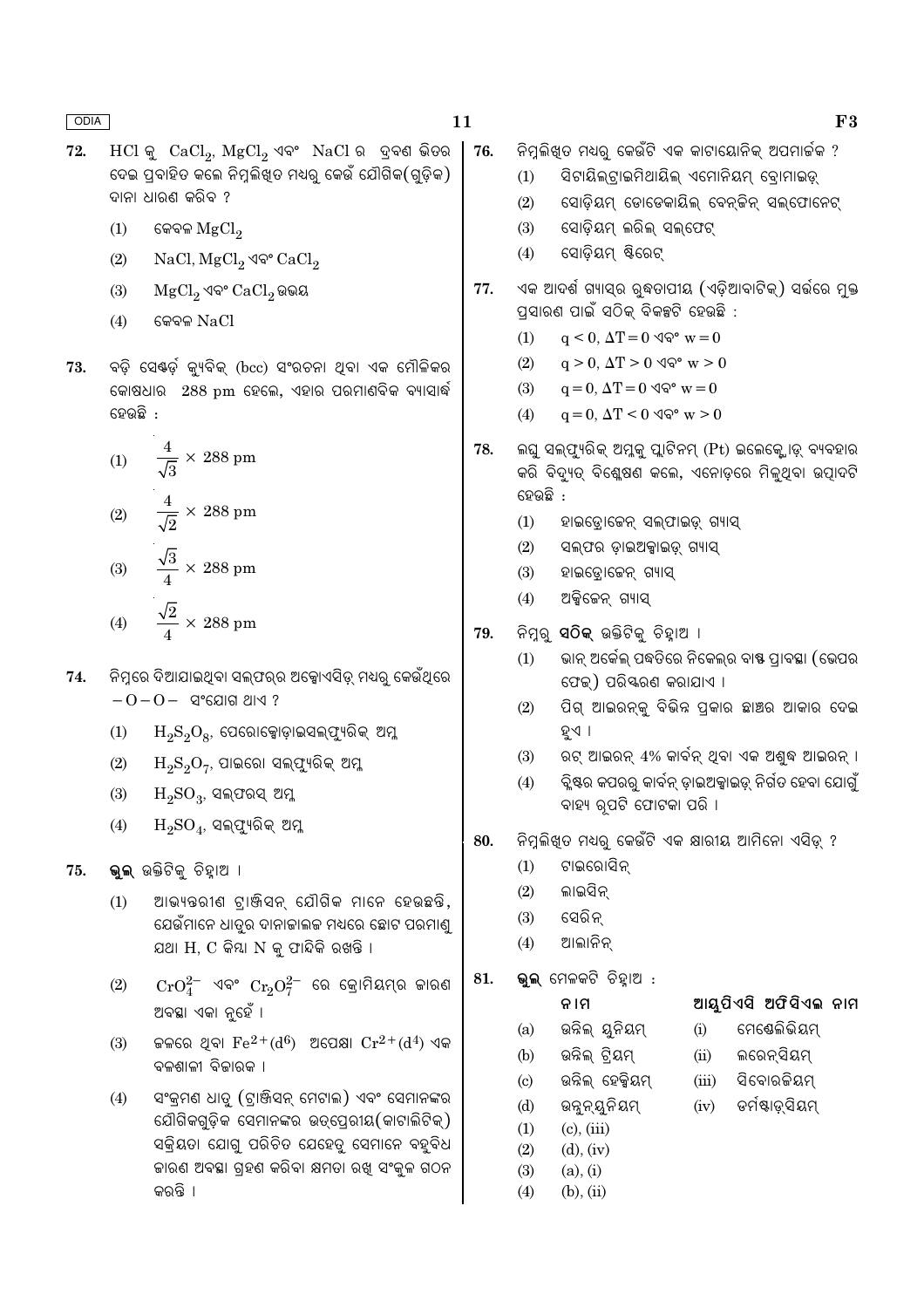| F3  |                            | 12                                                                                                  |     |                        | ODIA                                                                                                            |  |  |  |  |  |
|-----|----------------------------|-----------------------------------------------------------------------------------------------------|-----|------------------------|-----------------------------------------------------------------------------------------------------------------|--|--|--|--|--|
| 82. |                            | ଉର୍କ୍ ପ୍ରତିକ୍ରିୟା ଦ୍ୱାରା କେଉଁ ଆଲ୍କେନ୍ଟି ଭଲ ପରିମାଣରେ ତିଆରି                                           | 87. |                        | ସ $\widehat{O}$ କ୍ ଉକ୍ତିକୁ ନିମୁରୁ ବାଛ $\,$ :                                                                    |  |  |  |  |  |
|     | (1)                        | କରି ହୁଏନି ?<br>ଏନ୍-ହେପ୍ଟେନ୍                                                                         |     | (a)                    | $\mathrm{CO}_2(\mathrm{g})$ ଆଇସ୍କ୍ରିମ୍ ଏବଂ ସଂରକ୍ଷିତ ଖାଦ୍ୟ ପାଇଁ ଏକ<br>ପ୍ରଶୀତକ (ରେଫ୍ରିକିରାଷ୍ଟ) ଭାବେ ବ୍ୟବହୃତ ହୁଏ । |  |  |  |  |  |
|     | (2)                        | ଏନ୍-ବ୍ୟୁଟେନ୍                                                                                        |     | (b)                    | $C_{60}$ ର ସଂରଚନାରେ ବାରଟି ଛ-ଟିକିଆ କାର୍ବନ୍ ବୃଭ<br>ଏବଂ କୋଡ଼ିଏଟି ପାଞ୍ଚ-ଟିକିଆ କାରବନ୍ ବୃଭ ଅଛି ।                      |  |  |  |  |  |
|     | (3)<br>(4)                 | ଏନ୍-ହେକ୍ସେନ୍<br>$2,3$ -ଡ଼ାଇମିଥାୟିଲ୍ ବ୍ୟୁଟେନ୍                                                        |     | $\left( \circ \right)$ | $\text{ZSM-5}$ ଏକ ପ୍ରକାର କିଓଲାଇଟ୍ ଯାହା ଆଲକୋହଲ୍କୁ<br>ଗ୍ୟାସୋଲିନ୍ରେ ପରିଣତ କରାଏ ।                                   |  |  |  |  |  |
|     |                            |                                                                                                     |     | (d)                    | କାର୍ବନ୍ ମନୋକ୍ସାଇଡ଼୍ ଏକ ରଙ୍ଗହୀନ, ଗନ୍ଧହୀନ ଗ୍ୟାସ୍  ।                                                               |  |  |  |  |  |
| 83. |                            | 2-ବୋମୋପେର୍କେନ୍ର ଏଲିମିନେସନ୍ ପ୍ରତିକ୍ରିୟାରୁ ପେକ୍-2-ଇନ୍<br>ପ୍ରସ୍ତୁତ ହୁଏ । ଏହା :                         |     | (1)<br>(2)             | $(b)$ ଏବଂ $(c)$ କେବଳ<br>$(c)$ ଏବଂ $(d)$ କେବଳ                                                                    |  |  |  |  |  |
|     | (a)                        | ବିଟା-ଏଲିମିନେସନ୍ ପ୍ରତିକ୍ରିୟା                                                                         |     | (3)                    | $(a)$ , $(b)$ ଏବଂ $(c)$ କେବଳ                                                                                    |  |  |  |  |  |
|     | (b)                        | ଚେଟ୍ସେଭ୍ ନିୟମ ଅନୁକରଣ କରେ                                                                            |     | (4)                    | $(a)$ ଏବଂ $(c)$ କେବଳ                                                                                            |  |  |  |  |  |
|     | $\left( \mathrm{c}\right)$ | ଡ଼ିହାଇଡ୍ରୋହାଲୋକିନେସନ୍ ପ୍ରତିକ୍ରିୟା                                                                   | 88. |                        | କଲୟଡ଼ାଲ୍ ଦ୍ରବଣର କେଉଁ ଗୁଣ ନିର୍ପଣ ପାଇଁ କେଟା                                                                       |  |  |  |  |  |
|     | (d)                        | ନିର୍ଜଳୀକରଣ ପ୍ରତିକ୍ରିୟା                                                                              |     |                        | ପୋଟେନ୍ସିଏଲ ମାପିବା ଦରକାର ?                                                                                       |  |  |  |  |  |
|     | (1)                        | (b), (c), (d)                                                                                       |     | (1)                    | କଲୟପଲ୍ କଣିକାଗୁଡ଼ିକର ଛିରତା                                                                                       |  |  |  |  |  |
|     | (2)                        | (a), (b), (d)                                                                                       |     | (2)                    | କଲୟଡ଼୍ କଣିକା ଗୁଡ଼ିକର ଆକାର                                                                                       |  |  |  |  |  |
|     | (3)                        | (a), (b), (c)                                                                                       |     | (3)                    | ଶ୍ୟାନତା                                                                                                         |  |  |  |  |  |
|     | (4)                        | (a), (c), (d)                                                                                       |     | (4)                    | ଦ୍ରବଣୀୟତା                                                                                                       |  |  |  |  |  |
| 84. |                            | ଗଳିତ $\mathrm{CaCl}_2 \mathop{\mathrm{Q}} 20 \mathrm{\ g\ Ca\ }$ ପ୍ରସ୍ତୁତି ପାଇଁ ଦରକାରୀ ଫାରାଡ଼େଇ୍(F) | 89. | କ $'$ ଶ $?$            | ିନିମୁଲିଖିତ ପ୍ରତିକ୍ରିୟାଟିରେ କାର୍ବନ୍ର ଜାରଣ ଅବସ୍ଥାର ପରିବର୍ତ୍ତନଟି                                                   |  |  |  |  |  |
|     |                            | ର ସଂଖ୍ୟା ହେଉଛି :                                                                                    |     |                        | $\text{CH}_4(g) + 4\text{Cl}_2(g) \rightarrow \text{CCl}_4(l) + 4\text{HCl}(g)$                                 |  |  |  |  |  |
|     |                            | $(Ca$ -ପରମାଣବିକ ବୟୁତ୍ୱ $=40 \text{ g mol}^{-1}$                                                     |     | (1)                    | $-4$ to $+4$                                                                                                    |  |  |  |  |  |
|     | (1)                        | $\sqrt{3}$                                                                                          |     | (2)                    | $0 \text{ to } -4$                                                                                              |  |  |  |  |  |
|     | (2)                        | 4                                                                                                   |     | (3)                    | $+4$ to $+4$                                                                                                    |  |  |  |  |  |
|     | (3)                        | 1                                                                                                   |     | (4)                    | $0$ to $+4$                                                                                                     |  |  |  |  |  |
|     | (4)                        | $\,2$                                                                                               | 90. |                        | ନିମ୍ନ ଲିଖ୍ଡ ଧାତୁର ଆୟନ ଗୁଡ଼ାଏ ଏନ୍କାଇମ୍କୁ ସକ୍ରିୟ କରାଏ,                                                            |  |  |  |  |  |
| 85. |                            | ନିମ୍ନଲିଖିତ ମଧ୍ୟରୁ କାହାର ସର୍ବାଧିକ ସଂଖାର ପରମାଣୁ ଅଛି ?                                                 |     |                        | ଗ୍ଳକୋଚ୍ଚର ଜାରଣରେ ଭାଗ ନେଇ ATP ପ୍ରସ୍ତୁତ କରେ ଏବଂ<br>ସୋଡ଼ିୟମ୍ ସହିତ ସ୍ୱାୟୁ ସିଗ୍ନାଲ୍ ପ୍ରେରଣ ପାଇଁ ଦାୟୀ ।               |  |  |  |  |  |
|     | (1)                        | $1 g$ of $O_2(g)$ [O-ପରମାଣବିକ ବୟୁତ୍ୱ $= 16$ ]                                                       |     | (1)                    | କ୍ୟାଲ୍ସିୟମ୍                                                                                                     |  |  |  |  |  |
|     | (2)                        | $1 g$ of $Li(s)$ [ $Li$ -ପରମାଣବିକ ବସ୍ତୁତ୍ୱ $= 7$ ]                                                  |     | (2)                    | ପଟାସିୟମ୍                                                                                                        |  |  |  |  |  |
|     | (3)                        | $1 g$ of Ag(s) [Ag-ପରମାଣବିକ ବସ୍ତୁତ୍ୱ $= 108$ ]                                                      |     | (3)                    | ଆଇରନ୍                                                                                                           |  |  |  |  |  |
|     | (4)                        | $1 g$ of $Mg(s)$ [Mg-ପରମାଣବିକ ବସ୍ତୁତ୍ୱ $= 24$ ]                                                     |     | (4)                    | କପର୍                                                                                                            |  |  |  |  |  |
| 86. |                            | $2Cl(g) \rightarrow Cl_2(g)$ ପ୍ରତିକ୍ରିୟାଟିର <b>ସଠିକ୍</b> ବିକଳ୍ପଟି ହେଉଛି :                           | 91. |                        | ନିମୁଲିଖ୍ଡ କେଉଁ ଅବସ୍ଥାର ଉପସ୍ଥିତି ମ୍ତ୍ରରେ ହେଲେ ତାହା<br>ମଧୁମେହକୁ ଦର୍ଶାଏ ?                                          |  |  |  |  |  |
|     | (1)                        | $\Delta_r H < 0$ and $\Delta_r S > 0$                                                               |     | (1)                    | କିଟୋନୁରିଆ ଏବଂ ଗ୍ଲାଇକୋସୁରିଆ                                                                                      |  |  |  |  |  |
|     | (2)                        | $\Delta_r H < 0$ and $\Delta_r S < 0$                                                               |     | (2)                    | ବୃକ୍କୀୟ କାଲ୍କୁଲି ଏବଂ ହାଇପରଗ୍ଲାଇସେମିଆ                                                                            |  |  |  |  |  |
|     | (3)                        | $\Delta_r H > 0$ and $\Delta_r S > 0$                                                               |     | (3)                    | ୟୁରେମିଆ ଏବଂ କିଟୋନୁରିଆ                                                                                           |  |  |  |  |  |
|     | (4)                        | $\Delta_r H > 0$ and $\Delta_r S < 0$                                                               |     | (4)                    | ୟୁରେମିଆ ଏବଂ ବୃକ୍କୀୟ କାଲ୍କୁଲି                                                                                    |  |  |  |  |  |
|     |                            |                                                                                                     |     |                        |                                                                                                                 |  |  |  |  |  |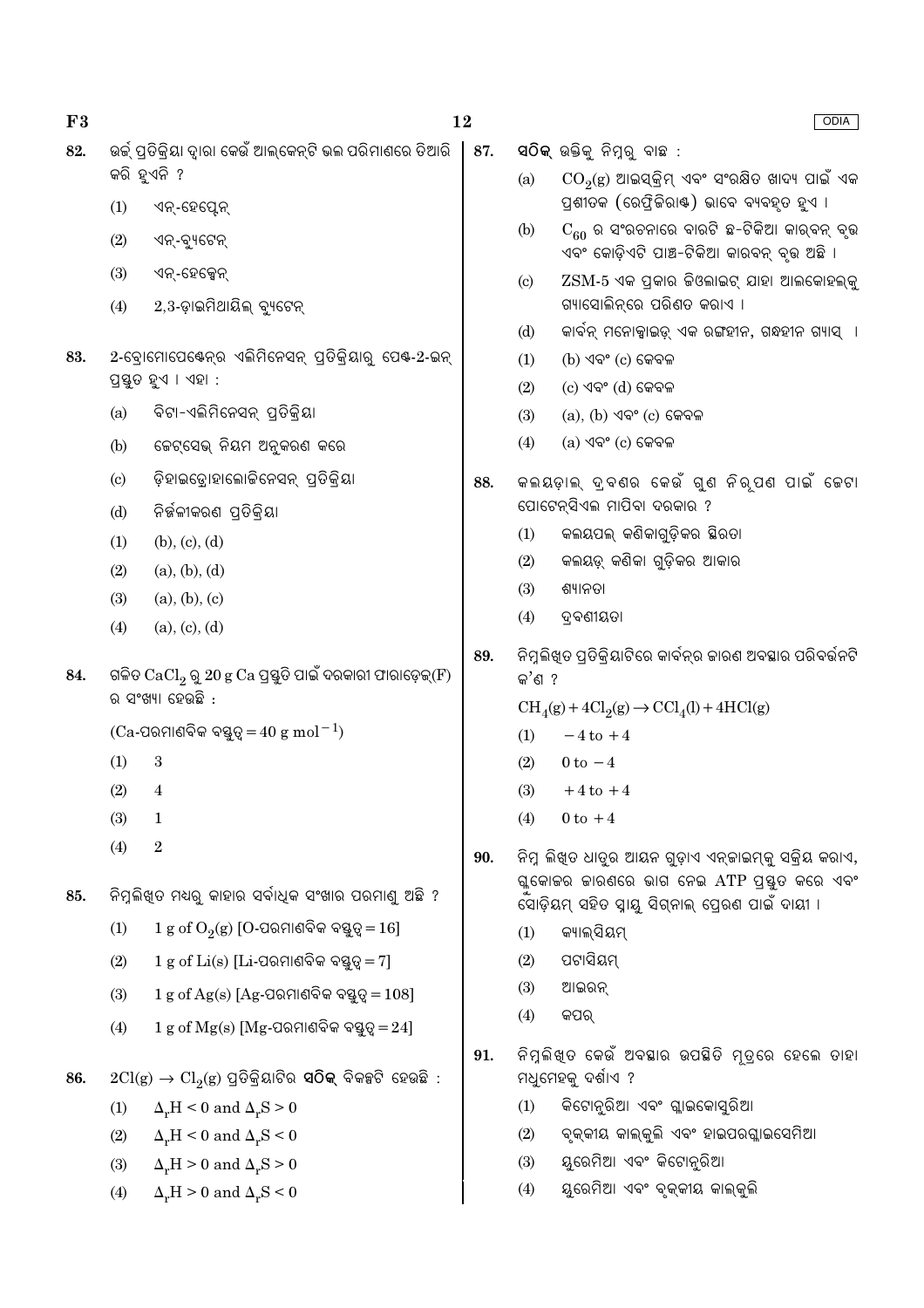| ODIA |                             |                                  |                            |                                     |       | 13                                                           |     |                                                      |             |                                     |                                     |                           |                                                             | F3 |  |
|------|-----------------------------|----------------------------------|----------------------------|-------------------------------------|-------|--------------------------------------------------------------|-----|------------------------------------------------------|-------------|-------------------------------------|-------------------------------------|---------------------------|-------------------------------------------------------------|----|--|
| 92.  | ବାଛ :                       |                                  |                            |                                     |       |                                                              | 95. | ବାଛି ଲେଖ ।                                           |             |                                     |                                     |                           | ନିମ୍ନରେ ଦିଆଯାଇଥିବା ସୟମାନଙ୍କୁ ମିଳାଅ ଏବଂ <b>ସଠିକ୍</b> ଉତ୍ତରଟି |    |  |
|      |                             | ସ୍ତୟ - I                         |                            |                                     |       | ସ୍ତୟ - $II$                                                  |     |                                                      | ସ୍ଥ $-1$    |                                     |                                     |                           | ସ୍ତୟ $-II$                                                  |    |  |
|      | (a)                         | ଭୁଣ ବନ୍ଧ                         |                            |                                     | (i)   | ଆଣ୍ଡ୍ରୋଜେନସ୍                                                 |     | (a)                                                  | ଗିଲ୍ସିଲଟସ୍  | $6 - 15$ ଯୋଡ଼ା                      |                                     | (i)                       | ଟ୍ରାଇଗନ୍                                                    |    |  |
|      | (b)                         |                                  | ଜୋନା ପେଲୁସିଡ଼ା             |                                     | (ii)  | ହ୍ୟୁମ୍ୟାନ୍ କୋରିଓନିକ୍<br>ଗୋନାଡ଼ୋଟ୍ରୋପିନ୍<br>(ଏଚ୍.ସି.ଜି.)      |     | (b)                                                  | କଡାଲ୍ ଫିନ୍  | ହେଟେରୋସରକାଲ୍                        |                                     | (ii)                      | ସାଇକ୍ଲୋଷ୍ଟୋମସ୍                                              |    |  |
|      | $\left( \mathrm{c} \right)$ |                                  | ଭଲ୍ଭୋ ଯୁରେଥ୍ରାଲ୍           |                                     | (iii) | ଡ଼ିଯାଣୁର ସର                                                  |     | ବାୟୁଥଳୀ<br>$\left( \mathrm{c}\right)$                |             |                                     |                                     | (iii)                     | କଣ୍ଡିଚ୍ଥାଇସ୍                                                |    |  |
|      |                             | ଗ୍ରଛି ଗୁଡ଼ିକ                     |                            |                                     |       |                                                              |     | (d)                                                  |             | ବିଷାକ୍ତ ନାହୁଡ଼                      |                                     | (iv)                      | ଅଷ୍ଟେଇଚ୍ଥାଇସ୍                                               |    |  |
|      | (d)                         |                                  | ଲେଡ଼ିଗ୍ କୋଷଗୁଡ଼ିକ          |                                     | (iv)  | ପୁରୁଷ ଲିଙ୍ଗକୁ ପିଚ୍ଛିଳ<br>କରିବା                               |     | (1)                                                  | (a)<br>(iv) | (b)<br>(ii)                         | $\left( \mathrm{c}\right)$<br>(iii) | (d)<br>(i)                |                                                             |    |  |
|      |                             | (a)                              | (b)                        | $\left( \mathbf{c} \right)$         | (d)   |                                                              |     | (2)                                                  | (i)         | (iv)                                | (iii)                               | (ii)                      |                                                             |    |  |
|      | (1)                         | (iii)                            | (ii)                       | (iv)                                | (i)   |                                                              |     | (3)                                                  | (ii)        | (iii)                               | (iv)                                | (i)                       |                                                             |    |  |
|      | (2)                         | (ii)                             | (iii)                      | (iv)                                | (i)   |                                                              |     | (4)                                                  | (iii)       | (iv)                                | (i)                                 | (ii)                      |                                                             |    |  |
|      | (3)                         | (iv)                             | (iii)                      | (i)                                 | (ii)  |                                                              | 96. |                                                      |             |                                     |                                     |                           | ନିମ୍ବରେ ଦିଆଯାଇଥିବା କେଉଁ କୌଶଳରେ ଗର୍ଭଧାରଣ                     |    |  |
|      | (4)                         | (i)                              | (iv)                       | (ii)                                | (iii) |                                                              |     |                                                      |             | ମାନଙ୍କୁ ସ୍ଥାନାତ୍ତର କରାଯାଏ ?         |                                     |                           | କରିପାରୁନଥିବା ମହିଳା ମାନଙ୍କୁ ସହାୟତା କରିବା ପାଇଁ ଭୂଣ            |    |  |
| 93.  |                             |                                  |                            |                                     |       | ନିମ୍ନଲିଖ୍ତ ସ୍ତୟ ଗୁଡ଼ିକୁ ମିଳାଅ ଏବଂ <b>ସଠିକ୍</b> ଉତ୍ତରଟି ବାଛ । |     | (1)                                                  |             | ICSI ଏବଂ ZIFT                       |                                     |                           |                                                             |    |  |
|      |                             | ସ୍ତୟ $-I$                        |                            |                                     |       | ସ୍ତୟ - $II$                                                  |     | (2)                                                  |             | GIFT ଏବଂ ICSI                       |                                     |                           |                                                             |    |  |
|      | (a)                         | ବି.ଟି. କପା                       |                            |                                     | (i)   | ଚ୍ଚିନ୍ ଚିକିହା ପଦ୍ଧତି                                         |     | (3)                                                  |             | <b>ZIFT ଏବଂ IUT</b>                 |                                     |                           |                                                             |    |  |
|      | (b)                         |                                  | ଆଡ଼େନୋସିନ୍<br>ଡ଼ିଆମିନେକ୍ରେ |                                     | (ii)  | କୋଷୀୟ<br>ପ୍ରତିରକ୍ଷା (ସେଲୁଲାର୍                                |     | (4)                                                  |             | <b>GIFT ଏବଂ ZIFT</b>                |                                     |                           |                                                             |    |  |
|      |                             | ସ୍ୱକ୍ଷତା                         |                            |                                     |       | ଡ଼ିଫେନ୍ସ୍)                                                   | 97. | ପ୍ରଶ୍ୱାସ ସମୟରେ ହେଉଥିବା ଘଟଣା ଗୁଡ଼ିକର <b>ସଠିକ୍</b> ଚୟନ |             |                                     |                                     |                           |                                                             |    |  |
|      | $\left( \mathrm{c}\right)$  | ଆର୍.ଏନ୍.ଏ.ଆଇ.<br>(iii)<br>(RNAi) |                            |                                     |       | ଏଚ୍.ଆଇ.ଭି.<br>ସଂକ୍ରମଣକୁ ଖୋକି                                 |     | କର ।                                                 |             |                                     |                                     |                           |                                                             |    |  |
|      |                             |                                  |                            |                                     |       | ବାହାର କରିବା                                                  |     | (a)<br>ମଧ୍ୟଛଦାର ସଂକୋଚନ                               |             |                                     |                                     |                           |                                                             |    |  |
|      | (d)                         | ପି.ସି.ଆର୍.                       |                            |                                     | (iv)  | ବାସିଲସ୍                                                      |     | (b)                                                  |             |                                     |                                     |                           | ବାହ୍ୟ ଇଣ୍ଟରକଷ୍ଟାଲ୍ ପେଶୀର ସଂକୋଚନ                             |    |  |
|      |                             |                                  |                            |                                     |       | ଥୁରିନ୍ଜିଏନ୍ସିସ୍                                              |     | (c)                                                  |             |                                     |                                     | ଫୁସ୍ଫୁସୀୟ ଆୟତନ କମିଯାଏ     |                                                             |    |  |
|      |                             | (a)                              | (b)                        | $\left( \mathbf{c} \right)$         | (d)   |                                                              |     | (d)                                                  |             |                                     |                                     | ଫୁସ୍ଫୁସ୍ର ଭିତର ଚାପ ବଢିଯାଏ |                                                             |    |  |
|      | (1)                         | (ii)                             | (iii)                      | (iv)                                | (i)   |                                                              |     | (1)                                                  |             | $(a), (b)$ ଏବଂ $(d)$                |                                     |                           |                                                             |    |  |
|      | (2)                         | (i)                              | (ii)                       | (iii)                               | (iv)  |                                                              |     | (2)                                                  | କେବଳ $(d)$  |                                     |                                     |                           |                                                             |    |  |
|      | (3)                         | (iv)                             | (i)                        | (ii)                                | (iii) |                                                              |     | (3)                                                  |             | $(a)$ $\sqrt{ }$ <sup>o</sup> $(b)$ |                                     |                           |                                                             |    |  |
|      | (4)                         | (iii)                            | (ii)                       | (i)                                 | (iv)  |                                                              |     | (4)                                                  | (c) ଏବଂ (d) |                                     |                                     |                           |                                                             |    |  |
| 94.  |                             |                                  |                            | କରୁଥିବା ପ୍ରକ୍ରିୟାଟିକୁ କ'ଣ କୁହାଯାଏ : |       | ଭେକ୍ସରରେ ଥିବା ଅବିକଳ ସଂଯୋଜିତ DNAର ନକଲକୁ ନିୟନ୍ତ୍ରଣ             | 98. | କର :                                                 |             |                                     |                                     |                           | ଏକ ସାଧାରଣ ଇ.ସି.କି.ରେ କ୍ୟୁ.ଆର୍.ଏସ୍. କମ୍ଳେକ୍ସଟି କ'ଣ ବର୍ଷନା    |    |  |
|      | (1)                         |                                  |                            | ପାଲିନ୍ଡ୍ରୋମିକ୍ ପ୍ରକ୍ରିୟା            |       |                                                              |     | ନିଳୟମାନଙ୍କର ବିଧୁବଣ<br>(1)                            |             |                                     |                                     |                           |                                                             |    |  |
|      | (2)                         |                                  | ରେକଗ୍ନିସନ୍ ସାଇଟ୍           |                                     |       |                                                              |     | ନିଳୟମାନଙ୍କର ପୁନଃଧୁବଣ<br>(2)                          |             |                                     |                                     |                           |                                                             |    |  |
|      | (3)                         | ସିଲେକ୍ଟେବୁଲ୍ ମାରକର               |                            |                                     |       |                                                              |     | ଅଳିନ୍ଦମାନଙ୍କର ପୁନଃଧ୍ରୁବଣ<br>(3)                      |             |                                     |                                     |                           |                                                             |    |  |
|      | (4)                         | ଅକ୍ସି ସାଇଟ୍                      |                            |                                     |       |                                                              |     | (4)                                                  |             | ଅଳିନ୍ଦମାନଙ୍କର ବିଧ୍ରୁବଣ              |                                     |                           |                                                             |    |  |
|      |                             |                                  |                            |                                     |       |                                                              |     |                                                      |             |                                     |                                     |                           |                                                             |    |  |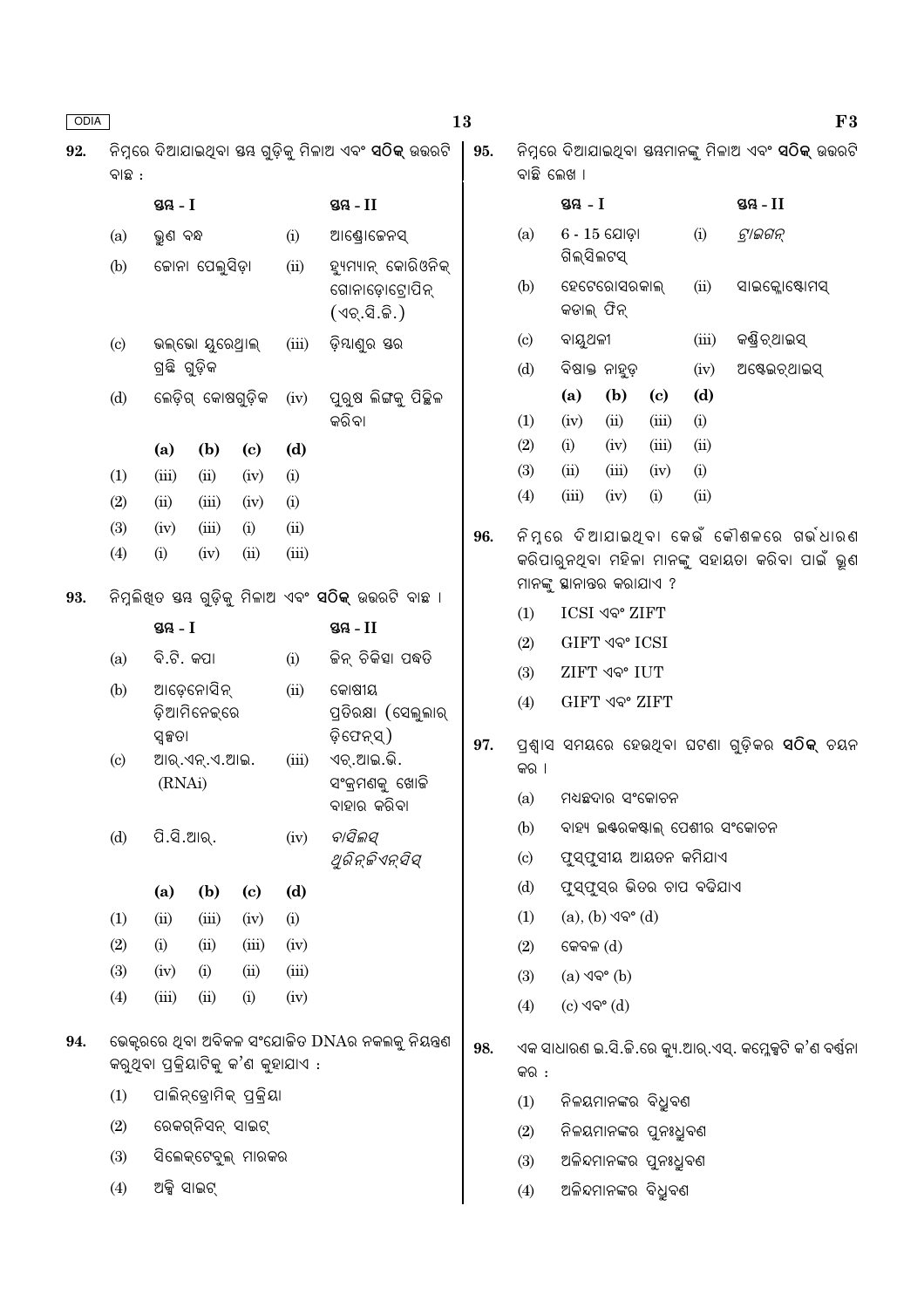| F3          |             |                                                                                                    | 14   |             |                                   |                                                           |                                                           |       | ODIA                                                                                             |  |  |
|-------------|-------------|----------------------------------------------------------------------------------------------------|------|-------------|-----------------------------------|-----------------------------------------------------------|-----------------------------------------------------------|-------|--------------------------------------------------------------------------------------------------|--|--|
| 99.         | କରେ :       | ଏକ୍ଟେରୋକାଇନେକ୍ ବିପାଚକଟି କେଉଁ ରୂପାତ୍ତରଣରେ ସାହାଯ୍ୟ                                                   | 105. | ଅଟନ୍ତି ?    |                                   |                                                           |                                                           |       | ିନିମୁଲିଖ୍ଡ ମଧ୍ୟରୁ କେଉଁ ଯୋଡ଼ାଟି ଏକକୋଷୀୟ ଶୈବାଳ                                                     |  |  |
|             | (1)         | କେସିନୋଜେନ୍ କେସିନ୍କୁ                                                                                |      | (1)         |                                   | ଆନାବିନା ଏବଂ  ଭଲଭକ୍ସ                                       |                                                           |       |                                                                                                  |  |  |
|             | (2)         | ପେପ୍ସିନୋଜେନ୍ ପେପ୍ସିନ୍କୁ                                                                            |      | (2)         |                                   | କ୍ଳୋରେଲୋ ଏବଂ <i>ସ୍କାଇରୁଲିନା</i>                           |                                                           |       |                                                                                                  |  |  |
|             | (3)         | ପ୍ରୋଟିନ୍ ପଲିପେପ୍ଟାଇଡ଼୍କୁ                                                                           |      | (3)         |                                   | ଲାମିନାରିଆ ଏବଂ ସାରାଗାସମ୍                                   |                                                           |       |                                                                                                  |  |  |
|             | (4)         | ଟ୍ରିପ୍ସିନୋଜେନ୍ ଟ୍ରିପ୍ସିନ୍କୁ                                                                        |      | (4)         | <i>କେଲିଡ଼ିୟମ୍ ଏବଂ ଗ୍ରାସିଲାରିଆ</i> |                                                           |                                                           |       |                                                                                                  |  |  |
| <b>100.</b> |             | ଼ମନୁଷ୍ୟର ପାକ ତନ୍ତକୁ ଆଧାର କରି <b>ସଠିକ୍</b> ଉକ୍ତିଟି ଚିହ୍ନଟ କର ।                                      |      |             |                                   |                                                           |                                                           |       |                                                                                                  |  |  |
|             | (1)         | ଇଲିୟମ୍ ହେଉଛି ଏକ ଅଧିକ ଗୁଡ଼ାଇ ହୋଇ ରହିଥିବା<br>ଅଂଶ ।                                                   | 106. | କର :        |                                   | ରୋଗ ପ୍ରତିରୋଧକ ଶକ୍ତିକୁ ଆଧାର କରି <b>ଭୁଲ୍</b> ଉକ୍ତିଟି ଚିହ୍ନଟ |                                                           |       |                                                                                                  |  |  |
|             | (2)<br>(3)  | ଭର୍ମିଫର୍ମ ଆପେଷିକ୍ସ ଗ୍ରହଣୀରୁ ବାହାରିଥାଏ ।<br>ଇଲିୟମ୍ କ୍ଷୁଦ୍ରାନ୍ତକୁ ଖୋଲିଥାଏ ।                          |      | (1)         |                                   | କରେ ଏବଂ ପୂର୍ଷ୍ଣ ପ୍ରଭାବ ପକାଏ ।                             |                                                           |       | ସକ୍ରିୟ ରୋଗ ପ୍ରତିରୋଧକ ଶକ୍ତି ବହୁତ ଶୀଘ୍ର କାର୍ଯ୍ୟ                                                    |  |  |
|             | (4)         | ପାକନଳୀର ସବୁଠୁ ଭିତରେ ଥିବା ୟରଟି ହେଉଛି<br>ସେରୋସା ।                                                    |      | (2)         |                                   |                                                           |                                                           |       | ଭୁଣ ତା'ର ମା' ଠାରୁ କିଛି ପ୍ରତିପିଷ ଗ୍ରହଣ କରେ, ଏହା<br>ପରୋକ୍ଷ ରୋଗ ପ୍ରତିରୋଧକ ଶକ୍ତର ଉଦାହରଣ ।            |  |  |
| 101.        |             | ରେ ଫ୍ଲୋରେଟସ୍ରେ ନିମ୍ନଲିଖିତ କେଉଁଟି ଥାଏ ?                                                             |      | (3)         |                                   |                                                           |                                                           |       | ପ୍ରତିକନ (କୀବନ୍ତ କିୟା ମୃତ)ର ସମ୍ପର୍କରେ ଆସିଲେ<br>ପ୍ରତିପିଣ୍ଠଗୁଡ଼ିକ ପୋଷଦାତା ଶରୀରରେ ସୃଷ୍ଟି ହୁଏ । ଏହାକୁ |  |  |
|             | (1)         | ହାଇପୋଗାଇନସ୍ (ଫଳିକାଚକ୍ର ନିମ୍ନ ଭାଗରେ)<br>ଗର୍ଭାଶୟ                                                     |      |             |                                   |                                                           |                                                           |       | ''ସକ୍ରିୟ ରୋଗ ପ୍ତିରୋଧକ  ଶକ୍ତି'' କୁହାଯାଏ ।                                                         |  |  |
|             | (2)         | ଅର୍ଦ୍ଧ ଅପକୃଷ୍ଟ ଗର୍ଭାଶୟ                                                                             |      | (4)         |                                   |                                                           |                                                           |       | ଯେତେବେଳେ ପୁସ୍ତ ହୋଇଥିବା ପ୍ରତିପିଷଗୁଡ଼ିକ<br>ସିଧାସଳଖ ଦିଆଯାଏ, ଏହାକୁ ''ପରୋକ୍ଷ ରୋଗ                      |  |  |
|             | (3)         | ଅପକୃଷ୍ଟ ଗର୍ଭାଶୟ                                                                                    |      |             |                                   |                                                           | ପ୍ରତିରୋଧକ ଶକ୍ତି'' ବୋଲି କୁହାଯାଏ ।                          |       |                                                                                                  |  |  |
|             | (4)         | ଉଚ୍ଚଭର ଗର୍ଭାଶୟ                                                                                     |      |             |                                   |                                                           |                                                           |       |                                                                                                  |  |  |
| 102.        |             | ନିମୁଲିଖିତ କେଉଁଟି ଅପଟ୍ଟାବୀ ଆବର୍ଚ୍ଚନାରେ ଦିଆଗଲେ, ପରବର୍ତ୍ତୀ<br>ନର୍ଦ୍ଧମା ସଫା ପାଇଁ ଏହା ଜୀର୍ଷ୍ଣକାରକ ?     | 107. | ବାଛ :       |                                   |                                                           | ନିମ୍ନରେ ଦିଆଯାଇଥିବା ସୟଗୁଡ଼ିକୁ ମିଳାଅ ଏବଂ <b>ସଠିକ୍</b> ଉଭରଟି |       |                                                                                                  |  |  |
|             | (1)         | ପ୍ରାଥମିକ ସଫେଇ (ଟ୍ରିଟ୍ମେଷ୍)ରୁ ନିର୍ଗତ ଦ୍ରବ୍ୟ                                                         |      |             | ସ୍ତୟ - I                          | ସ୍ତୟ - $II$                                               |                                                           |       |                                                                                                  |  |  |
|             | (2)         | ସକ୍ରିୟ ଆବର୍ଜନା                                                                                     |      | (a)         |                                   | ଫ୍ଲୋଟିଙ୍କ୍ ପଞ୍ଜରାହାଡ଼                                     |                                                           | (i)   | ଦ୍ୱିତୀୟ ଏବଂ ସପ୍ତମ                                                                                |  |  |
|             | (3)         | ପ୍ରାଥମିକ ଆବର୍ଜନା (ସ୍କୁକ୍)                                                                          |      |             |                                   |                                                           |                                                           |       | ପଞ୍ଜରାହାଡ଼ ମଧ୍ୟରେ<br>ଅବସ୍ଥିତ                                                                     |  |  |
|             | (4)         | ଭାସମାନ ଆବର୍ଜନା (ଡେବ୍ରିସ୍)                                                                          |      |             |                                   |                                                           |                                                           |       |                                                                                                  |  |  |
| 103.        |             | ଗୋଟିଏ ସାଇଟ୍ରିକ୍ ଏସିଡ୍ ଚକ୍ରର ଘୃର୍ଷ୍ନରେ କେତେଗୋଟି ଅଧଃୟର                                               |      | (b)         | ଆକ୍ରୋମିନ୍                         |                                                           |                                                           | (ii)  | ହ୍ୟମେରସ୍ର ଅଗ୍ରଭାଗ                                                                                |  |  |
|             |             | ଫସଫରୀକରଣ ହୁଏ :                                                                                     |      | (c)         | ୟାପୁଲା                            |                                                           |                                                           | (iii) | କ୍ଲାଭିକିଲ୍                                                                                       |  |  |
|             | (1)         | ଦୁଇ                                                                                                |      | (d)         |                                   | ଗ୍ଳିନ୍ଏଡ଼୍ କାଭିଟି                                         |                                                           | (iv)  | ଷ୍ଟରନମ୍ ସହିତ                                                                                     |  |  |
|             | (2)         | ତିନି                                                                                               |      |             | (a)                               | (b)                                                       |                                                           | (d)   | ସଂଯୋଗ କରିନଥାଏ                                                                                    |  |  |
|             | (3)         | ଶୂନ୍ୟ                                                                                              |      | (1)         | (iii)                             | (ii)                                                      | (c)<br>(iv)                                               | (i)   |                                                                                                  |  |  |
|             | (4)         | ଏକ                                                                                                 |      | (2)         | (iv)                              | (iii)                                                     | (i)                                                       | (ii)  |                                                                                                  |  |  |
| 104.        |             | ଅନ୍ତରାବସ୍ଥାରେ $G_1$ ଅବସ୍ଥା ( $Gap 1$ ) କୁ ନେଇ <b>ସଠିକ୍</b> ଉକ୍ତିଟି                                 |      | (3)         | (ii)                              | (iv)                                                      | (i)                                                       | (iii) |                                                                                                  |  |  |
|             | ଚିହ୍ନଟ କର : |                                                                                                    |      | (4)         | (i)                               | (iii)                                                     | (ii)                                                      | (iv)  |                                                                                                  |  |  |
|             | (1)         | କୋଷ ଏହାର ବିକାଶ ପାଇଁ ଆବଶ୍ୟକୀୟ ଶକ୍ତି ପ୍ରଦାନକାରୀ<br>ରାସାୟନିକ ପ୍ରକ୍ରିୟା କରିବାରେ ସକ୍ରିୟ ଥାଏ, ବୃଦ୍ଧି ହୁଏ | 108. | ଚିହ୍ନଟ କର : |                                   |                                                           |                                                           |       | ନିମୁରେ ଦିଆଯାଇଥିବା ମାନଙ୍କ ମଧ୍ୟରୁ ମୌଳିକ ଏମିନୋ ଏସିଡ୍ସଟିକୁ                                           |  |  |
|             |             | କିନ୍ତୁ ଏହାର ଡ଼ିଏନଏର ପ୍ରତିରୂପନ କରି ନଥାଏ ।<br>ନ୍ୟଷ୍ଟିୟ ବିଭାଜନ ହୋଇଥାଏ ।                               |      | (1)         | ଲାଇସିନ୍                           |                                                           |                                                           |       |                                                                                                  |  |  |
|             | (2)         | ଡ଼ିଏନ୍ଏର ସଂଶ୍ଲେଷଣ ବା ପ୍ରତିରୂପନ ହୁଏ ।                                                               |      | (2)         | ଭାଲିନ୍                            |                                                           |                                                           |       |                                                                                                  |  |  |
|             | (3)<br>(4)  | ସମୟ କୋଷ ଉପାଦାନ ଗୁଡ଼ିକର ପୁର୍ନ ସଂଗଠନ                                                                 |      | (3)         |                                   | ଟାଇରୋସିନ୍                                                 |                                                           |       |                                                                                                  |  |  |
|             |             | ହୋଇଥାଏ ।                                                                                           |      | (4)         | ଗୁଟାମିକ୍ ଏସିଡ଼୍                   |                                                           |                                                           |       |                                                                                                  |  |  |
|             |             |                                                                                                    |      |             |                                   |                                                           |                                                           |       |                                                                                                  |  |  |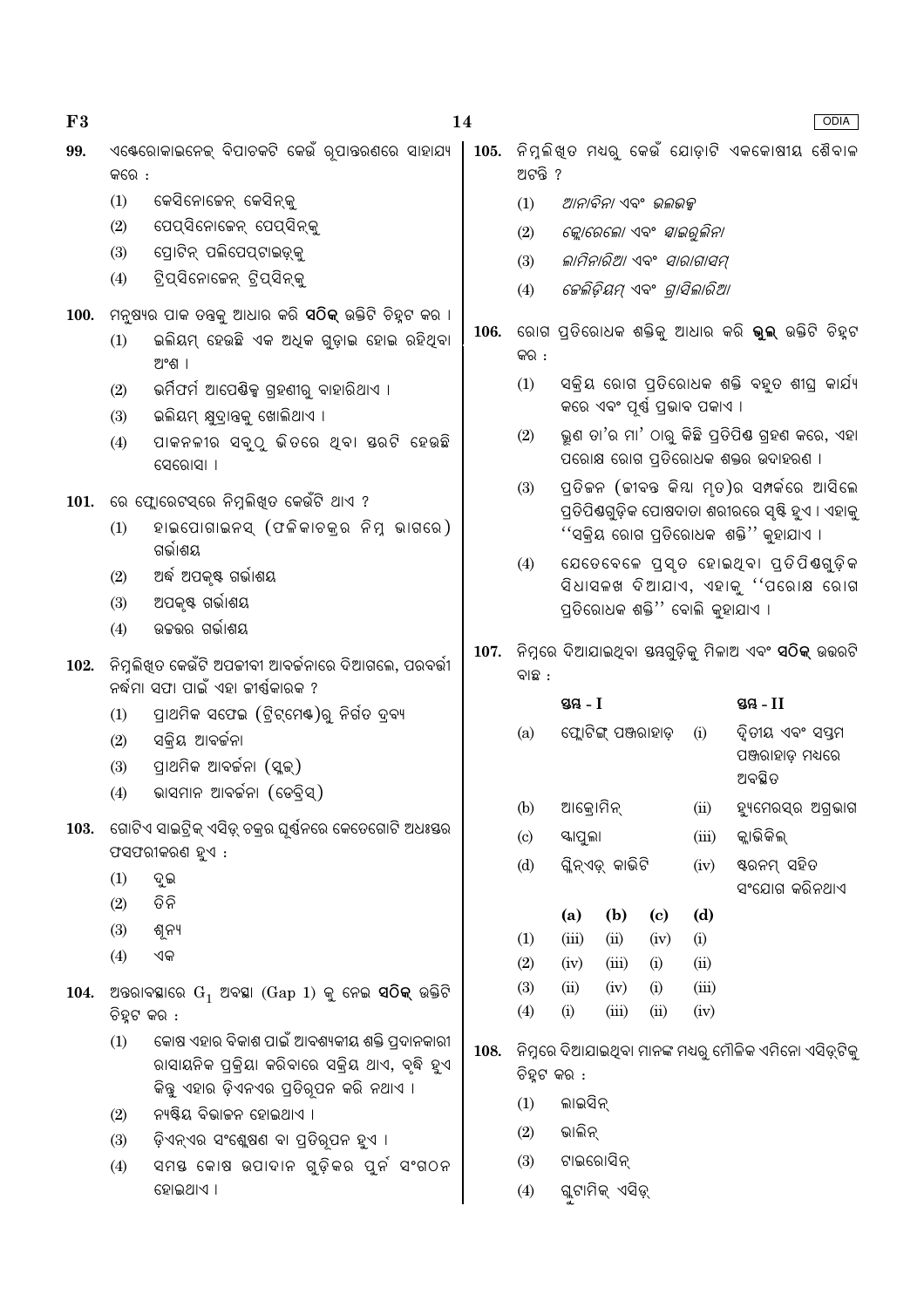| ODIA |                            |                 |                                          |                                    |              | 15                                                                                   |      |                                                                 |                                                                                             |                      |                                      |                               |                                                                                                           | F3 |  |  |  |
|------|----------------------------|-----------------|------------------------------------------|------------------------------------|--------------|--------------------------------------------------------------------------------------|------|-----------------------------------------------------------------|---------------------------------------------------------------------------------------------|----------------------|--------------------------------------|-------------------------------|-----------------------------------------------------------------------------------------------------------|----|--|--|--|
| 109. |                            | ଉଭିଦର ଅଂଶଟି :   |                                          |                                    |              | ଦୁଇଟି ପିଢିକୁ (ଗୋଟିଏ ଭିତରେ ଅନ୍ୟଟି) ଧରି ରଖ୍ଥ୍ବା                                        | 113. | କୁହାଯାଏ ?                                                       |                                                                                             |                      |                                      |                               | କାଶର ନିମ୍ନ ଭାଗରୁ ଉପ୍ନ ହେଉଥ୍ବା ମୂଳଗୁଡ଼ିକୁ କ'ଣ                                                              |    |  |  |  |
|      | (a)                        |                 | ପରାଗ କୋଷ ଭିତରେ ପରାଗ ରେଣୁ ।               |                                    |              |                                                                                      |      | (1)                                                             | ଷ୍ଠୟ ମୂଳ                                                                                    |                      |                                      |                               |                                                                                                           |    |  |  |  |
|      | (b)                        |                 |                                          |                                    |              | ଅଙ୍କୁରୋଦ୍ଗମିତ ପରାଗ ରେଣୁ ସହିତ ଦୁଇଟି ପୁଂଯୁଗ୍ମକ ।                                       |      | (2)                                                             | ପାର୍ଶ୍ୱ ମୂଳ                                                                                 |                      |                                      |                               |                                                                                                           |    |  |  |  |
|      | $\left( \mathrm{c}\right)$ |                 | ଫଳ ଭିତରେ ମଞ୍ଜି ।                         |                                    |              |                                                                                      |      | (3)                                                             |                                                                                             | ତବୁଜାତୀୟ ମୂଳ         |                                      |                               |                                                                                                           |    |  |  |  |
|      | (d)                        |                 | ଡ଼ିୟକ ଭିତରେ ଭୁଣାଶୟ ।                     |                                    |              |                                                                                      |      | (4)                                                             | ପ୍ରଧାନ ମୂଳ                                                                                  |                      |                                      |                               |                                                                                                           |    |  |  |  |
|      | (1)                        | $(c)$ ଏବଂ $(d)$ |                                          |                                    |              |                                                                                      |      |                                                                 |                                                                                             |                      |                                      |                               |                                                                                                           |    |  |  |  |
|      | (2)                        |                 | (a) ଏବଂ (d)                              |                                    |              |                                                                                      | 114. |                                                                 | ଯଦି ଅସରପାର ମୟିଷ ବାହାର କରିଦିଆଯାଏ, ଏହା କିଛିଦିନ                                                |                      |                                      |                               |                                                                                                           |    |  |  |  |
|      | (3)                        | $(a)$ କେବଳ      |                                          |                                    |              |                                                                                      |      |                                                                 | ପାଇଁ ବଞ୍ଚ୍ ରହିପାରିବ, କାରଣ :                                                                 |                      |                                      |                               |                                                                                                           |    |  |  |  |
|      | (4)                        |                 | $(a)$ , $(b)$ $\sqrt{9}$ ° $(c)$         |                                    |              |                                                                                      |      | (1)                                                             | ସ୍ନାୟବିକ ସଂସ୍ଥାନର ଏକ କ୍ଷୁଦ୍ର ଅଂଶ ମୟିଷ ଧରି ରଖିଥିବା<br>ବେଳେ ଅନ୍ୟ ସମୟ ଅଂଶ ଶରୀରର ଉଦରୀୟ ଭାଗ ସହିତ |                      |                                      |                               |                                                                                                           |    |  |  |  |
| 110. |                            |                 |                                          |                                    |              | ଅମ୍ଳକାନ୍ର ପରିବହନକୁ ଆଧାର କରି <b>ଭୁଲ୍</b> ଉକ୍ତିଟି ଚିହ୍ନଟ କର :                          |      |                                                                 | ରହିଥାଏ                                                                                      |                      |                                      |                               |                                                                                                           |    |  |  |  |
|      | (1)                        |                 | ଥିବା $\rm H^+$ ସାନ୍ଦ୍ରତା ସମର୍ଥନ କରିଥାଏ । |                                    |              | ଅକ୍ସିହିମୋଗ୍ଲୋବିନ୍ ତିଆରି କରିବା ପାଇଁ, କୋଟରିକାରେ                                        |      | (2)                                                             |                                                                                             |                      |                                      |                               | ସ୍ୱାୟବିକ ସଂସ୍ଥାନର ଏକ ତୃତୀୟାଂଶ ମୟିଷ ଧରି ରଖିଥିବା<br>ବେଳେ ଅନ୍ୟ ସମୟ ଅଂଶ ଶରୀରର ପୃଷ ଭାଗରେ ଥାଏ                   |    |  |  |  |
|      | (2)                        |                 | ତିଆରି କରିବାରେ ସମର୍ଥନ କରିଥାଏ ।            |                                    |              | କୋଟରିକା ମଧ୍ୟରେ ସ୍ୱଳ୍ପ $\mathrm{pCO}_{2}$ ଅକ୍ସିହିମୋଗ୍ଲୋବିନ୍                           |      | (3)                                                             |                                                                                             | ପାର୍ଶ୍ୱଭାଗରେ ଅବସ୍ଥିତ |                                      |                               | ଅସରପାର ସୁପ୍ରା-ଓସେଫାକିଆଲ୍ ଗାଙ୍ଗଲିଆ ଉଦରର ପେଟ                                                                |    |  |  |  |
|      | (3)                        |                 |                                          |                                    |              | ହିମୋଗ୍ଳୋବିନ୍ ସହିତ ଅମ୍ଳକାନ ବାନ୍ଧି ହେବା, ମୁଖ୍ୟତଃ<br>ଅମ୍ଳକାନର ଆଂଶିକ ଚାପ ସହିତ ସମ୍ପୃକ୍ତ । |      | (4)                                                             |                                                                                             |                      |                                      | ଅସରପାର ସ୍ୱାୟବିକ ସଂସ୍ଥାନ ନାହିଁ |                                                                                                           |    |  |  |  |
|      | (4)                        |                 |                                          |                                    |              | ଅଙ୍ଗାରକାମ୍ଳର ଆଂଶିକ ଚାପ, ହିମୋଗ୍ଲୋବିନ୍ ସହିତ                                            | 115. | କେଉଁଥିରେ ସ୍କୋବିଲି କିୟା କୋନ୍ ଗୁଡ଼ିକ ଦେଖାଯାଏ :                    |                                                                                             |                      |                                      |                               |                                                                                                           |    |  |  |  |
|      |                            |                 |                                          |                                    |              | ଅମ୍ଳକାନ ବାନ୍ଧି ହେବାରେ ହସ୍ତକ୍ଷେପ କରିପାରେ ।                                            |      | (1)                                                             |                                                                                             | ମାରକାନ୍ସିଆ           |                                      |                               |                                                                                                           |    |  |  |  |
|      |                            |                 |                                          |                                    |              | 111.  ନିମ୍ନରେ ଦିଆଯାଇଥିବା ସୟମାନଙ୍କୁ ମିଳାଅ ଏବଂ <b>ସଠିକ୍</b> ଉତ୍ତରଟି                    |      | (2)                                                             | ଇକ୍ୟୁଜିଟମ୍                                                                                  |                      |                                      |                               |                                                                                                           |    |  |  |  |
|      | ବାଛ :                      |                 |                                          |                                    |              |                                                                                      |      | (3)                                                             | ସାଲ୍ଭିନିଆ                                                                                   |                      |                                      |                               |                                                                                                           |    |  |  |  |
|      |                            | ସ୍ତୟ - I        |                                          |                                    |              | ସ୍ତୟ - II                                                                            |      | (4)                                                             | ଟେରିସ୍                                                                                      |                      |                                      |                               |                                                                                                           |    |  |  |  |
|      | (a)                        |                 | ଅରଗାନ୍ ଅଫ କର୍ଟି                          |                                    | (i)          | ମଧ୍ୟ କାନ ସହିତ<br>ଗ୍ରସନୀକୁ ସଂଯୋଗ<br>କର।ଏ                                              | 116. | ିସିନାପ୍ଟୋନେମାଲ୍ କମ୍ପ୍କେକ୍ କେଉଁ ସମୟରେ ଭାଙ୍ଗି ନଷ୍ଟ<br>ହୋଇଯାଇଥାଏ : |                                                                                             |                      |                                      |                               |                                                                                                           |    |  |  |  |
|      | (b)                        | କକ୍ଲିଆ          |                                          |                                    | (ii)         | ଲାବ୍ରିନ୍ଥର କୁଣ୍ଠଳୀ                                                                   |      | (1)                                                             | ଡ଼ିପ୍ଲୋଟିନ୍                                                                                 |                      |                                      |                               |                                                                                                           |    |  |  |  |
|      |                            |                 |                                          |                                    |              | ପରି ରହିଥିବା ଅଂଶ                                                                      |      | (2)                                                             |                                                                                             | ଲେପ୍ଟୋଟିନ୍           |                                      |                               |                                                                                                           |    |  |  |  |
|      | (c)                        |                 | ଇଉଷ୍ଟାଚିଆନ୍ ଟ୍ୟୁବ୍                       |                                    | (iii)        | ଓଭାଲ୍ ଉଇଷୋକୁ                                                                         |      | (3)                                                             | ପାକିଟିନ୍                                                                                    |                      |                                      |                               |                                                                                                           |    |  |  |  |
|      |                            |                 |                                          |                                    |              | ସଂଯୁକ୍ତ ହୋଇଥାଏ                                                                       |      | (4)                                                             | ଜାଇଗୋଟିନ୍                                                                                   |                      |                                      |                               |                                                                                                           |    |  |  |  |
|      | (d)                        | ଷ୍ଟେପସ୍         |                                          |                                    | (iv)         | ବାସିଲାର ଝିଲ୍ଲୀ ଉପରେ<br>ଅବସ୍ଥିତ                                                       | 117. |                                                                 |                                                                                             |                      |                                      |                               | ନିମ୍ନରେ ଦିଆଯାଇଥିବା ରୋଗ ଗୁଡ଼ିକୁ ସେମାନେ ସ୍ୟି ହୋଇଥିବା<br>ଜୀବମାନଙ୍କ ସହିତ ମିଳାଅ ଏବଂ <b>ସଠିକ୍</b> ଉତ୍ତରଟି ବାଛ : |    |  |  |  |
|      | (1)                        | (a)<br>(iv)     | (b)<br>(ii)                              | $\left( \mathbf{c} \right)$<br>(i) | (d)<br>(iii) |                                                                                      |      |                                                                 | ସ୍ଥ $-1$                                                                                    |                      |                                      |                               | ସ୍ତୟ $-II$                                                                                                |    |  |  |  |
|      | (2)                        | (i)             | (ii)                                     | (iv)                               | (iii)        |                                                                                      |      | (a)                                                             | ଟାଇଫଏଡ଼                                                                                     |                      |                                      | (i)                           | ଭଚେରେରି <i>ଆ</i>                                                                                          |    |  |  |  |
|      | (3)                        | (ii)            | (iii)                                    | (i)                                | (iv)         |                                                                                      |      | (b)                                                             | ନିଭମୋନିଆ                                                                                    |                      |                                      | (ii)                          | ଫ୍ଲାଇମୋଡ଼ିୟମ୍                                                                                             |    |  |  |  |
|      | (4)                        | (iii)           | (i)                                      | (iv)                               | (ii)         |                                                                                      |      |                                                                 |                                                                                             | ଫାଇଲାରିଆସିସ୍         |                                      | (iii)                         |                                                                                                           |    |  |  |  |
| 112. |                            |                 |                                          |                                    |              | ଆଖୁ ଶସ୍ୟରେ କେଉଁ ଉଭିଦ ବୃଦ୍ଧି ନିୟନ୍ତକକୁ ଛିଅନ କରିଲେ                                     |      | $\left( \mathrm{c} \right)$                                     | ସାଲ୍ମୋନେଲା<br>ହେମୋଫିଲସ୍                                                                     |                      |                                      |                               |                                                                                                           |    |  |  |  |
|      |                            |                 |                                          |                                    |              | ଆଖୁର କାଣ୍ଡର ଲୟ ବୃଦ୍ଧି ପାଏ ଏବଂ ଉତ୍ପାଦନ ମଧ୍ୟ ବୃଦ୍ଧି ପାଏ ?                              |      | (d)                                                             | ମ୍ୟାଲେରିଆ                                                                                   | (b)                  |                                      | (iv)<br>(d)                   |                                                                                                           |    |  |  |  |
|      | (1)                        | ଏଥିଲିନ୍         |                                          |                                    |              |                                                                                      |      | (1)                                                             | (a)<br>(ii)                                                                                 | (i)                  | $\left( \mathbf{c} \right)$<br>(iii) | (iv)                          |                                                                                                           |    |  |  |  |
|      | (2)                        |                 | ଆବ୍ସିସିକ୍ ଏସିଡ଼୍                         |                                    |              |                                                                                      |      | (2)                                                             | (iv)                                                                                        | (i)                  | (ii)                                 | (iii)                         |                                                                                                           |    |  |  |  |
|      | (3)                        |                 | ସାଇଟୋକାଇନିନ୍                             |                                    |              |                                                                                      |      | (3)                                                             | (i)                                                                                         | (iii)                | (ii)                                 | (iv)                          |                                                                                                           |    |  |  |  |
|      | (4)                        | ଜିବରଲିନ         |                                          |                                    |              |                                                                                      |      | (4)                                                             | (iii)                                                                                       | (iv)                 | (i)                                  | (ii)                          |                                                                                                           |    |  |  |  |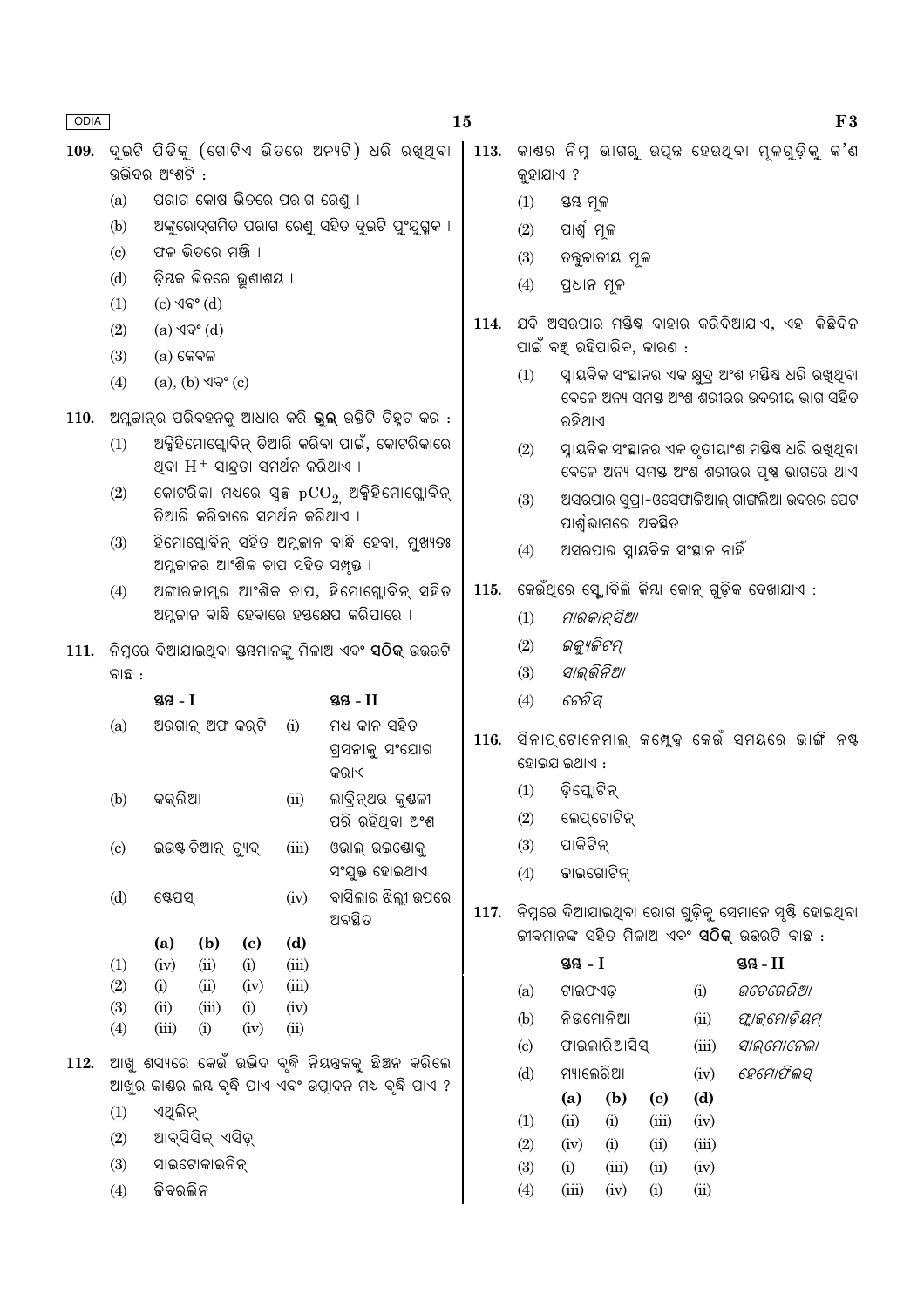| F3   |                                                                                         |               |                                    |              |              |                                                                                                                                 | 16                                   |                                            |                                                                                  |
|------|-----------------------------------------------------------------------------------------|---------------|------------------------------------|--------------|--------------|---------------------------------------------------------------------------------------------------------------------------------|--------------------------------------|--------------------------------------------|----------------------------------------------------------------------------------|
| 118. |                                                                                         |               | tRNAର ଆମିନୋସାଇଲେସନ୍ ।              |              |              | ସ୍ଥାନାନ୍ତରଣ (ରୂପାନ୍ତରଣ)ର ପ୍ରଥମ ଅବସ୍ଥାଟି ହେଉଛି :                                                                                 | 122.                                 |                                            | ନକଲ (ଟ୍ରାନ୍ସକ୍ରିପ୍ସନ୍) ସମୟରେ<br>ହେଲିକ୍ସ ଖୋଲିବାକୁ ସହଜ କରାଏ                        |
|      | (1)<br>(2)                                                                              |               | ଗୋଟିଏ ଆର୍ଣ୍ଣିକୋଡ଼ନ୍ର ଚିହୁ ।        |              |              |                                                                                                                                 |                                      |                                            |                                                                                  |
|      | (3)                                                                                     |               |                                    |              |              | ରାଇବୋଜୋମ୍ ଦ୍ୱାରା mRNAକୁ ବାନ୍ଧି ରଖେ ।                                                                                            |                                      | (1)                                        | ଡ଼ି.ଏନ୍.ଏ. ପଲିମରେକ୍                                                              |
|      | (4)                                                                                     |               | $DNA$ ଅଣୁର ଚିହ୍ନା                  |              |              |                                                                                                                                 |                                      | (2)                                        | ଆର.ଏନ୍.ଏ. ପଲିମରେକ୍                                                               |
|      |                                                                                         |               |                                    |              |              |                                                                                                                                 |                                      | (3)                                        | ଡ଼ି.ଏନ୍.ଏ. ଲାଇଗେକ୍                                                               |
| 119. | ବାଛ ।                                                                                   |               |                                    |              |              |                                                                                                                                 |                                      | (4)                                        | ଡ଼ି.ଏନ୍.ଏ. ହେଲିକେକ୍                                                              |
|      | ସ୍ତୟ - I<br>ସ୍ତୟ - II<br>କ୍ଲୋଷ୍ଟିଡ଼ିୟମ୍<br>(i)<br>ସାଇକ୍ଲୋସୋରିନ୍-ଏ<br>(a)<br>ବ୍ୟୁଟିଲିକମ୍ |               |                                    |              |              | 123.                                                                                                                            |                                      | ଏସ୍.ଏଲ୍. ମିଲର ତାଙ୍କ ପରୀକ୍ଷାରେ <sup>{</sup> |                                                                                  |
|      |                                                                                         |               |                                    |              |              |                                                                                                                                 |                                      |                                            | ବନ୍ଦ ଥିବା ଫ୍ଲାଷ୍କରେ ମିଶାଇ ଆମି                                                    |
|      | (b)                                                                                     |               | ଟାଇକୋର୍ଡ଼ମା<br>ପଲିସୋରମ୍            |              | (ii)         | ବ୍ୟଟିରିକ୍ ଅମ୍ଳ                                                                                                                  |                                      | (1)                                        | $CH_4$ , $H_2$ , $NH_3$ ଏବଂ<br>ମିଶାଇ ।                                           |
|      | (c)                                                                                     |               | ମୋନାସ୍କସ୍<br>ପର୍ପୁରିଅସ୍            |              | (iii)        | ସାଇଟ୍ରିକ୍ ଅମ୍ଳ                                                                                                                  |                                      | (2)                                        | $CH_3$ , $H_2$ , $NH_3$ ଏବଂ<br>ମିଶାଇ ।                                           |
|      | (d)                                                                                     | ନାଇଜର୍        | ଆସ୍ପର୍ଜିଲସ୍                        |              | (iv)         | ରକ୍ତରେ କ୍ଳୋରେଷ୍ଟେରଲ୍<br>କମାଉଥିବା ଦୃତ                                                                                            |                                      | (3)                                        | $CH_4$ , $H_2$ , $NH_3$ ଏବଂ<br>ମିଶାଇ ।                                           |
|      | (d)<br>(a)<br>(b)<br>$\left( \mathrm{c}\right)$<br>(1)<br>(i)<br>(ii)<br>(iii)<br>(iv)  |               |                                    |              | (4)          | $CH_3$ , $H_2$ , $NH_4$ ଏବଂ<br>ମିଶାଇ ।                                                                                          |                                      |                                            |                                                                                  |
|      | (2)                                                                                     | (iv)          | (iii)                              | (ii)         | (i)          |                                                                                                                                 |                                      |                                            |                                                                                  |
|      | (3)<br>(4)                                                                              | (iii)<br>(ii) | (iv)<br>(i)                        | (ii)<br>(iv) | (i)<br>(iii) |                                                                                                                                 | 124.                                 | ହୋଇଛି :                                    | ପାଳନଳୀର ଗବ୍ଲେଟ୍ କୋଷଗୁ                                                            |
|      |                                                                                         |               |                                    |              |              |                                                                                                                                 |                                      |                                            |                                                                                  |
| 120. |                                                                                         |               |                                    |              |              | ଆଲୋକ ଶ୍ୱଶନରେ $\mathrm{RuBisCo}\left(\right.$ ରୁବିସ୍କୋ) ବିପାଚକର ଅମ୍ଳକାନ<br>ଯୋଗାଣ କାର୍ଯ୍ୟକାରିତା ନିମ୍ନଲିଖିତ କେଉଁଟିର ଗଠନକୁ ପ୍ରଭାବିତ |                                      | (1)                                        | କଣ୍ଡୋସାଇଟସ୍                                                                      |
|      | କରେ :                                                                                   |               |                                    |              |              |                                                                                                                                 |                                      | (2)                                        | କମ୍ପାଉଷ ଏପିଥେଲିଆଲ୍                                                               |
|      | (1)                                                                                     |               | $6$ - $C$ ଯୌଗିକର $1$ ଟି ଅଣୁ ।      |              |              |                                                                                                                                 |                                      | (3)                                        | ସ୍କ୍ୱାମୋସ୍ ଏପିଥେଲିଆଲ୍                                                            |
|      | (2)                                                                                     | ଅଣୁ ।         |                                    |              |              | $4-C$ ଯୌଗିକର $1$ ଟି ଅଣୁ ଏବଂ $2-C$ ଯୌଗିକର ୧ଟି                                                                                    |                                      | (4)                                        | କଲ୍ୟୁମ୍ନାର ଏପିଥେଲିଆଳ                                                             |
|      | (3)                                                                                     |               | $3-C$ ଯୌଗିକର $2$ ଟି ଅଣୁ ।          |              |              |                                                                                                                                 | 125.                                 |                                            | କେଉଁଠାରେ ମାଇକ୍ରୋଭିଲ୍ଲୀର ବ୍ରସ ୧                                                   |
|      | (4)                                                                                     |               | $3-C$ ଯୌଗିକର $1$ ଟି ଅଣୁ ।          |              |              |                                                                                                                                 |                                      |                                            | (ଏପିଥେଲିୟମ୍) ଥାଏ ?                                                               |
| 121. |                                                                                         |               |                                    |              |              | ନିମୁରେ ଦିଆଯାଇଥିବା ଉଭିଦ ସହିତ କଡ଼ିତ ଥିବା ଦରକାରୀ                                                                                   |                                      | (1)                                        | ନେଫ୍ରନର ପ୍ରକ୍ସିମାଲ କନ୍                                                           |
|      |                                                                                         |               |                                    |              |              | ଉପାଦାନ ଏବଂ ସେମାନଙ୍କର କାର୍ଯ୍ୟକ୍ରମକୁ ମିଳାଅ :                                                                                      |                                      | (2)                                        | ଇଉଷ୍ଟାଚିଆନ୍ ଟ୍ୟୁବ୍                                                               |
|      | (a)                                                                                     | ଲୌହ           |                                    | (i)          |              | ଚ୍ଚଳର ଆଲୋକ ବିଶ୍ଳେଷଣ                                                                                                             |                                      | (3)                                        | ଅନ୍ତନଳୀ (ଇଷ୍ଟେସ୍ଟାଇନ୍)                                                           |
|      | (b)                                                                                     | କିଙ୍କ୍        |                                    | (ii)         |              | ପରାଗ ଅଙ୍କୁରୋଦଗମ୍                                                                                                                |                                      | (4)                                        | ଲାଳଗ୍ରଛିର ବାହିକାଗୁଡ଼ିକ                                                           |
|      | (c)                                                                                     | ବୋରନ୍         |                                    | (iii)        |              | ହରିତ୍ ଲବକର ଚୈବ                                                                                                                  |                                      |                                            |                                                                                  |
|      | (d)                                                                                     | ମାଙ୍ଗାନିକ୍    |                                    | (iv)         |              | ସଂଶ୍ଳେଷଣ ପାଇଁ ଦରକାରୀ<br>$IAA$ ର ଚୈବ ସଂଶ୍ଳେଷଣ                                                                                    | 126.                                 |                                            | ଆଲୋକ ପ୍ରକ୍ରିୟାରେ ପ୍ଲାଷ୍ଟୋକୁଇନ<br>କେଉଁଠାକୁ ସ୍ଥାନାନ୍ତର କରିବାକୁ ସହ                  |
|      |                                                                                         |               | ସ $\widehat{O}$ କ୍ ଉତ୍ତରଟି ବାଛ $:$ |              |              |                                                                                                                                 |                                      | (1)                                        | $PS-I \$ $Q \text{NADP}^+ \text{Q}$                                              |
|      | (a)<br>(b)<br>(d)<br>(c)                                                                |               |                                    |              |              |                                                                                                                                 |                                      |                                            |                                                                                  |
|      | (1)<br>(2)                                                                              | (iii)<br>(iv) | (iv)<br>(i)                        | (ii)<br>(ii) | (i)<br>(iii) |                                                                                                                                 |                                      | (2)                                        | PS-I ରୁ ATP ସିଛେକ୍କୁ                                                             |
|      | (3)                                                                                     | (ii)          | (i)                                | (iv)         | (iii)        |                                                                                                                                 |                                      | (3)                                        | $PS-II \; \mathbb{Q} \; \text{Cytb}_{6}f \; \; \mathbb{G} \mathbb{G} \mathbb{Q}$ |
|      | (iv)<br>(iii)<br>(ii)<br>(i)<br>(4)                                                     |               |                                    |              |              | (4)                                                                                                                             | $\mathrm{Cytb}_6$ f କମ୍ଳେକ୍ସରୁ PS-Iନ |                                            |                                                                                  |

ଯେଉଁ ବିପାଚକଟି ଡି.ଏନ୍.ଏ. ତାହାର ନାମ ଦିଅ-

- ନିମ୍ନୋକ୍ତ କେଉଁ ଗୁଡ଼ିକୁ ଗୋଟିଏ ୁ<br>ନୋଏସିଡ଼୍ ଉପୂନ କରିଥିଲେ ?
	- ଜଳୀୟ ବାଷ 600°C ରେ
	- କଳୀୟ ବାଷ 600°C ରେ
	- ଜଳୀୟ ବାଷ 800°C ରେ
	- ଜଳୀୟ ବାଷ୍ଟ 800°C ରେ
- ାଡ଼ିକ କାହାଠାରୁ ପରିବର୍ତିତ
	- .<br>କାଷଗୁଡ଼ିକ
	- କୋଷଗୁଡ଼ିକ
	- ଲ୍ କୋଷଗୁଡ଼ିକ
- ବର୍ଡ଼ର ଥିବା ଘନାକାର ଆବର<mark>ଣ</mark>
	- ଭୋଲ୍ୟୁଟେ ଟ୍ୟୁବୁଲ୍
	- )ର ଅନ୍ତରାଚ୍ଛାଦନ
- ନନ୍ ଇଲେକ୍ଟନ୍କୁ କେଉଁଠାରୁ ହଜ କରେ :
	- L.
	- ।<br>ବୁକୁ<br>ଜା
- କୁ  $(4)$  Uyt $\log t$  କମ୍ପେକ୍ସରୁ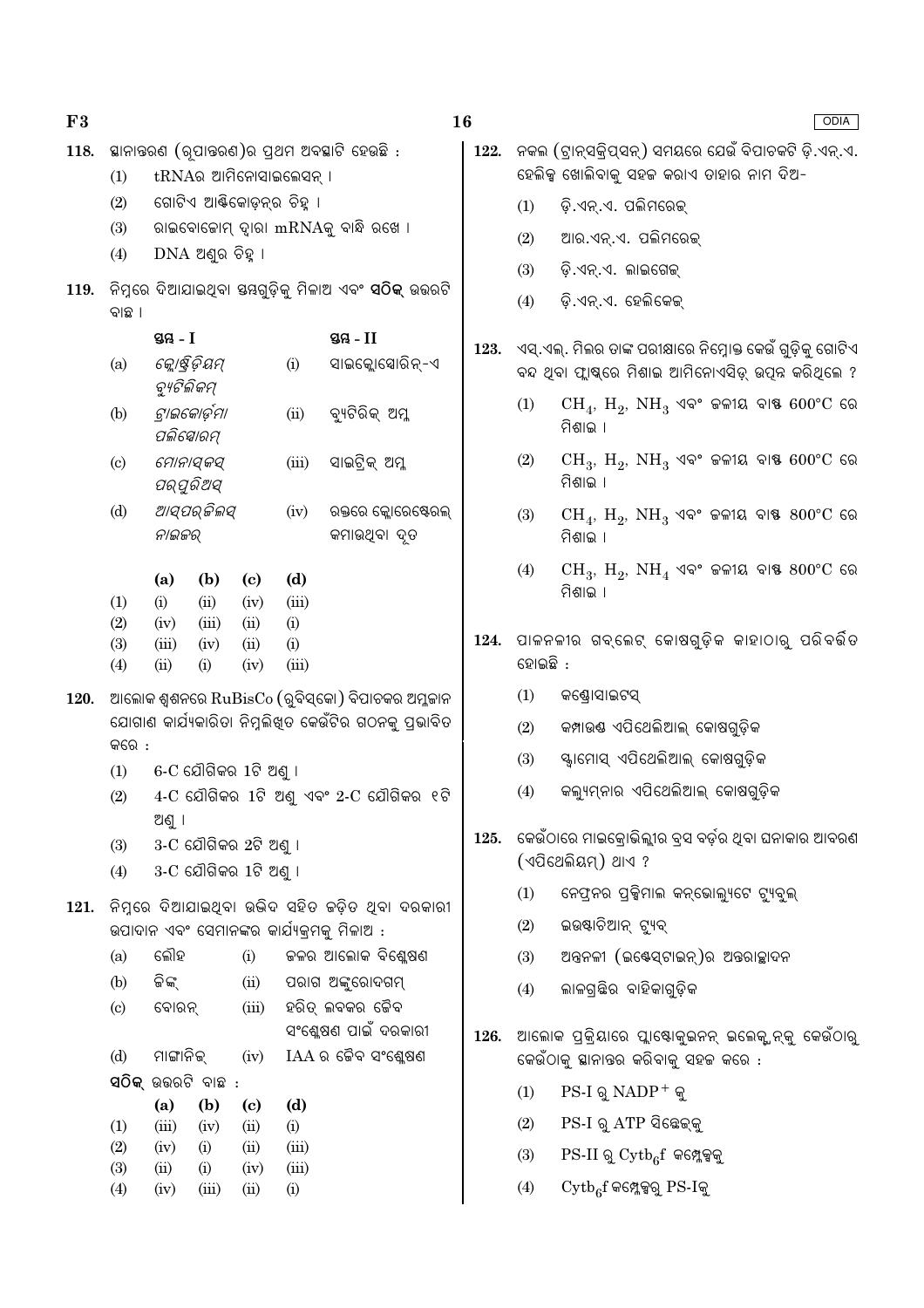| ଅର୍ଦ୍ଧ ବିଭାଚ୍ଚନ ଅନୁଯାୟୀ ନିମ୍ନଲିଖିତ ଗୁଡ଼ିକୁ ମିଳାଅ :<br>ଯଦି ଦୁଇଟି କ୍ରମାଗତ ଭାବେ ରହିଥିବା ବେସ୍ ପେୟାର ମଧ୍ୟରେ<br>132.<br>127.<br>ଦୃରତା 0.34 nm ହୁଏ ଏବଂ ଏକ ପ୍ରକାର ଗତ ଭାବେ ସ୍ତନ୍ୟପାୟୀ<br>ଜାଇଗୋଟିନ୍<br>ଟର୍ମିନାଲାଇଜେସନ୍<br>(i)<br>(a)<br>କୋଷର ଡ଼ି.ଏନ୍.ଏ. ଡ଼ବଲ୍ ହେଲିକୁରେ ସମୁଦାୟ ବେସ୍ ପେୟାରର<br>ପାକାଇଟିନ୍<br>(b)<br>(ii)<br>କାଏକମାଟା<br>ସଂଖ୍ୟା $6.6 \times 10^9$ ବି.ପି. ହୁଏ, ତେବେ ଡ଼ିଏନ୍ଏର ଦୈର୍ଘ୍ୟ ପ୍ରାୟତଃ<br>ଡ଼ିସ୍ଲୋଟିନ୍<br>(iii)<br>(c)<br>ପାରାତ୍ତରଣ<br>$$6$ ହବ $\:$ :<br>ଡ଼ାଇଆକାଇନେସିସ୍<br>(d)<br>(iv)<br>ଆପୁଞ୍ଜନ<br>$2.2$ ମିଟରସ୍<br>(1)<br>ନିମ୍ନଲିଖ୍ତ ମଧ୍ୟରୁ ସଠିକ୍ ଉତ୍ତରଟିକୁ ବାଛ <b>ି</b><br>(b)<br>(a)<br>$\left( \mathrm{e}\right)$<br>(d)<br>$2.7$ ମିଟରସ୍<br>(2)<br>(1)<br>(ii)<br>(iv)<br>(iii)<br>(i)<br>$2.0$ ମିଟରସ୍<br>(3)<br>(2)<br>(ii)<br>(iv)<br>(iii)<br>(i)<br>$2.5$ ମିଟରସ୍<br>(4)<br>(3)<br>(iii)<br>(iv)<br>(i)<br>(ii)<br>(iii)<br>(ii)<br>(i)<br>(4)<br>(iv)<br>ିନିମୁଲିଖ୍ଡ ମଧ୍ୟରୁ କେଉଁଟି ସୁନ୍ୟଷ୍ଟିୟ କୋଷରେ ଗ୍ଲାଇକୋପ୍ରୋଟିନ୍<br>128.<br>ନିମ୍ନରେ ଦିଆଯାଇଥିବା ୟୟ ଗୁଡ଼ିକୁ ମିଳାଅ ଏବଂ <b>ସଠିକ୍</b> ଉଭରଟି<br>133.<br>ଏବଂ ଗ୍ଲାଇକୋଲିପିଡ଼୍ ଉପୂଭିର ପ୍ରଧାନ ଛଳ ?<br>ବାଛ :<br>ଗଲଗି ବଡ଼ିକ୍<br>(1)<br>ସ୍ତୟ - I<br>ସ୍ତୟ - II<br>ପଲିକୋମସ୍<br>(2)<br>ଇଓସିନୋଫିଲସ୍<br>ପ୍ରତିରକ୍ଷିତ ପ୍ରତିକ୍ରିୟା<br>(i)<br>(a)<br>ବେସୋଫିଲସ୍<br>ଏଣ୍ଟୋପ୍ଲାଜମିକ୍ ରେଟିକ୍କଳମ୍<br>(ii)<br>ଫାଗୋସାଇଟସ୍<br>(3)<br>(b)<br>ନିଉଟ୍ରୋଫିଲସ୍<br>ହିଷ୍ଟାମାଇନେକ୍,<br>(c)<br>(iii)<br>ପେରୋକ୍ସିଜୋମସ୍<br>(4)<br>ଧ୍ୱଂସାତ୍ପକ ବିପାଚକ<br>ିନିମ୍ନରେ ଦିଆଯାଇଥିବା କେଉଁ ଉକ୍ତିଟି <b>ଠିକ୍ ନୃହେଁ</b> ?<br>ନିର୍ଗତ କରେ<br>129.<br>ଲିମ୍ଫୋସାଇଟସ୍<br>ହିଷ୍ଟାମାଇନ୍ ଥିବା<br>(d)<br>(iv)<br>କାର୍ଯ୍ୟକ୍ଷମ ଇନ୍ସୁଲିନ୍ର ଏ ଏବଂ ବି ଚେନ୍, ହାଇଡ୍ରୋଜେନ୍<br>(1)<br>କଣିକା ନିର୍ଗତ କରେ<br>ବଣ୍ଠ ଦ୍ୱାରା ଏକାଠି ସଂଯୁକ୍ତ ହୋଇ ଅଛି ।<br>(d)<br>(b)<br>(a)<br>$\left( \mathrm{c}\right)$<br>ଆନୁବଂଶିକୀ ଅଭିଯାନ୍ତିକୀ କୃତ ଇନ୍ସୁଲିନ୍ <i>ଇ.କୋଲିରେ</i><br>(2)<br>(1)<br>(i)<br>(ii)<br>(iv)<br>(iii)<br>ପ୍ରସ୍ତୁତ ହୋଇଛି ।<br>(2)<br>(ii)<br>(i)<br>(iii)<br>(iv)<br>(3)<br>(3)<br>ମନୁଷ୍ୟମାନଙ୍କରେ ଇନ୍ସୁଲିନ୍, ପ୍ରୋ-ଇନ୍ସୁଲିନ୍ ଭାବେ<br>(iii)<br>(iv)<br>(ii)<br>(i)<br>(iii)<br>(4)<br>(iv)<br>(i)<br>(ii)<br>ସଂଶ୍ଳେଷଣ ହୋଇଥାଏ ।<br>ବୃଦ୍ଧି ପ୍ରକ୍ରିୟା କେଉଁ ସମୟରେ ଅଧିକା ହୁଏ :<br>ପ୍ରୋ-ଇନ୍ସୁଲିନ୍ର ଏକ ଅଧିକ ପେପ୍ଟାଇଡ଼୍,<br>134.<br>(4)<br>ସି-ପେପ୍ଟାଇଡ଼୍ ଅଛି ।<br>(1)<br>ବୃଦ୍ଧାବସ୍ଥା<br>ପ୍ରସ୍ତି<br>(2)<br><b>ଭୁଲ୍</b> ଉକ୍ତିଟିକୁ ବାଛ :<br>130.<br>(3)<br>ଲଗ୍ ଫେକ୍<br>ଶୁଷ କାଠଟି ହାଲୁକା ରଙ୍ଗ ଏବଂ ଅତ୍ତରଭମ ଦୃିତୀୟକ<br>(1)<br>(4)<br>ଲ୍ୟାଗ୍ ଫେକ୍<br>ଜାଇଲେମ୍ ଅଟେ ।<br>ନିମ୍ନଲିଖ୍ତ ଉକ୍ତିକୁ ମିଳାଅ :<br>135.<br>ଟ୍ୟାନିନସ୍, ରେସିନସ୍, ତୈଳ ପ୍ରଭୃତି ଜମା ହୋଇଥିବା<br>(2)<br>ତ୍ୱରିତ କାର୍ଯ୍ୟକାରିତାକୁ<br>ରାଇସିନ୍<br>(a)<br>(i)<br>କାରଣରୁ ମଞ୍ଜକାଠଟି ଗାଢ ରଙ୍ଗ ହୋଇଥାଏ ।<br>ଅବରୋଧ<br>ମଞ୍ଜକାଠ କଳ ପରିବହନ କରେନାହିଁ କିନ୍ତୁ ଯାନ୍ତ୍ରିକ ସହାୟତା<br>(3)<br>(b)<br>ପେପ୍ଟାଇଡ଼୍ ବନ୍ଧ<br>ମେଲୋନେଟ୍<br>(ii)<br>ଦିଏ ।<br>ଗୁଡ଼ିକର ଅଧିକାରୀ<br>ଶୁଷ କାଠ ମୂଳରୁ ପତ୍ରକୁ ଚଳ ଏବଂ ଖଣିଚ ଦ୍ରବ୍ୟ<br>(4)<br>କବକରେ ଥିବା<br>କାଇଟିନ୍<br>(iii)<br>$\left( \circ \right)$<br>ପରିବହନରେ ସଂଶ୍ଳିଷ୍ଟ ଥାଏ ।<br>କୋଷଭିଭିକ ପଦାର୍ଥ<br>ଦ୍ୱିତୀୟକ ବୃଦ୍ଧିକାରକ<br>(d)<br>କ୍ୟାଲୋଜେନ୍<br>(iv)<br>ଫ୍ଲୋରିଡ଼ିଆନ୍ ମଣ୍ଡକର ଗଠନ ନିମ୍ନଲିଖିତ କେଉଁଟି ସହିତ ସମାନ :<br>131.<br>ନିମ୍ନଲିଖିତ ମଧ୍ୟରୁ <b>ସଠିକ୍</b> ଉଭରଟି ବାଛ :<br>ମ୍ୟାନିଟଲ୍ ଏବଂ ଆଲଚ୍ଚିନ୍ ।<br>(1)<br>(b)<br>$\left( \mathbf{c} \right)$<br>(d)<br>(a)<br>(iii)<br>(iv)<br>(ii)<br>ଲାମିନାରିନ୍ ଏବଂ ସେଲୁଲୋକ୍ ।<br>(1)<br>(i)<br>(2)<br>(2)<br>(ii)<br>(iii)<br>(i)<br>(iv)<br>(3)<br>ମଶ୍ଚଳ ଏବଂ ସେଲୁଲୋକ୍ ।<br>(3)<br>(iii)<br>(ii)<br>(iv)<br>(i)<br>ଆମାଇଲୋପେକ୍ଟିନ୍ ଏବଂ ଗ୍ଲାଇକୋଜେନ୍ ।<br>(4)<br>(4)<br>(iii)<br>(iv)<br>(ii)<br>(i) | ODIA |  | 17 |  |  |  |  |  |  | F3 |  |
|---------------------------------------------------------------------------------------------------------------------------------------------------------------------------------------------------------------------------------------------------------------------------------------------------------------------------------------------------------------------------------------------------------------------------------------------------------------------------------------------------------------------------------------------------------------------------------------------------------------------------------------------------------------------------------------------------------------------------------------------------------------------------------------------------------------------------------------------------------------------------------------------------------------------------------------------------------------------------------------------------------------------------------------------------------------------------------------------------------------------------------------------------------------------------------------------------------------------------------------------------------------------------------------------------------------------------------------------------------------------------------------------------------------------------------------------------------------------------------------------------------------------------------------------------------------------------------------------------------------------------------------------------------------------------------------------------------------------------------------------------------------------------------------------------------------------------------------------------------------------------------------------------------------------------------------------------------------------------------------------------------------------------------------------------------------------------------------------------------------------------------------------------------------------------------------------------------------------------------------------------------------------------------------------------------------------------------------------------------------------------------------------------------------------------------------------------------------------------------------------------------------------------------------------------------------------------------------------------------------------------------------------------------------------------------------------------------------------------------------------------------------------------------------------------------------------------------------------------------------------------------------------------------------------------------------------------------------------------------------------------------------------------------------------------------------------------------------------------------------------------------------------------------------------------------------------------------------------------------------------------------------------------------------------------------------------------------------------------------------------------|------|--|----|--|--|--|--|--|--|----|--|
|                                                                                                                                                                                                                                                                                                                                                                                                                                                                                                                                                                                                                                                                                                                                                                                                                                                                                                                                                                                                                                                                                                                                                                                                                                                                                                                                                                                                                                                                                                                                                                                                                                                                                                                                                                                                                                                                                                                                                                                                                                                                                                                                                                                                                                                                                                                                                                                                                                                                                                                                                                                                                                                                                                                                                                                                                                                                                                                                                                                                                                                                                                                                                                                                                                                                                                                                                                           |      |  |    |  |  |  |  |  |  |    |  |
|                                                                                                                                                                                                                                                                                                                                                                                                                                                                                                                                                                                                                                                                                                                                                                                                                                                                                                                                                                                                                                                                                                                                                                                                                                                                                                                                                                                                                                                                                                                                                                                                                                                                                                                                                                                                                                                                                                                                                                                                                                                                                                                                                                                                                                                                                                                                                                                                                                                                                                                                                                                                                                                                                                                                                                                                                                                                                                                                                                                                                                                                                                                                                                                                                                                                                                                                                                           |      |  |    |  |  |  |  |  |  |    |  |
|                                                                                                                                                                                                                                                                                                                                                                                                                                                                                                                                                                                                                                                                                                                                                                                                                                                                                                                                                                                                                                                                                                                                                                                                                                                                                                                                                                                                                                                                                                                                                                                                                                                                                                                                                                                                                                                                                                                                                                                                                                                                                                                                                                                                                                                                                                                                                                                                                                                                                                                                                                                                                                                                                                                                                                                                                                                                                                                                                                                                                                                                                                                                                                                                                                                                                                                                                                           |      |  |    |  |  |  |  |  |  |    |  |
|                                                                                                                                                                                                                                                                                                                                                                                                                                                                                                                                                                                                                                                                                                                                                                                                                                                                                                                                                                                                                                                                                                                                                                                                                                                                                                                                                                                                                                                                                                                                                                                                                                                                                                                                                                                                                                                                                                                                                                                                                                                                                                                                                                                                                                                                                                                                                                                                                                                                                                                                                                                                                                                                                                                                                                                                                                                                                                                                                                                                                                                                                                                                                                                                                                                                                                                                                                           |      |  |    |  |  |  |  |  |  |    |  |
|                                                                                                                                                                                                                                                                                                                                                                                                                                                                                                                                                                                                                                                                                                                                                                                                                                                                                                                                                                                                                                                                                                                                                                                                                                                                                                                                                                                                                                                                                                                                                                                                                                                                                                                                                                                                                                                                                                                                                                                                                                                                                                                                                                                                                                                                                                                                                                                                                                                                                                                                                                                                                                                                                                                                                                                                                                                                                                                                                                                                                                                                                                                                                                                                                                                                                                                                                                           |      |  |    |  |  |  |  |  |  |    |  |
|                                                                                                                                                                                                                                                                                                                                                                                                                                                                                                                                                                                                                                                                                                                                                                                                                                                                                                                                                                                                                                                                                                                                                                                                                                                                                                                                                                                                                                                                                                                                                                                                                                                                                                                                                                                                                                                                                                                                                                                                                                                                                                                                                                                                                                                                                                                                                                                                                                                                                                                                                                                                                                                                                                                                                                                                                                                                                                                                                                                                                                                                                                                                                                                                                                                                                                                                                                           |      |  |    |  |  |  |  |  |  |    |  |
|                                                                                                                                                                                                                                                                                                                                                                                                                                                                                                                                                                                                                                                                                                                                                                                                                                                                                                                                                                                                                                                                                                                                                                                                                                                                                                                                                                                                                                                                                                                                                                                                                                                                                                                                                                                                                                                                                                                                                                                                                                                                                                                                                                                                                                                                                                                                                                                                                                                                                                                                                                                                                                                                                                                                                                                                                                                                                                                                                                                                                                                                                                                                                                                                                                                                                                                                                                           |      |  |    |  |  |  |  |  |  |    |  |
|                                                                                                                                                                                                                                                                                                                                                                                                                                                                                                                                                                                                                                                                                                                                                                                                                                                                                                                                                                                                                                                                                                                                                                                                                                                                                                                                                                                                                                                                                                                                                                                                                                                                                                                                                                                                                                                                                                                                                                                                                                                                                                                                                                                                                                                                                                                                                                                                                                                                                                                                                                                                                                                                                                                                                                                                                                                                                                                                                                                                                                                                                                                                                                                                                                                                                                                                                                           |      |  |    |  |  |  |  |  |  |    |  |
|                                                                                                                                                                                                                                                                                                                                                                                                                                                                                                                                                                                                                                                                                                                                                                                                                                                                                                                                                                                                                                                                                                                                                                                                                                                                                                                                                                                                                                                                                                                                                                                                                                                                                                                                                                                                                                                                                                                                                                                                                                                                                                                                                                                                                                                                                                                                                                                                                                                                                                                                                                                                                                                                                                                                                                                                                                                                                                                                                                                                                                                                                                                                                                                                                                                                                                                                                                           |      |  |    |  |  |  |  |  |  |    |  |
|                                                                                                                                                                                                                                                                                                                                                                                                                                                                                                                                                                                                                                                                                                                                                                                                                                                                                                                                                                                                                                                                                                                                                                                                                                                                                                                                                                                                                                                                                                                                                                                                                                                                                                                                                                                                                                                                                                                                                                                                                                                                                                                                                                                                                                                                                                                                                                                                                                                                                                                                                                                                                                                                                                                                                                                                                                                                                                                                                                                                                                                                                                                                                                                                                                                                                                                                                                           |      |  |    |  |  |  |  |  |  |    |  |
|                                                                                                                                                                                                                                                                                                                                                                                                                                                                                                                                                                                                                                                                                                                                                                                                                                                                                                                                                                                                                                                                                                                                                                                                                                                                                                                                                                                                                                                                                                                                                                                                                                                                                                                                                                                                                                                                                                                                                                                                                                                                                                                                                                                                                                                                                                                                                                                                                                                                                                                                                                                                                                                                                                                                                                                                                                                                                                                                                                                                                                                                                                                                                                                                                                                                                                                                                                           |      |  |    |  |  |  |  |  |  |    |  |
|                                                                                                                                                                                                                                                                                                                                                                                                                                                                                                                                                                                                                                                                                                                                                                                                                                                                                                                                                                                                                                                                                                                                                                                                                                                                                                                                                                                                                                                                                                                                                                                                                                                                                                                                                                                                                                                                                                                                                                                                                                                                                                                                                                                                                                                                                                                                                                                                                                                                                                                                                                                                                                                                                                                                                                                                                                                                                                                                                                                                                                                                                                                                                                                                                                                                                                                                                                           |      |  |    |  |  |  |  |  |  |    |  |
|                                                                                                                                                                                                                                                                                                                                                                                                                                                                                                                                                                                                                                                                                                                                                                                                                                                                                                                                                                                                                                                                                                                                                                                                                                                                                                                                                                                                                                                                                                                                                                                                                                                                                                                                                                                                                                                                                                                                                                                                                                                                                                                                                                                                                                                                                                                                                                                                                                                                                                                                                                                                                                                                                                                                                                                                                                                                                                                                                                                                                                                                                                                                                                                                                                                                                                                                                                           |      |  |    |  |  |  |  |  |  |    |  |
|                                                                                                                                                                                                                                                                                                                                                                                                                                                                                                                                                                                                                                                                                                                                                                                                                                                                                                                                                                                                                                                                                                                                                                                                                                                                                                                                                                                                                                                                                                                                                                                                                                                                                                                                                                                                                                                                                                                                                                                                                                                                                                                                                                                                                                                                                                                                                                                                                                                                                                                                                                                                                                                                                                                                                                                                                                                                                                                                                                                                                                                                                                                                                                                                                                                                                                                                                                           |      |  |    |  |  |  |  |  |  |    |  |
|                                                                                                                                                                                                                                                                                                                                                                                                                                                                                                                                                                                                                                                                                                                                                                                                                                                                                                                                                                                                                                                                                                                                                                                                                                                                                                                                                                                                                                                                                                                                                                                                                                                                                                                                                                                                                                                                                                                                                                                                                                                                                                                                                                                                                                                                                                                                                                                                                                                                                                                                                                                                                                                                                                                                                                                                                                                                                                                                                                                                                                                                                                                                                                                                                                                                                                                                                                           |      |  |    |  |  |  |  |  |  |    |  |
|                                                                                                                                                                                                                                                                                                                                                                                                                                                                                                                                                                                                                                                                                                                                                                                                                                                                                                                                                                                                                                                                                                                                                                                                                                                                                                                                                                                                                                                                                                                                                                                                                                                                                                                                                                                                                                                                                                                                                                                                                                                                                                                                                                                                                                                                                                                                                                                                                                                                                                                                                                                                                                                                                                                                                                                                                                                                                                                                                                                                                                                                                                                                                                                                                                                                                                                                                                           |      |  |    |  |  |  |  |  |  |    |  |
|                                                                                                                                                                                                                                                                                                                                                                                                                                                                                                                                                                                                                                                                                                                                                                                                                                                                                                                                                                                                                                                                                                                                                                                                                                                                                                                                                                                                                                                                                                                                                                                                                                                                                                                                                                                                                                                                                                                                                                                                                                                                                                                                                                                                                                                                                                                                                                                                                                                                                                                                                                                                                                                                                                                                                                                                                                                                                                                                                                                                                                                                                                                                                                                                                                                                                                                                                                           |      |  |    |  |  |  |  |  |  |    |  |
|                                                                                                                                                                                                                                                                                                                                                                                                                                                                                                                                                                                                                                                                                                                                                                                                                                                                                                                                                                                                                                                                                                                                                                                                                                                                                                                                                                                                                                                                                                                                                                                                                                                                                                                                                                                                                                                                                                                                                                                                                                                                                                                                                                                                                                                                                                                                                                                                                                                                                                                                                                                                                                                                                                                                                                                                                                                                                                                                                                                                                                                                                                                                                                                                                                                                                                                                                                           |      |  |    |  |  |  |  |  |  |    |  |
|                                                                                                                                                                                                                                                                                                                                                                                                                                                                                                                                                                                                                                                                                                                                                                                                                                                                                                                                                                                                                                                                                                                                                                                                                                                                                                                                                                                                                                                                                                                                                                                                                                                                                                                                                                                                                                                                                                                                                                                                                                                                                                                                                                                                                                                                                                                                                                                                                                                                                                                                                                                                                                                                                                                                                                                                                                                                                                                                                                                                                                                                                                                                                                                                                                                                                                                                                                           |      |  |    |  |  |  |  |  |  |    |  |
|                                                                                                                                                                                                                                                                                                                                                                                                                                                                                                                                                                                                                                                                                                                                                                                                                                                                                                                                                                                                                                                                                                                                                                                                                                                                                                                                                                                                                                                                                                                                                                                                                                                                                                                                                                                                                                                                                                                                                                                                                                                                                                                                                                                                                                                                                                                                                                                                                                                                                                                                                                                                                                                                                                                                                                                                                                                                                                                                                                                                                                                                                                                                                                                                                                                                                                                                                                           |      |  |    |  |  |  |  |  |  |    |  |
|                                                                                                                                                                                                                                                                                                                                                                                                                                                                                                                                                                                                                                                                                                                                                                                                                                                                                                                                                                                                                                                                                                                                                                                                                                                                                                                                                                                                                                                                                                                                                                                                                                                                                                                                                                                                                                                                                                                                                                                                                                                                                                                                                                                                                                                                                                                                                                                                                                                                                                                                                                                                                                                                                                                                                                                                                                                                                                                                                                                                                                                                                                                                                                                                                                                                                                                                                                           |      |  |    |  |  |  |  |  |  |    |  |
|                                                                                                                                                                                                                                                                                                                                                                                                                                                                                                                                                                                                                                                                                                                                                                                                                                                                                                                                                                                                                                                                                                                                                                                                                                                                                                                                                                                                                                                                                                                                                                                                                                                                                                                                                                                                                                                                                                                                                                                                                                                                                                                                                                                                                                                                                                                                                                                                                                                                                                                                                                                                                                                                                                                                                                                                                                                                                                                                                                                                                                                                                                                                                                                                                                                                                                                                                                           |      |  |    |  |  |  |  |  |  |    |  |
|                                                                                                                                                                                                                                                                                                                                                                                                                                                                                                                                                                                                                                                                                                                                                                                                                                                                                                                                                                                                                                                                                                                                                                                                                                                                                                                                                                                                                                                                                                                                                                                                                                                                                                                                                                                                                                                                                                                                                                                                                                                                                                                                                                                                                                                                                                                                                                                                                                                                                                                                                                                                                                                                                                                                                                                                                                                                                                                                                                                                                                                                                                                                                                                                                                                                                                                                                                           |      |  |    |  |  |  |  |  |  |    |  |
|                                                                                                                                                                                                                                                                                                                                                                                                                                                                                                                                                                                                                                                                                                                                                                                                                                                                                                                                                                                                                                                                                                                                                                                                                                                                                                                                                                                                                                                                                                                                                                                                                                                                                                                                                                                                                                                                                                                                                                                                                                                                                                                                                                                                                                                                                                                                                                                                                                                                                                                                                                                                                                                                                                                                                                                                                                                                                                                                                                                                                                                                                                                                                                                                                                                                                                                                                                           |      |  |    |  |  |  |  |  |  |    |  |
|                                                                                                                                                                                                                                                                                                                                                                                                                                                                                                                                                                                                                                                                                                                                                                                                                                                                                                                                                                                                                                                                                                                                                                                                                                                                                                                                                                                                                                                                                                                                                                                                                                                                                                                                                                                                                                                                                                                                                                                                                                                                                                                                                                                                                                                                                                                                                                                                                                                                                                                                                                                                                                                                                                                                                                                                                                                                                                                                                                                                                                                                                                                                                                                                                                                                                                                                                                           |      |  |    |  |  |  |  |  |  |    |  |
|                                                                                                                                                                                                                                                                                                                                                                                                                                                                                                                                                                                                                                                                                                                                                                                                                                                                                                                                                                                                                                                                                                                                                                                                                                                                                                                                                                                                                                                                                                                                                                                                                                                                                                                                                                                                                                                                                                                                                                                                                                                                                                                                                                                                                                                                                                                                                                                                                                                                                                                                                                                                                                                                                                                                                                                                                                                                                                                                                                                                                                                                                                                                                                                                                                                                                                                                                                           |      |  |    |  |  |  |  |  |  |    |  |
|                                                                                                                                                                                                                                                                                                                                                                                                                                                                                                                                                                                                                                                                                                                                                                                                                                                                                                                                                                                                                                                                                                                                                                                                                                                                                                                                                                                                                                                                                                                                                                                                                                                                                                                                                                                                                                                                                                                                                                                                                                                                                                                                                                                                                                                                                                                                                                                                                                                                                                                                                                                                                                                                                                                                                                                                                                                                                                                                                                                                                                                                                                                                                                                                                                                                                                                                                                           |      |  |    |  |  |  |  |  |  |    |  |
|                                                                                                                                                                                                                                                                                                                                                                                                                                                                                                                                                                                                                                                                                                                                                                                                                                                                                                                                                                                                                                                                                                                                                                                                                                                                                                                                                                                                                                                                                                                                                                                                                                                                                                                                                                                                                                                                                                                                                                                                                                                                                                                                                                                                                                                                                                                                                                                                                                                                                                                                                                                                                                                                                                                                                                                                                                                                                                                                                                                                                                                                                                                                                                                                                                                                                                                                                                           |      |  |    |  |  |  |  |  |  |    |  |
|                                                                                                                                                                                                                                                                                                                                                                                                                                                                                                                                                                                                                                                                                                                                                                                                                                                                                                                                                                                                                                                                                                                                                                                                                                                                                                                                                                                                                                                                                                                                                                                                                                                                                                                                                                                                                                                                                                                                                                                                                                                                                                                                                                                                                                                                                                                                                                                                                                                                                                                                                                                                                                                                                                                                                                                                                                                                                                                                                                                                                                                                                                                                                                                                                                                                                                                                                                           |      |  |    |  |  |  |  |  |  |    |  |
|                                                                                                                                                                                                                                                                                                                                                                                                                                                                                                                                                                                                                                                                                                                                                                                                                                                                                                                                                                                                                                                                                                                                                                                                                                                                                                                                                                                                                                                                                                                                                                                                                                                                                                                                                                                                                                                                                                                                                                                                                                                                                                                                                                                                                                                                                                                                                                                                                                                                                                                                                                                                                                                                                                                                                                                                                                                                                                                                                                                                                                                                                                                                                                                                                                                                                                                                                                           |      |  |    |  |  |  |  |  |  |    |  |
|                                                                                                                                                                                                                                                                                                                                                                                                                                                                                                                                                                                                                                                                                                                                                                                                                                                                                                                                                                                                                                                                                                                                                                                                                                                                                                                                                                                                                                                                                                                                                                                                                                                                                                                                                                                                                                                                                                                                                                                                                                                                                                                                                                                                                                                                                                                                                                                                                                                                                                                                                                                                                                                                                                                                                                                                                                                                                                                                                                                                                                                                                                                                                                                                                                                                                                                                                                           |      |  |    |  |  |  |  |  |  |    |  |
|                                                                                                                                                                                                                                                                                                                                                                                                                                                                                                                                                                                                                                                                                                                                                                                                                                                                                                                                                                                                                                                                                                                                                                                                                                                                                                                                                                                                                                                                                                                                                                                                                                                                                                                                                                                                                                                                                                                                                                                                                                                                                                                                                                                                                                                                                                                                                                                                                                                                                                                                                                                                                                                                                                                                                                                                                                                                                                                                                                                                                                                                                                                                                                                                                                                                                                                                                                           |      |  |    |  |  |  |  |  |  |    |  |
|                                                                                                                                                                                                                                                                                                                                                                                                                                                                                                                                                                                                                                                                                                                                                                                                                                                                                                                                                                                                                                                                                                                                                                                                                                                                                                                                                                                                                                                                                                                                                                                                                                                                                                                                                                                                                                                                                                                                                                                                                                                                                                                                                                                                                                                                                                                                                                                                                                                                                                                                                                                                                                                                                                                                                                                                                                                                                                                                                                                                                                                                                                                                                                                                                                                                                                                                                                           |      |  |    |  |  |  |  |  |  |    |  |
|                                                                                                                                                                                                                                                                                                                                                                                                                                                                                                                                                                                                                                                                                                                                                                                                                                                                                                                                                                                                                                                                                                                                                                                                                                                                                                                                                                                                                                                                                                                                                                                                                                                                                                                                                                                                                                                                                                                                                                                                                                                                                                                                                                                                                                                                                                                                                                                                                                                                                                                                                                                                                                                                                                                                                                                                                                                                                                                                                                                                                                                                                                                                                                                                                                                                                                                                                                           |      |  |    |  |  |  |  |  |  |    |  |
|                                                                                                                                                                                                                                                                                                                                                                                                                                                                                                                                                                                                                                                                                                                                                                                                                                                                                                                                                                                                                                                                                                                                                                                                                                                                                                                                                                                                                                                                                                                                                                                                                                                                                                                                                                                                                                                                                                                                                                                                                                                                                                                                                                                                                                                                                                                                                                                                                                                                                                                                                                                                                                                                                                                                                                                                                                                                                                                                                                                                                                                                                                                                                                                                                                                                                                                                                                           |      |  |    |  |  |  |  |  |  |    |  |
|                                                                                                                                                                                                                                                                                                                                                                                                                                                                                                                                                                                                                                                                                                                                                                                                                                                                                                                                                                                                                                                                                                                                                                                                                                                                                                                                                                                                                                                                                                                                                                                                                                                                                                                                                                                                                                                                                                                                                                                                                                                                                                                                                                                                                                                                                                                                                                                                                                                                                                                                                                                                                                                                                                                                                                                                                                                                                                                                                                                                                                                                                                                                                                                                                                                                                                                                                                           |      |  |    |  |  |  |  |  |  |    |  |
|                                                                                                                                                                                                                                                                                                                                                                                                                                                                                                                                                                                                                                                                                                                                                                                                                                                                                                                                                                                                                                                                                                                                                                                                                                                                                                                                                                                                                                                                                                                                                                                                                                                                                                                                                                                                                                                                                                                                                                                                                                                                                                                                                                                                                                                                                                                                                                                                                                                                                                                                                                                                                                                                                                                                                                                                                                                                                                                                                                                                                                                                                                                                                                                                                                                                                                                                                                           |      |  |    |  |  |  |  |  |  |    |  |
|                                                                                                                                                                                                                                                                                                                                                                                                                                                                                                                                                                                                                                                                                                                                                                                                                                                                                                                                                                                                                                                                                                                                                                                                                                                                                                                                                                                                                                                                                                                                                                                                                                                                                                                                                                                                                                                                                                                                                                                                                                                                                                                                                                                                                                                                                                                                                                                                                                                                                                                                                                                                                                                                                                                                                                                                                                                                                                                                                                                                                                                                                                                                                                                                                                                                                                                                                                           |      |  |    |  |  |  |  |  |  |    |  |
|                                                                                                                                                                                                                                                                                                                                                                                                                                                                                                                                                                                                                                                                                                                                                                                                                                                                                                                                                                                                                                                                                                                                                                                                                                                                                                                                                                                                                                                                                                                                                                                                                                                                                                                                                                                                                                                                                                                                                                                                                                                                                                                                                                                                                                                                                                                                                                                                                                                                                                                                                                                                                                                                                                                                                                                                                                                                                                                                                                                                                                                                                                                                                                                                                                                                                                                                                                           |      |  |    |  |  |  |  |  |  |    |  |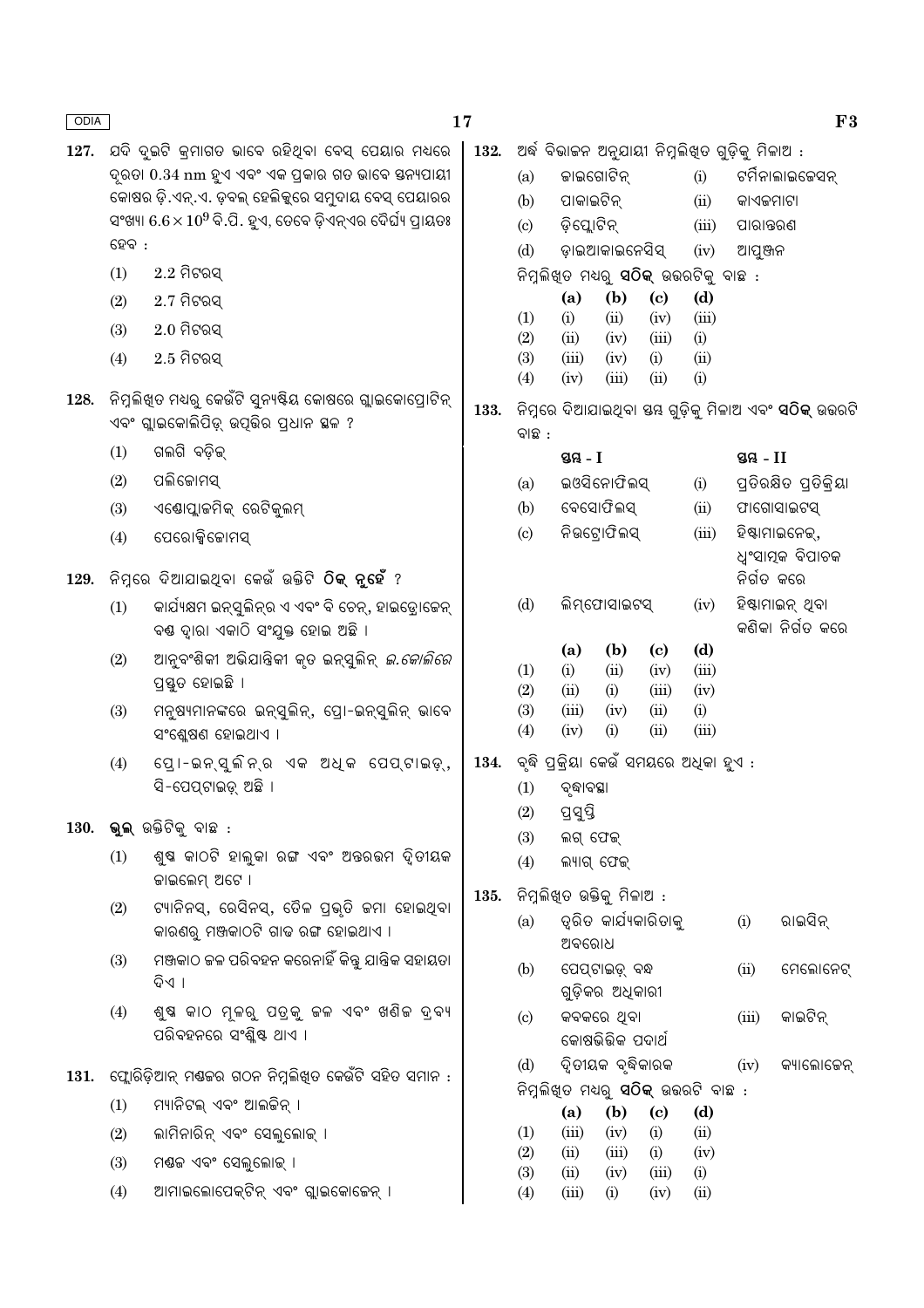$F3$ 

- 136. କେତେଗଡ଼ିଏ ବିଭାଜିତ କୋଷ, କୋଷ ଚକ୍ର ପ୍ଲୟାନ କରନ୍ତି ଏବଂ ଅଙ୍ଗୀୟ ନିଷ୍କିୟ ଅବସ୍ଥାରେ ପ୍ରବେଶ କରନ୍ତି । ଏହାକୁ କୁଇସେଷ୍ଟ୍ ଅବସ୍ଥା (G<sub>o</sub>) କହାଯାଏ । ଏହି ପକିୟାଟି ନିମ୍ରୋକ୍ତ କେଉଁ ଅବସ୍ଥାର ପରିଶେଷରେ ଘଟିଥାଏ :
	- S ଫେକ୍  $(1)$
	- $G_2$  ଫେକ୍  $(2)$
	- $M$  ଫେକ୍ (ଅବସ୍ଥା)  $(3)$
	- $G_1$  ଫେକ୍  $(4)$
- 137. ନିମୋକ କେଉଁଟି ମ୍ତ୍ ବର୍ଦନ ନିବାରଣରେ ସାହାଯ୍ୟ କରିପାରିବ ?
	- ଆଟି ଆଲ ନାଟିୟୁରେଟିକ୍ କାରକ ଭାସୋକନ୍ଷ୍ଟିକୃନ୍  $(1)$ କରାଇଥାଏ
	- ଜେ.ଜି. କୋଷ ଦ୍ୱାରା ରେନିନ୍ ନିଃସ୍ତ ସ୍ୱଳ୍ପ ହେବା  $(2)$
	- ଏଡ଼ିଏଚ୍ ସାଧାରଣଠାରୁ କମ୍ ନିଃସ୍ତ ହେବା ଯୋଗୁଁ ଅଧିକ  $(3)$ ଜଳର ପୁନଃ ଶୋଷଣ
	- ଆଲ୍ଡୋଷ୍ଟେରନ୍ ଯୋଗୁଁ ବୃକକୀୟ ନଳିକାରୁ  $\mathrm{Na^+}$  ଏବଂ  $(4)$ କଳର ପୁନଃ ଶୋଷଣ
- 138. ନିମ୍ନିଖତ କେଉଁ ଉକ୍ତିଟି ଭିରିୟଡ଼ସ୍ ସ୍ୟଦ୍ଧୀୟ **ସଠିକ୍** ଅଟେ ?
	- ସେମାନଙ୍କର ପୁଷ୍ଟିସାର ଆବରଣଯୁକ୍ତ DNA ଥାଏ ।  $(1)$
	- ସେମାନଙ୍କର ପୁଷ୍ଟିସାର ଆବରଣବିହୀନ DNA ଥାଏ ।  $(2)$
	- ସେମାନଙ୍କର ପ୍ରଷ୍ଟିସାର ଆବରଣଯକ୍ତ RNA ଥାଏ ।  $(3)$
	- ସେମାନଙ୍କର ପ୍ରଷ୍ଟିସାର ଆବରଣବିହୀନ RNA ଥାଏ ।  $(4)$
- 139. ମନୁଷ୍ୟ ଶରୀର ମଧ୍ୟରେ ପ୍ରବେଶ କରୁଥିବା *ପ୍ଲାସ୍ମୋଡ଼ିୟମ୍ର ରୋଗ* ସ୍ଷିକାରୀ ଅବସ୍ଥାଟି ହେଲା :
	- $(1)$ ସ୍ତ୍ରୀ-ଯୁଗ୍ମକ ଜନକ
	- $(2)$ ପୁରୁଷ-ଯୁଗୁକ ଜନକ
	- $(3)$ ଟ୍ରଫୋଜଏଟସ୍
	- $(4)$ ସୋରୋଜଏଟସ୍
- $140.$  ନିମ୍ଲିଖତ କେଉଁ ଉକ୍ତିଟି **ସଠିକ** ଅଟେ ?
	- ତିନୋଟି H-ବନ୍ଧ ମଧ୍ୟଦେଇ ଥାଇଆମିନ୍ ସହିତ  $(1)$ ଆଡ଼େନାଇନ୍ର ସଂଯୁକ୍ତ ।
	- ଆଡ଼େନାଇନ୍ ଥାଇଆମିନ୍ ସହିତ ସଂଯୁକ୍ତ ନୃହେଁ ।  $(2)$
	- ଦୃଇଟି H-ବନ୍ଧ ମଧଦେଇ ଥାଇଆମିନ୍ ସହିତ  $(3)$ ଆଡ଼େନାଇନ୍ର ସଂଯୁକ୍ତ ।
	- $(4)$ ଗୋଟିଏ H-ବନ୍ଧ ମଧ୍ୟଦେଇ ଆଡେନାଇନ୍ ସହିତ ଥାଇଆମିନ୍ର ସଂଯୁକ୍ତ ।
- $141.$  ପେଙ୍ଗଇନ୍ ଓ ଡଲ୍ଫିନ୍ର ଡେଣା କାହାର ଉଦାହରଣ :
	- ଇଷ୍ୟିଆଲ୍ ମେଲାନିକିମ୍  $(1)$
	- ପ୍ରାକୃତିକ ଚୟନ  $(2)$
	- ଅନୁକ୍ଳୀ ବିକିରଣ  $(3)$
	- ଅଭିସାରି ବିବର୍ତ୍ତନ  $(4)$
- 142. ମନ୍ଟିଲ୍ ପୋଟୋକଲ୍ 1987ରେ କାହାକୁ ନିୟନ୍ତ୍ରଣ କରିବା ପାଇଁ ସ୍ୱାକ୍ଷରିତ ହୋଇଥିଲା :
	- ସବ୍କ ଗହ ଗ୍ୟାସ୍ର ନିର୍ଗତକ୍ ।  $(1)$
	- ଇ- ବର୍ଯ୍ୟବୟଗଡ଼ିକ୍ ଫୋପାଡ଼ି ଦେବା ।  $(2)$
	- $(3)$ ଗୋଟିଏ ଦେଶରୁ ଅନ୍ୟ ଦେଶକୁ ବଂଶଗତ ଭାବେ ପରିବର୍ତ୍ତିତ ହୋଇଥିବା ଜୀବମାନଙ୍କର ପରିବହନକୁ ।
	- ଓକୋନ୍ ହାସକାରୀ ପଦାର୍ଥଗୁଡ଼ିକର ଉହର୍କନକ୍ ।  $(4)$
- ରେଷ୍ଟିକ୍ସନ୍ ବିପାଚକ ସୟନ୍ଧରେ **ଭୁଲ୍** ଉକ୍ତିଟି ଚିହୁଟ କର । 143.
	- ସେମାନଙ୍କୁ ଆନୃବଂଶିକ ଅଭିଯାନ୍ତିକୀରେ ବ୍ୟବହାର  $(1)$ କରାଯାଏ ।
	- ଡ଼ି.ଏନ୍.ଏ. ଲାଇଗେକ୍ ବ୍ୟବହାର କରି ଅଠାଳିଆ ଶେଷ  $(2)$ ମୁଣ୍ଠକୁ ସଂଯୋଗ କରାଯାଇପାରେ ।
	- ଗୋଟିଏ ଡ଼ି.ଏନ୍.ଏ. ଅନୁକ୍ମର ଦୈର୍ଘ୍ୟକ୍ର ପରୀକ୍ଷା କରି  $(3)$ ପ୍ରତ୍ୟେକ ରେଷ୍ଟିକସନ ବିପାଚକ କାର୍ଯ୍ୟ କରନ୍ତି ।
	- $(4)$ ସେମାନେ ପାଲିନ୍ଡୋମିକ୍ ସାନରେ ଡି.ଏନ୍.ଏ.ର ଷ୍ୱାଷ୍ଟକ୍ କାଟିଥାଆନ୍ତି ।
- 144. କେଉଁ କୌଶଳ ଦାରା ବିକାନିର ଇଉକ ଏବଂ ମାରିନୋ ରାମିଙ୍କ ବ୍ୟବହାର କରାଯାଇ ମେଶ୍ୟାର ଏକ ନ୍ତନ ପ୍ରକାତି 'ହିସାରଡ଼େଲ୍' ସ୍ଷ୍ଟି ହୋଇଛି ?
	- କ୍ସ ବିଡ଼ିଙ୍ଗ  $(1)$
	- ଅନ୍ତଃ ପ୍ରକନନ  $(2)$
	- ଆଉଟ୍ କ୍ସିଙ୍ଗ୍  $(3)$
	- $(4)$ ମ୍ୟୁଟେସ୍ନାଲ୍ ବ୍ରିଡ଼ିଙ୍ଗ୍
- 145. ଅଥ୍ରୋପୋଜେନିକ୍ କାର୍ଯ୍ୟପ୍ରକ୍ରିୟାରୁ ସ୍ୟି ହେଉଥିବା ପରିବେଶର ପରିବର୍ତ୍ତନ ଯୋଗଁ ବିବର୍ତ୍ତିତ ହୋଇଥିବା ଜୀବମାନଙ୍କର ଉଦାହରଣ ନିମ୍ନରେ ଦିଆଯାଇଥିବା କେଉଁଟିକୁ ଦର୍ଶାଉଛି ?
	- ଗାଲାପାଗୋସ୍ ଦୀପର ଡାରଉଇନ୍ସ ପିନ୍ଚେସ୍  $(a)$
	- ତ୍ଣନାଶକ ଔଷଧକୁ ପ୍ତିରୋଧ କରିପାରୁଥିବା ବଣ୍ରଆ  $(b)$ ଗୁଳ୍ଲ
	- ଔଷଧକୁ ପ୍ତିରୋଧ କରିପାରୁଥିବା ସୁନ୍ୟୟିୟ ପ୍ରାଣୀ  $(c)$
	- ମନ୍ଷ୍ୟ ସଷ୍ଟି କରିଥବା ଶାନ ପରି ଗହପାଳିତ ପଶ୍ଚମାନଙ୍କର  $(d)$ ପଚ୍ଚାତି
	- $(1)$  $(b)$ ,  $(c)$   $\sqrt{9}$ ° $(d)$
	- $(2)$ କେବଳ $(d)$
	- $(3)$ କେବଳ (a)
	- $(4)$ (a) ଏବଂ (c)

**ODIA**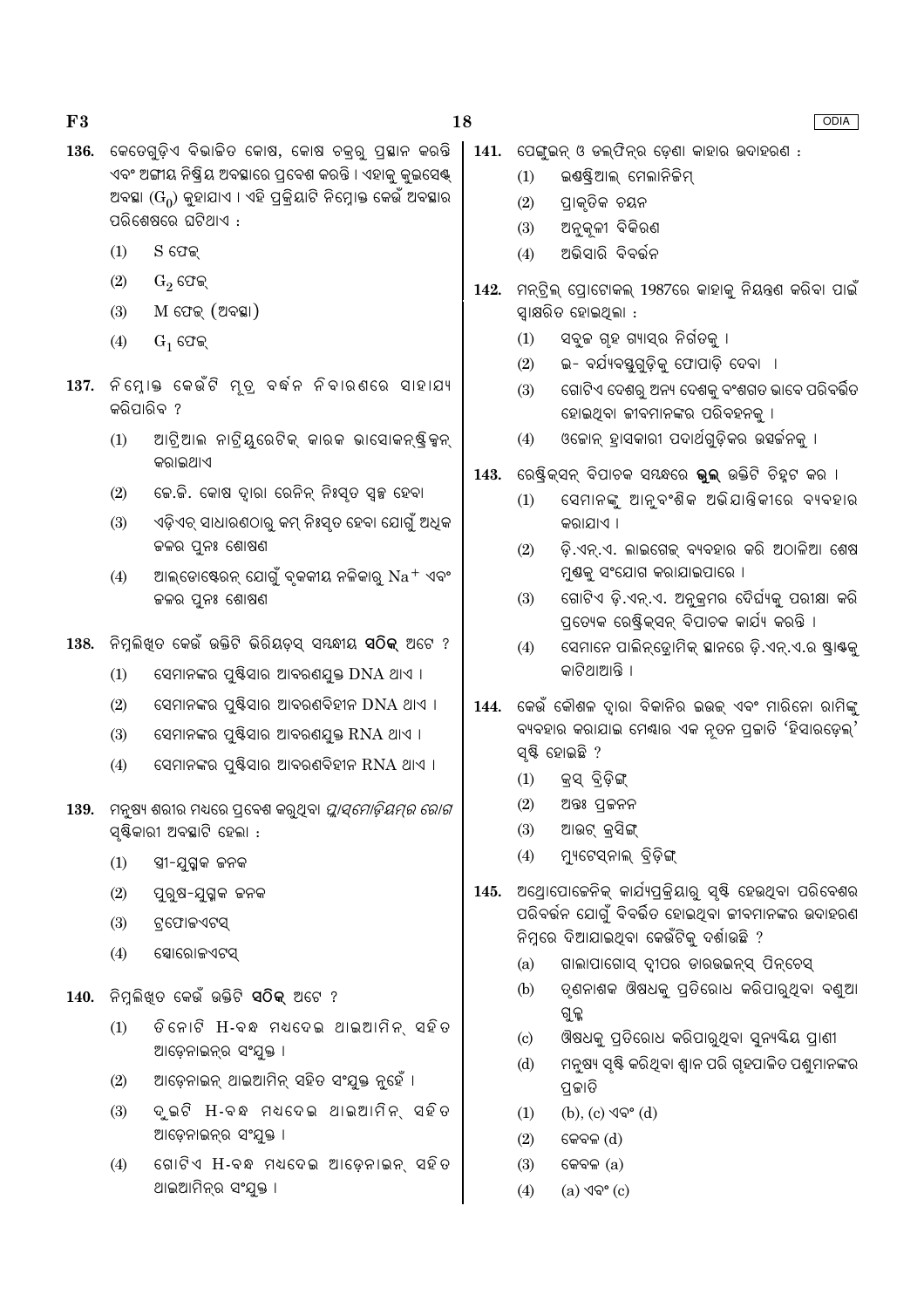|      |                                                                                                                                                                                               |                                                  |                        |               |                              | 146.  ଦ୍ୱିତୀୟକ ଡ଼ିୟାଣୁ କୋଷର ଅର୍ଦ୍ଧ ବିଭାଜନ ସମ୍ପୂର୍ଣ୍ଣ ହୁଏ :                                                         | 150.   ରବର୍ଟ ମେ'ଙ୍କ ଅନୁସାରେ ଭୂମଶ୍ଚଳୀୟ ଜାତିର ବିଭିଧତାର ପରିମାଣ |                            |                    |                              |                                                             |       |       |             |            |  |  |  |
|------|-----------------------------------------------------------------------------------------------------------------------------------------------------------------------------------------------|--------------------------------------------------|------------------------|---------------|------------------------------|--------------------------------------------------------------------------------------------------------------------|-------------------------------------------------------------|----------------------------|--------------------|------------------------------|-------------------------------------------------------------|-------|-------|-------------|------------|--|--|--|
|      | (1)                                                                                                                                                                                           |                                                  | ଯୁଗ୍ମଳ ସୃଷ୍ଟି ହେବା ପରେ |               |                              |                                                                                                                    |                                                             | କେତେ ?                     |                    |                              |                                                             |       |       |             |            |  |  |  |
|      | (2)                                                                                                                                                                                           |                                                  |                        |               |                              | ଗୋଟିଏ ଡ଼ିୟାଣୁ ସହିତ ଗୋଟିଏ ଶୁକ୍ରାଣୁର ସକ୍ନିଳନ                                                                         |                                                             | (1)                        | $50$ ମିଲିୟନ୍       |                              |                                                             |       |       |             |            |  |  |  |
|      |                                                                                                                                                                                               | ସମୟରେ                                            |                        |               |                              |                                                                                                                    |                                                             | (2)                        | 7 ମିଲିୟନ୍          |                              |                                                             |       |       |             |            |  |  |  |
|      | (3)                                                                                                                                                                                           |                                                  | ଡ଼ିଯୋଦୟ ପୂର୍ବରୁ        |               |                              |                                                                                                                    |                                                             | (3)                        | $1.5$ ମିଲିୟନ୍      |                              |                                                             |       |       |             |            |  |  |  |
|      | (4)                                                                                                                                                                                           |                                                  | ସଙ୍ଗମ କ୍ରିୟା ସମୟରେ     |               |                              |                                                                                                                    |                                                             | (4)                        | $20$ ମିଲିୟନ୍       |                              |                                                             |       |       |             |            |  |  |  |
| 147. |                                                                                                                                                                                               |                                                  |                        |               |                              | ଏକ ପରିସଂସ୍ଥାର ମୋଟ ପ୍ରାଥମିକ ଉତ୍ପାଦନ ଏବଂ ପକୃତ ପ୍ରାଥମିକ<br>ଉତ୍ପାଦନ ସୟଦ୍ଧୀୟ ନିମ୍ନଲିଖିତ କେଉଁ ଉକ୍ତିଟି <b>ସଠିକ୍</b> ଅଟେ ? | 151.                                                        |                            |                    |                              | ଡ଼ିଯକର ଶରୀର ଫନିକିଲ୍ ଭିତରେ କାହା ସହିତ ବନ୍ଧିତ ହୋଇଥାଏ :         |       |       |             |            |  |  |  |
|      | (1)                                                                                                                                                                                           |                                                  |                        |               |                              | ମୋଟ ପ୍ରାଥମିକ ଉତ୍ପାଦନ ଏବଂ ପକୃତ ପ୍ରାଥମିକ ଉତ୍ପାଦନ                                                                     |                                                             | (1)                        | ନ୍ୟୁସେଲସ୍          |                              |                                                             |       |       |             |            |  |  |  |
|      |                                                                                                                                                                                               |                                                  |                        |               | ଗୁଡ଼ିକ ଗୋଟିଏ ଏବଂ ସମାନ ଥାଏ ।  |                                                                                                                    |                                                             | (2)                        | ଚାଲାକା             |                              |                                                             |       |       |             |            |  |  |  |
|      | (2)                                                                                                                                                                                           |                                                  |                        |               | ମଧ୍ୟରେ କୌଣସି ସମ୍ପର୍କ ନାହିଁ । | ମୋଟ ପ୍ରାଥମିକ ଉତ୍ପାଦନ ଏବଂ ପକୃତ ପ୍ରାଥମିକ ଉତ୍ପାଦନ                                                                     |                                                             | (3)                        | ହିଲମ୍              |                              |                                                             |       |       |             |            |  |  |  |
|      | (3)                                                                                                                                                                                           |                                                  |                        |               | ଉତ୍ପାଦନ ଦୁଳନାରେ କମ୍ ଥାଏ ।    | ମୋଟ ପ୍ରାଥମିକ ଉତ୍ପାଦନ ସବୁବେଳେ ପ୍ରକୃତ ପ୍ରାଥମିକ                                                                       |                                                             | (4)                        |                    | ମାଇକ୍ରୋପାଇଲ୍                 |                                                             |       |       |             |            |  |  |  |
|      | (4)                                                                                                                                                                                           |                                                  |                        |               | ଉତ୍ପାଦନ ତୁଳନାରେ ଅଧିକ ଥାଏ ।   | ମୋଟ ପ୍ରାଥମିକ ଉତ୍ପାଦନ ସବୁବେଳେ ପକୃତ ପ୍ରାଥମିକ                                                                         | 152.                                                        | ବାଛ ।                      |                    |                              | ନିମ୍ନରେ ଦିଆଯାଇଥିବା ସୟମାନଙ୍କୁ ମିଳାଅ ଏବଂ <b>ସଠିକ୍</b> ଉତ୍ତରଟି |       |       |             |            |  |  |  |
|      |                                                                                                                                                                                               |                                                  |                        |               |                              |                                                                                                                    |                                                             |                            | ସ୍ତୟ $-I$          |                              |                                                             |       |       | ସ୍ତୟ - $II$ |            |  |  |  |
| 148. | ୍ଏ.ବି.ଓ. ରକ୍ତ ବର୍ଗକୁ ନିୟନ୍ତ୍ରଣ କରୁଥିବା ଜିନ୍ 'I' କୁ ଆଧାର କରି<br>ଭୁଲ୍ ଉକ୍ତିଟିକୁ ଚିହ୍ନଟ କର :<br>ଯେତେବେଳେ $I^A$ ଏବଂ $I^B$ ଏକତ୍ର ରହିଥାନ୍ତି, ସେମାନେ<br>(1)<br>ସମାନ ପ୍ରକାରର ସୁଗାର ପ୍ରକାଶ କରିଥାନ୍ତି । |                                                  |                        |               |                              |                                                                                                                    |                                                             | (a)                        | ପୀଡ଼କ କୀଟ          |                              | ସଂଘପ୍ରିୟ, ପଲିଫାଗସ୍                                          |       | (i)   |             | ଆଷେରିଆସ୍   |  |  |  |
|      |                                                                                                                                                                                               |                                                  |                        |               |                              |                                                                                                                    |                                                             | (b)                        |                    |                              | ପରିଣତ ବୟସରେ ଅବୀୟ<br>ପ୍ରତିସାମ୍ୟ ଏବଂ ଲାର୍ଭା                   |       | (ii)  | ୟରପିଅନ୍     |            |  |  |  |
|      | (2)                                                                                                                                                                                           |                                                  |                        |               |                              | ଯୁଗ୍ମ ବିକଳ୍ପୀ 'i' କୌଣସି ସୁଗାର ପ୍ରସ୍ତୁତ କରି ନଥାଏ ।                                                                  |                                                             |                            |                    | ସମୟରେ ଦ୍ୱିପାର୍ଶ୍ୱ ପ୍ରତିସାମ୍ୟ |                                                             |       |       |             |            |  |  |  |
|      | (3)                                                                                                                                                                                           |                                                  |                        |               |                              | କିନ୍ (I) ର ତିନୋଟି ଯୁଗ୍ମ ବିକଳ୍ପୀ ଅଛି ।                                                                              |                                                             | $\left( \mathrm{c}\right)$ | ବୁକ୍ଲଙ୍ଗସ୍         |                              |                                                             |       | (iii) |             | ଟିନୋପ୍ଲାନା |  |  |  |
|      | (4)                                                                                                                                                                                           |                                                  |                        |               |                              | କଣେ ବ୍ୟକ୍ତି ତିନୋଟି ଯୁଗ୍ମ ବିକଳ୍ପୀ ମଧ୍ୟରୁ କେବଳ ଦୁଇଟି                                                                 |                                                             | (d)                        | ଜୈବଦୀପ୍ତି          |                              |                                                             |       | (iv)  | ଲୋକୋଷ୍ଟା    |            |  |  |  |
|      |                                                                                                                                                                                               |                                                  | ଧାରଣ କରିପାରିବ ।        |               |                              |                                                                                                                    |                                                             |                            | (a)                | (b)                          | $\left( \mathbf{c} \right)$                                 | (d)   |       |             |            |  |  |  |
| 149. |                                                                                                                                                                                               |                                                  |                        |               |                              | ନିମ୍ନରେ ଦିଆଯାଇଥିବା ୟୟ ଗୁଡ଼ିକୁ ମିଳାଅ ଏବଂ <b>ସଠିକ୍</b> ଉତ୍ତରଟି                                                       |                                                             | (1)                        | (iii)              | (ii)                         | (i)                                                         | (iv)  |       |             |            |  |  |  |
|      | ବାଛ ।                                                                                                                                                                                         |                                                  |                        |               |                              |                                                                                                                    |                                                             | (2)                        | (ii)               | (i)                          | (iii)                                                       | (iv)  |       |             |            |  |  |  |
|      |                                                                                                                                                                                               | ସ୍ତୟ $-I$                                        |                        |               |                              | ସ୍ତୟ $-II$                                                                                                         |                                                             | (3)                        | (i)                | (iii)                        | (ii)                                                        | (iv)  |       |             |            |  |  |  |
|      | (a)                                                                                                                                                                                           | ପୋଷ ଗ୍ରଛି                                        |                        |               | (i)                          | ଗ୍ରାଭିସ୍ ରୋଗ                                                                                                       |                                                             | (4)                        | (iv)               | (i)                          | (ii)                                                        | (iii) |       |             |            |  |  |  |
|      | (b)                                                                                                                                                                                           | ଗଳଗ୍ରଛି                                          |                        |               | (ii)                         | ମଧୁମେହ                                                                                                             |                                                             |                            |                    |                              |                                                             |       |       |             |            |  |  |  |
|      | $\left( \mathrm{c}\right)$                                                                                                                                                                    |                                                  | ଅଧିବୃକ୍କ ଗ୍ରଛି         |               | (iii)                        | ବହୁମୂତ୍ର                                                                                                           | 153.                                                        |                            |                    |                              | ିବବର୍ତ୍ତନ ପାଇଁ ଭୁଣର ସୟନ୍ଧୀୟ ସହଯୋଗ କାହାଦ୍ୱାରା ଅଗ୍ରାହ୍ୟ       |       |       |             |            |  |  |  |
|      | (d)                                                                                                                                                                                           | ଅଗ୍ୟାଶୟ<br>(iv)                                  |                        | ଏଡ଼ିସନ୍ସ୍ ରୋଗ |                              | ହୋଇଥିଲା ?                                                                                                          |                                                             |                            |                    |                              |                                                             |       |       |             |            |  |  |  |
|      |                                                                                                                                                                                               | (b)<br>(d)<br>(a)<br>$\left( \mathbf{c} \right)$ |                        |               | (1)                          |                                                                                                                    | ଚାର୍ଲସ୍ ଡ଼ାରଉଇନ୍                                            |                            |                    |                              |                                                             |       |       |             |            |  |  |  |
|      | (1)<br>(iii)<br>(ii)<br>(i)<br>(iv)<br>(2)<br>(ii)<br>(i)<br>(iv)<br>(iii)                                                                                                                    |                                                  |                        |               |                              | (2)                                                                                                                | ଓପାରିନ୍                                                     |                            |                    |                              |                                                             |       |       |             |            |  |  |  |
|      | (3)<br>(iv)<br>(iii)<br>(i)<br>(ii)                                                                                                                                                           |                                                  |                        |               |                              | (3)                                                                                                                | କାର୍ଲ ଇୟରନେଷ୍ଟ ଉନ୍ ବିର                                      |                            |                    |                              |                                                             |       |       |             |            |  |  |  |
|      | (4)<br>(iii)<br>(ii)<br>(i)<br>(iv)                                                                                                                                                           |                                                  |                        |               |                              |                                                                                                                    |                                                             | (4)                        | ଆଲଫ୍ରେଡ଼୍ ଓ୍ୱାଲେସ୍ |                              |                                                             |       |       |             |            |  |  |  |

19

ODIA

 $F3$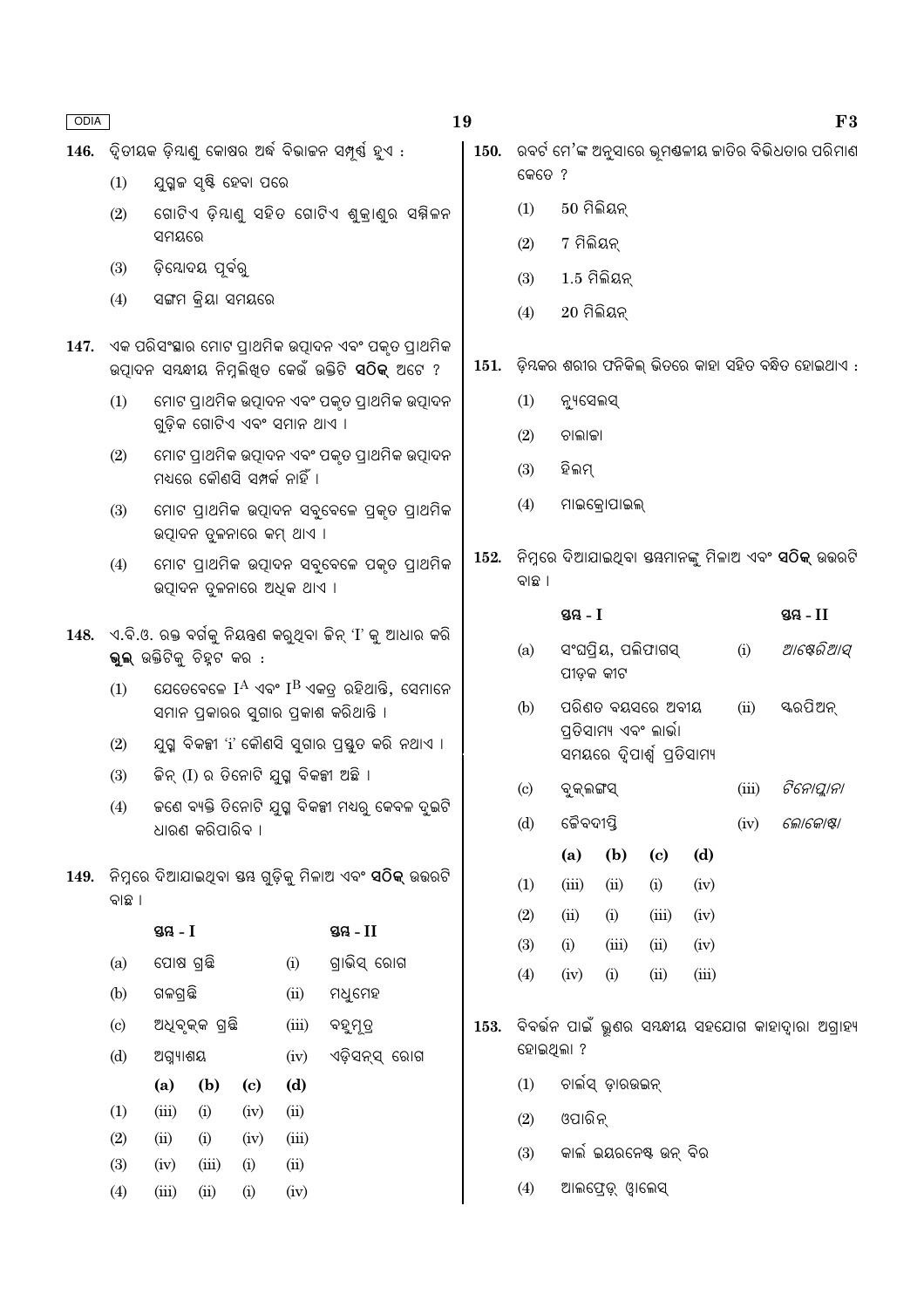| F3   |                                                                                             |                                    |                                              |                            |       |                                                           | 20                  |                                                                              |                                                                       |                    |                             |             |                                  | <b>ODIA</b> |
|------|---------------------------------------------------------------------------------------------|------------------------------------|----------------------------------------------|----------------------------|-------|-----------------------------------------------------------|---------------------|------------------------------------------------------------------------------|-----------------------------------------------------------------------|--------------------|-----------------------------|-------------|----------------------------------|-------------|
| 154. | ମିଳାଅ ।                                                                                     |                                    |                                              |                            |       | ନିମ୍ନଲିଖିତ ଅଣୁ ଜୀବକୁ ଜୈବ କୌଶଳରେ ତାଙ୍କର ବ୍ୟବହାରକୁ          | 158.                | ଘାସଭୂମି ପରିସଂସ୍ଥାରେ ଥିବା ଖାଦ୍ୟସ୍ତରକୁ ସେମାନଙ୍କର ଜାତିର<br>ଉଦାହରଣ ସହିତ ମିଶାଅ ।  |                                                                       |                    |                             |             |                                  |             |
|      | ବ୍ୟାସିଲସ୍<br>(a)                                                                            |                                    |                                              |                            |       | କ୍ଲୋନିଂ<br>ଭେକ୍ଟର                                         |                     | (a)                                                                          |                                                                       | ଚତୁର୍ଥ ଖାଦ୍ୟୟର     |                             | (i)         | କୁଆ                              |             |
|      |                                                                                             | ଥୁରିଙ୍ଗେନେସିସ୍                     |                                              |                            |       |                                                           |                     | (b)                                                                          | ଦ୍ୱିତୀୟ ଖାଦ୍ୟସ୍ତର                                                     |                    | (ii)                        | ଶାଗୁଣା      |                                  |             |
|      | ଥରମସ୍ ଆଜ୍ୱାଟିକସ୍<br>(b)                                                                     |                                    |                                              |                            | (ii)  | <b>gan</b> rDNA                                           |                     | (c)                                                                          | ପ୍ରଥମ ଖାଦ୍ୟସ୍ତର<br>ତୃତୀୟ ଖାଦ୍ୟସ୍ତର                                    |                    | (iii)                       | ଠେକୁଆ       |                                  |             |
|      |                                                                                             |                                    |                                              |                            |       | ଅଣୁର                                                      |                     | (d)                                                                          |                                                                       |                    | (iv)                        | ଘାସ         |                                  |             |
|      |                                                                                             |                                    |                                              |                            | ଗଠନରେ |                                                           |                     |                                                                              | ସଠିକ୍ ଉଭରଟି ବାଛ :                                                     |                    |                             |             |                                  |             |
|      | ଆଗ୍ରୋବ୍ୟାକଟେରିଅମ୍<br>(c)<br>ଟୁମେଫାସିଏନସ୍<br>ସାଲ୍ମୋନେଲା<br>(d)<br>ଟାଇଫିମୁରିଅମ୍               |                                    |                                              |                            | (iii) | DNA ପଲିମରେକ୍                                              |                     |                                                                              | (a)                                                                   | (b)                | $\left( \mathbf{c} \right)$ | (d)         |                                  |             |
|      |                                                                                             |                                    |                                              |                            |       |                                                           |                     | (1)<br>(2)                                                                   | (iv)<br>(i)                                                           | (iii)<br>(ii)      | (ii)<br>(iii)               | (i)<br>(iv) |                                  |             |
|      |                                                                                             |                                    |                                              |                            |       | କ୍ରାଇପ୍ରୋଟିନସ୍<br>(iv)                                    |                     | (3)                                                                          | (ii)                                                                  | (iii)              | (iv)                        | (i)         |                                  |             |
|      |                                                                                             | ନିମ୍ବର୍ <b>ସଠିକ୍</b> ଉତ୍ତରଟି ବାଛ : |                                              |                            |       |                                                           |                     | (4)                                                                          | (iii)                                                                 | (ii)               | (i)                         | (iv)        |                                  |             |
|      |                                                                                             | (a)                                | (b)                                          | $\left( \mathrm{c}\right)$ | (d)   |                                                           | 159.                | ନିମ୍ନଲିଖିତ କେଉଁ ପ୍ରକ୍ରିୟା ପାଇଁ କଳ ତରଳୀୟ ଅବସ୍ଥାରେ ଘାସର                        |                                                                       |                    |                             |             |                                  |             |
|      | (1)                                                                                         | (iii)                              | (ii)                                         | (iv)                       | (i)   |                                                           |                     |                                                                              | ପତ୍ରର ଅଗ୍ରଭାଗରୁ ରାତିରେ ଏବଂ ପ୍ରାତଃ ସକାଳେ କ୍ଷରିତ ହୁଏ :                  |                    |                             |             |                                  |             |
|      | (2)                                                                                         | (iii)                              | (iv)                                         | (i)                        | (ii)  |                                                           |                     |                                                                              | (1)<br>ଇମ୍ବାଇବେସନ୍                                                    |                    |                             |             |                                  |             |
|      | (3)                                                                                         | (ii)                               | (iv)                                         | (iii)                      | (i)   |                                                           |                     | (2)                                                                          |                                                                       | ପ୍ଲାକମୋଲିସିସ୍      |                             |             |                                  |             |
|      | (4)                                                                                         | (iv)                               | (iii)                                        | (i)                        | (ii)  |                                                           |                     | (3)                                                                          | ଉପ୍ସେଦନ                                                               |                    |                             |             |                                  |             |
| 155. |                                                                                             |                                    |                                              |                            |       |                                                           |                     | (4)                                                                          | ମୂଳଜ ଚାପ                                                              |                    |                             |             |                                  |             |
|      | ିନିମ୍ନଲିଖିତ ମଧ୍ୟରୁ କେଉଁ ନିରୋଧକାରୀ ଉପାଦାନଟି ମଞ୍ଜିର ପ୍ରସୁସ୍ତିକୁ<br>ନିୟନ୍ତଣ କରେ <b>ନାହିଁ</b> ? |                                    |                                              |                            |       |                                                           |                     | ନିମ୍ନଲିଖିତ ମଧ୍ୟରୁ <b>ସଠିକ୍</b> ଯୋଡ଼ାଟିକୁ ବାଛ :                               |                                                                       |                    |                             |             |                                  |             |
|      | (1)                                                                                         |                                    | ଫେନୋଲିକ୍ ଏସିଡ଼୍                              |                            |       |                                                           |                     | (1)                                                                          |                                                                       | ନିୟୁକ୍ଳିଏଜେସ୍      |                             |             | ଦୁଇଟି DNA ଷ୍ଟାଣ୍ଡ<br>ପୃଥକ୍ କରେ   |             |
|      | (2)                                                                                         |                                    | ପାରା-ଆସକରବିକ୍ ଏସିଡ଼୍                         |                            |       |                                                           |                     | (2)                                                                          |                                                                       | ଏକସୋନିଉକ୍ଳିଏଜେସ୍ - |                             |             | $DNA$ ମଧ୍ୟରେ ଗୋଟିଏ               |             |
|      | (3)                                                                                         | ଜିବରଲିକ୍ ଏସିଡ଼୍<br>ଆବ୍ସିସିକ୍ ଏସିଡ୍ |                                              |                            |       |                                                           |                     |                                                                              |                                                                       |                    |                             |             | ନିର୍ଦ୍ଦିଷ୍ଟ ଅଂଶରେ ଛେଦନ<br>କରେ    |             |
|      | (4)                                                                                         |                                    |                                              |                            |       |                                                           |                     | (3)                                                                          | ଲାଇଗେକ୍                                                               |                    |                             |             | ଦୁଇଟି DNA ଅଣ୍ଡକୁ<br>ଯୋଡେ         |             |
| 156. |                                                                                             |                                    | କେଉଁ ଉକ୍ତିଟି <b>ସଠିକ୍ ନୁହେଁ</b> ?            |                            |       | ଏକତ୍ର ଭାବରେ ଥିବା ଅନ୍ତଃବିଷ୍ଟ ଶରୀର ଗୁଡ଼ିକ ସୟନ୍ଧୀୟ ନିମୁଲିଖିତ |                     | (4)                                                                          |                                                                       | ପଲିମେରେଜେସ୍        |                             |             | $DNA$ କୁ ଛୋଟ ଛୋଟ<br>ଅଂଶରେ ଭାଙ୍ଗେ |             |
|      | (1)                                                                                         |                                    |                                              |                            |       | ସେମାନେ କୋଷ ଜୀବକରେ ମୁକ୍ତ ଭାବରେ ଥାଆନ୍ତି ।                   |                     |                                                                              |                                                                       |                    |                             |             |                                  |             |
|      | (2)                                                                                         |                                    | ନିଦର୍ଶନ ହୁଅନ୍ତି ।                            |                            |       | ସେଗୁଡ଼ିକ କୋଷ ଜୀବକରେ ସଂରକ୍ଷିତ ପଦାର୍ଥ ରୂପେ                  | 161.                | ଗୋଟିଏ ଗଛର ଅନୁପ୍ରସ୍ଥ ଛେଦନ ଦ୍ୱାରା ନିମୁଲିଖିତ ଶରୀର ଗଠନର<br>ଲକ୍ଷଣଗୁଡ଼ିକ ଦେଖାଯାଏ : |                                                                       |                    |                             |             |                                  |             |
|      | (3)                                                                                         |                                    |                                              |                            |       | ସେମାନେ କୌଣସି ଝିଲ୍ଲୀ ଦ୍ୱାରା ଆବଦ୍ଧ ନଥାନ୍ତି ।                |                     | (a)                                                                          | ବୟଲ୍ ସିଥ୍ ଦ୍ୱାରା ଆବଦ୍ଧ ହୋଇଥିବା ଅନେକଗୁଡ଼ିଏ<br>ବିଚ୍ଛୁରିତ ସଂବାହୀ ବିଡ଼ା । |                    |                             |             |                                  |             |
|      | (4)                                                                                         |                                    | ସେଗୁଡ଼ିକ ଖାଦ୍ୟକଣିକା ଗୁଡ଼ିକର ଆହରଣରେ ସଂଶ୍ଳିଷ୍ଟ |                            |       |                                                           | (b)                 | ବୃହତ୍ ସୁସ୍ୱଷ୍ଟ ପ୍ୟାରେନ୍କାଇମାଟସ୍ ଭୂମି ତନ୍ତୁ ।                                 |                                                                       |                    |                             |             |                                  |             |
|      |                                                                                             | ଥାଆନ୍ତି ।                          |                                              |                            |       |                                                           |                     | $\left( \mathrm{c}\right)$                                                   | ସଂବାହୀ ବିଡ଼ା ଗୁଡ଼ିକ ସଂଯୁକ୍ତ ଏବଂ ବନ୍ଦ ।                                |                    |                             |             |                                  |             |
| 157. |                                                                                             |                                    |                                              |                            |       | ନିମ୍ନଲିଖ୍ଡ କେଉଁଟିରେ ଅର୍ଦ୍ଧ ଅପକୃଷ୍ଟ ଗର୍ଭାଶୟ ଥାଏ ?          |                     | (d)                                                                          | ଫ୍ଲୋଏମ୍ ପ୍ୟାରେନ୍କାଇମାର ଅନୁପସ୍ଥିତ ।                                    |                    |                             |             |                                  |             |
|      | ସୂର୍ଯ୍ୟମୁଖୀ<br>(1)                                                                          |                                    |                                              |                            |       |                                                           |                     |                                                                              | ଗଛ ଏବଂ ତା'ର ଅଂଶର ପ୍ରକାରକୁ ଚିହୁଟ କର :                                  |                    |                             |             |                                  |             |
|      | (2)                                                                                         | ପ୍ଲମ୍                              |                                              |                            |       |                                                           |                     | (1)                                                                          | ଦ୍ୱିବୀଜପତ୍ରୀୟ କାଣ୍ଠ ।                                                 |                    |                             |             |                                  |             |
|      |                                                                                             |                                    |                                              |                            |       | (2)                                                       | ଦ୍ୱିବୀଜପତ୍ରୀୟ ମୂଳ । |                                                                              |                                                                       |                    |                             |             |                                  |             |
|      | (3)                                                                                         | ବାଇଗଣ                              |                                              |                            |       |                                                           |                     | (3)                                                                          | ଏକବୀଜପତ୍ରୀୟ କାଣ୍ଠ ।                                                   |                    |                             |             |                                  |             |
|      | (4)                                                                                         | ସୋରିଷ                              |                                              |                            |       |                                                           |                     | (4)                                                                          |                                                                       | ଏକବୀଜପତ୍ରୀୟ ମୂଳ ।  |                             |             |                                  |             |
|      |                                                                                             |                                    |                                              |                            |       |                                                           |                     |                                                                              |                                                                       |                    |                             |             |                                  |             |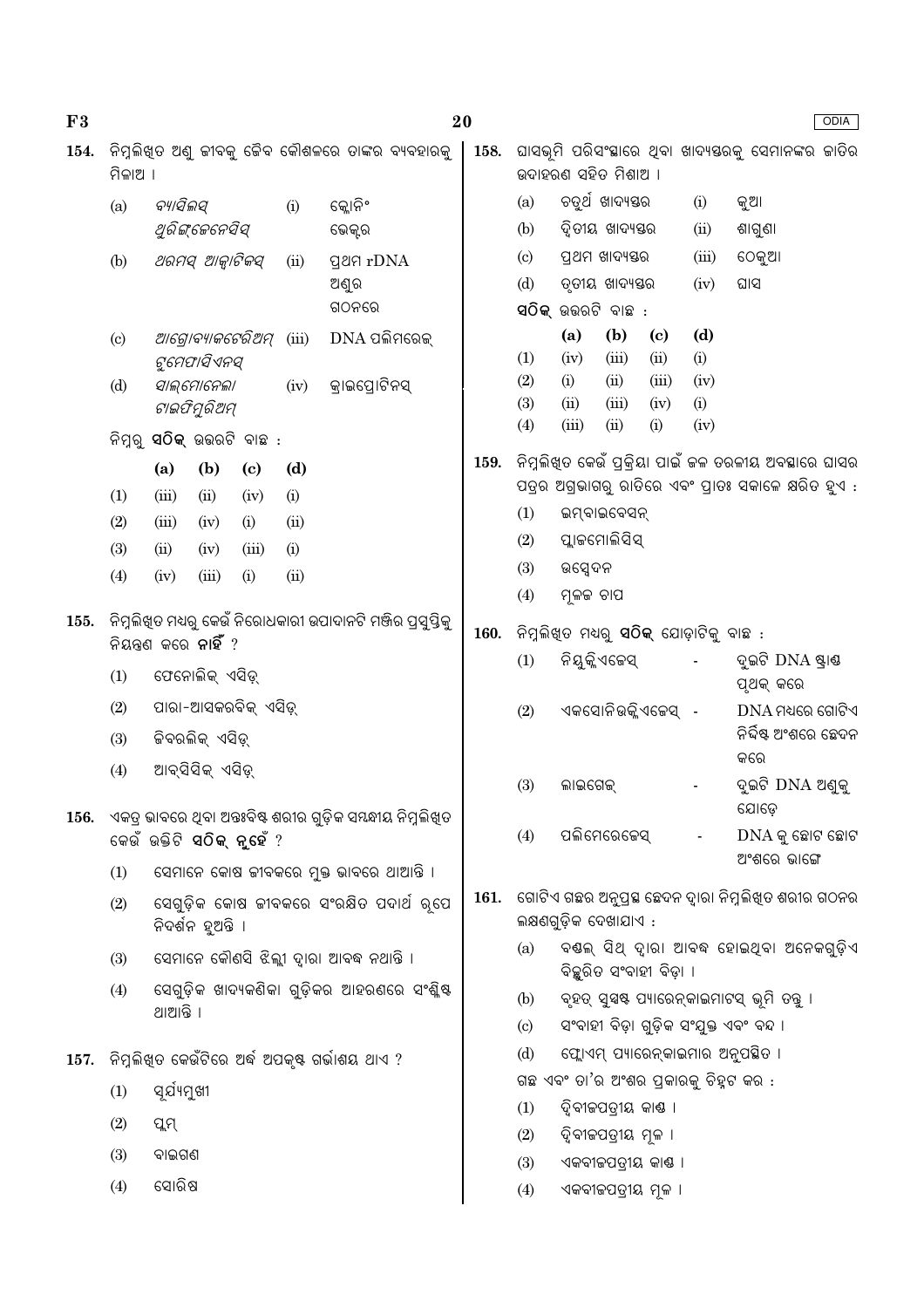| ODIA |                                                                                      | 21                                                                                                                    |      |                                                                                                                               | F3                                                                                                                                                                  |  |  |
|------|--------------------------------------------------------------------------------------|-----------------------------------------------------------------------------------------------------------------------|------|-------------------------------------------------------------------------------------------------------------------------------|---------------------------------------------------------------------------------------------------------------------------------------------------------------------|--|--|
| 162. | ଗୁଣସୂତ୍ରୀୟ ତତ୍ତ୍ୱ ଉତ୍ତରାଧିକରଣର ପରୀକ୍ଷମୂଳକ ସତ୍ୟତା କାହାଦ୍ୱାରା<br>ନିର୍ଣ୍ଣୟ କରାଯାଇଥିଲା : |                                                                                                                       |      | ଶିୟଜାତୀୟ ଉଭିଦଗୁଡ଼ିକର ମୂଳ ଗର୍ଣିରେ ଥିବା ନାଇଟୋଜିନେଜ<br>ଦ୍ୱାରା ପ୍ରତିକ୍ରିୟାର ଉପାଦାନ (ଗୁଡ଼ିକ) କାହା ଦ୍ୱାରା ତ୍ୱରିତ ହୁଅନ୍ତି :          |                                                                                                                                                                     |  |  |
|      | (1)                                                                                  | ବୋଭେରି                                                                                                                |      | ଆମୋନିଆ ଏବଂ ଅମ୍ଳକାନ୍<br>(1)                                                                                                    |                                                                                                                                                                     |  |  |
|      | (2)                                                                                  | ମରଗାନ୍                                                                                                                |      | (2)                                                                                                                           | ଆମୋନିଆ ଏବଂ ଉଦ୍କାନ୍                                                                                                                                                  |  |  |
|      | (3)                                                                                  | ମେଷେଲ୍                                                                                                                |      | (3)                                                                                                                           | ଏକାକୀ ଆମୋନିଆ                                                                                                                                                        |  |  |
|      | (4)                                                                                  | ସଟନ୍                                                                                                                  |      | (4)                                                                                                                           | ଏକାକୀ ନାଇଟ୍ରେଟ୍                                                                                                                                                     |  |  |
| 163. |                                                                                      | <i>ବାସିଲସ୍ ଥୁରିନ୍ଚିଏନ୍ସିସ୍</i> (Bt)ର ବିଷଯୁକ୍ତ କିନ୍ର ପ୍ରବର୍ଭନ ଦ୍ୱାରା<br>ବିକଶିତ ହୋଇଥିବା କପା ପ୍ରକାତିଟି କାହାର ପ୍ରତିରୋଧକ ? | 168. | ିନିମୁଲିଖିତ କେଉଁ 'ହର୍ମୋନ୍ ମାତ୍ରା' ଗ୍ରାଫିଆନ୍ ଫଲିକିଲ୍ରୁ<br>ଡ଼ିୟାଣୁ ନିର୍ଗତ (ଡ଼ିଯୋଦୟ) କରାଏ ?<br>(1)<br>ଏଲ୍.ଏଚ୍. ର ସ୍ୱଳ୍ପ ସାନ୍ଦ୍ରତା |                                                                                                                                                                     |  |  |
|      | (1)                                                                                  | ଉଭିଦ ନେମାଟୋଡ଼ସ୍                                                                                                       |      | (2)                                                                                                                           | ଏଫ୍.ଏସ୍.ଏଚ୍. ର ସ୍ୱଳ୍ପ ସାନ୍ଦ୍ରତା                                                                                                                                     |  |  |
|      | (2)                                                                                  | କୀଟ ପତଙ୍ଗ ଖାଉଥିବା ଜୀବ                                                                                                 |      | (3)                                                                                                                           | ଇଷ୍ଟ୍ରୋଜେନ୍ର ଉଚ୍ଚ ସାନ୍ଦ୍ରତା                                                                                                                                         |  |  |
|      | (3)                                                                                  | କୀଟପତଙ୍ଗ ଜାତୀୟ ପିଡ଼କ କୀଟ                                                                                              |      | (4)                                                                                                                           | ପ୍ରୋଜେସ୍ଟେରନ୍ର ଉଚ୍ଚ ସାନ୍ଦ୍ରତା                                                                                                                                       |  |  |
|      | (4)                                                                                  | କବକ ଜାତ ରୋଗ                                                                                                           |      |                                                                                                                               |                                                                                                                                                                     |  |  |
| 164. | (1)                                                                                  | <b>ସଠିକ୍</b> ଉକ୍ତିଟି ବାଛ :<br>ଇନ୍ସୁଲିନ୍ ଅଗ୍ନ୍ୟାଶୟ କୋଷ ଏବଂ ଆଡ଼ିପୋସାଇଟ୍ ଉପରେ                                            | 169. | (a)                                                                                                                           | କର୍ଡ଼ାଟା ପର୍ବ ପାଇଁ ନିମ୍ନଲିଖିତ କେଉଁ ଉକ୍ତି ଗୁଡ଼ିକ <b>ସତ୍ୟ</b> ଅଟେ ?<br>ଇଉରୋକର୍ଡ଼ାଟା ମାନଙ୍କରେ ପୃଷରଜ୍ଯ ମୟିଷରୁ ଲାଞ୍ଜ ପର୍ଯ୍ୟନ୍ତ<br>ଲୟିଥାଏ ଏବଂ ଏହା ସେମାନଙ୍କର ଜୀବନ କାଳର ସବୁ |  |  |
|      |                                                                                      | କାର୍ଯ୍ୟ କରେ ।                                                                                                         |      |                                                                                                                               | ସମୟରେ ଉପଛିତ ଥାଏ ।                                                                                                                                                   |  |  |
|      | (2)                                                                                  | ହାଇପରଗାଇସେମିଆ ସହିତ ଇନ୍ସୁଲିନ୍ର ସମ୍ପର୍କ<br>ରହିଛି ।                                                                      |      | (b)                                                                                                                           | ଭଟିବ୍ରାଟାମାନଙ୍କରେ କେବଳ ଭୁଣ ଅବସ୍ଥାରେ ପୃଷରଜୁ<br> P  S                                                                                                                 |  |  |
|      | (3)                                                                                  | ଗ୍ଳକୋନିଓଚେନେସିସ୍କୁ ଗ୍ଳକୋକରଟିକଏଡ଼ସ୍ ଉଭେଜିତ<br>କର।ଏ ।                                                                   |      | $\left( \circ \right)$                                                                                                        | କେନ୍ଦ୍ରୀୟ ସ୍ନାୟବିକ ସଂସ୍ଥାନ ପୃଷଭାଗରେ ଥାଏ ଏବଂ<br>ପୋଲା ।                                                                                                               |  |  |
|      | (4)                                                                                  | ହାଇପୋଗ୍ଲାଇସେମିଆ ସହିତ ଗ୍ଳକାଗନ୍ର ସମ୍ପର୍କ ରହିଛି ।                                                                        |      | (d)                                                                                                                           | କର୍ଡ଼ାଟାକୁ ତିନୋଟି ଅନୁପର୍ବ: ହେମିକର୍ଡ଼ାଟା, ଟ୍ୟୁନିକାଟା<br>ଏବଂ ସେଫାଲୋକଡ଼ାଟାରେ ବିଭକ୍ତ କରାଯାଇଛି ।                                                                         |  |  |
| 165. | ହେଲା :                                                                               | ି EcoRI ଦ୍ୱାରା ଚିହ୍ନଟ ହୋଇଥିବା ନିର୍ଦ୍ଦିଷ୍ଟ ପାଲିନ୍ତ୍ରୋମିକ୍ ଅନୁକ୍ରମଟି                                                    |      | (1)                                                                                                                           | $(a)$ $\triangleleft$ $\mathbb{Q}^{\circ}$ $(b)$                                                                                                                    |  |  |
|      | (1)                                                                                  | 5' - CTTAAG - 3'                                                                                                      | 170. | (2)                                                                                                                           | $(b)$ ଏବଂ $(c)$                                                                                                                                                     |  |  |
|      |                                                                                      | $3'$ - $\text{GAATTC}$ - $5'$                                                                                         |      | (3)                                                                                                                           | $(d)$ ଏବଂ $(c)$                                                                                                                                                     |  |  |
|      | (2)                                                                                  | $5'$ - $\operatorname{GGATCC}$ - $3'$                                                                                 |      | (4)                                                                                                                           | $(c)$ ଏବଂ $(a)$                                                                                                                                                     |  |  |
|      |                                                                                      | 3' - CCTAGG - 5'                                                                                                      |      | ଦ୍ୱିପାର୍ଶ୍ୱ ପ୍ରତିସାମ୍ୟ ଏବଂ ଶରୀର ଗହୃର ନଥିବା ପ୍ରାଣୀର ଉଦାହରଣ                                                                     |                                                                                                                                                                     |  |  |
|      | (3)                                                                                  | $5'$ - $\text{GAATTC}$ - $3'$                                                                                         |      | ହେଲା :                                                                                                                        |                                                                                                                                                                     |  |  |
|      |                                                                                      | $3^{\circ}$ - CTTAAG - $5^{\circ}$                                                                                    |      | (1)                                                                                                                           | ଆଛ୍କେଲମିନ୍ଥେସ୍                                                                                                                                                      |  |  |
|      | (4)                                                                                  | 5' - GGAACC - 3'                                                                                                      |      | (2)                                                                                                                           | ଏନିଲିଡ଼ା                                                                                                                                                            |  |  |
|      |                                                                                      | 3' - CCTTGG - 5'                                                                                                      |      | (3)                                                                                                                           | ଟିନୋଫୋରା                                                                                                                                                            |  |  |
| 166. |                                                                                      | ନିମ୍ନଲିଖ୍ତ ମଧ୍ୟରୁ କେଉଁ ପଦାର୍ଥରେ ଯଥାକ୍ରମେ ଗ୍ଲାଇକୋସାଇଡ଼ିକ୍<br>ବନ୍ଧ ଏବଂ ପେପ୍ଟାଇଡ଼୍ ବନ୍ଧ ସେମାନଙ୍କର ଗଠନରେ ଥାଏ ଚିହ୍ନଟ       | 171. | (4)                                                                                                                           | ପ୍ଲାଟିହେଲମିନ୍ଥେସ୍                                                                                                                                                   |  |  |
|      | କର :                                                                                 |                                                                                                                       |      | ନିମ୍ନଲିଖ୍ତ ମଧ୍ୟରୁ କେଉଁ ଅଞ୍ଚଳରେ ଭୂମଶ୍ଚଳର ସର୍ବାଧିକ ଜାତିର<br>ବିବିଧତା ଦେଖାଯାଏ ?                                                   |                                                                                                                                                                     |  |  |
|      | (1)                                                                                  | ସେଲୁଲୋକ୍, ଲେସିଥିନ୍                                                                                                    |      | (1)                                                                                                                           | ହିମାଳୟ                                                                                                                                                              |  |  |
|      | (2)                                                                                  | ଇନୁଲିନ୍, ଇନ୍ସୁଲିନ୍                                                                                                    |      | (2)                                                                                                                           | ଆମାଚ୍ଚନ୍ ଚଙ୍ଗଲ                                                                                                                                                      |  |  |
|      | (3)                                                                                  | କାଇଟିନ୍, କୋଲେଷ୍ଟରଲ୍                                                                                                   |      | (3)                                                                                                                           | ଭାରତର ପଶ୍ଚିମଘାଟ ଅଞ୍ଚଳ                                                                                                                                               |  |  |
|      | (4)                                                                                  | ଗୁିସେରଲ୍, ଟ୍ରାଇପିନ୍                                                                                                   |      | (4)                                                                                                                           | ମାଡ଼ାଗାସ୍କର୍                                                                                                                                                        |  |  |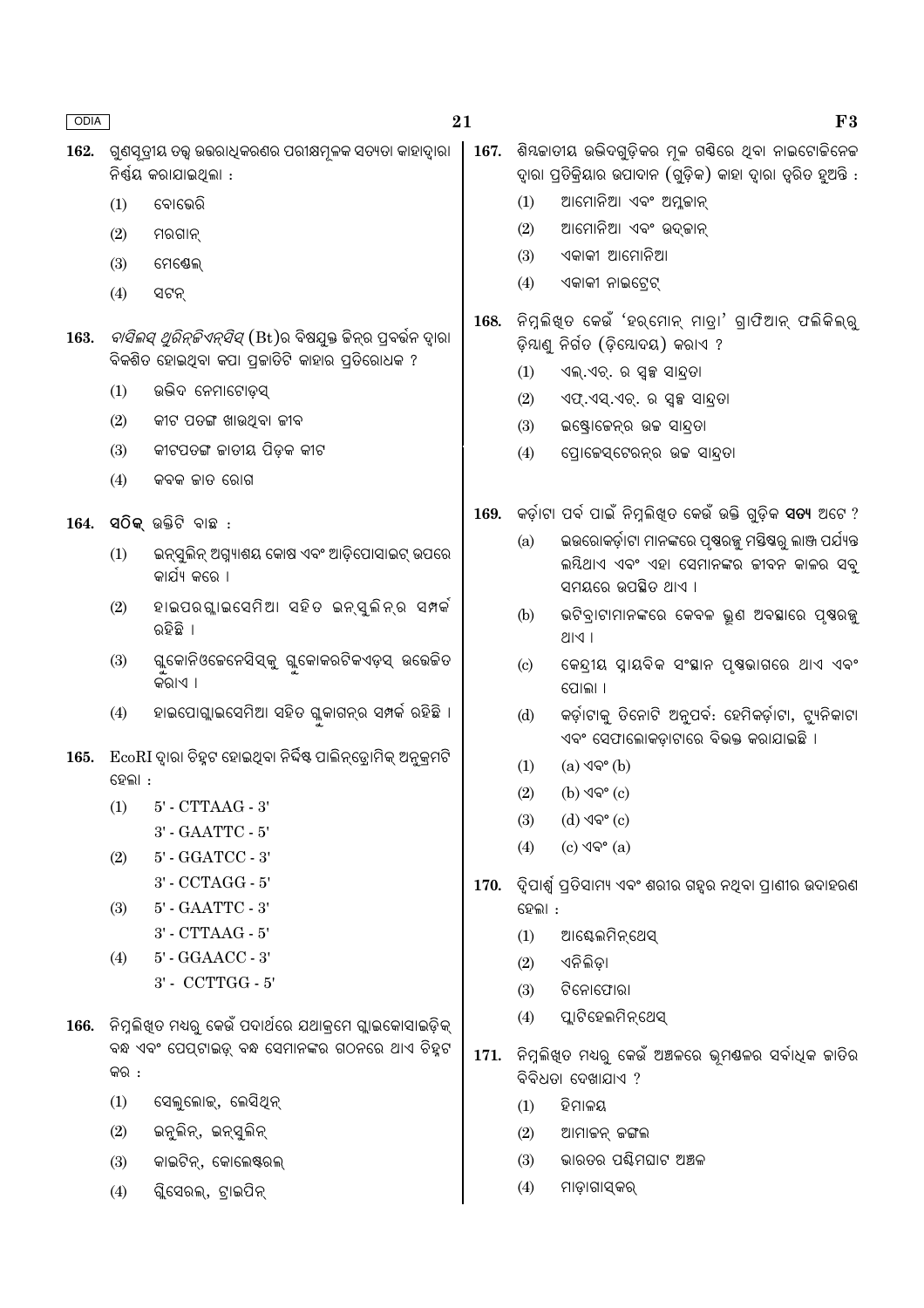- $F3$
- $172.$  ସଠିକ୍ ମେଳକଟିକ୍ ବାଛ $:$

 $(1)$ 

 $(2)$ 

- ସିକିଲ୍ କୋଷ ରକ୍ତହୀନତା - ଅଟୋକୋମାଲ ଅପ୍ରଭାବୀ ଲକ୍ଷଣ  $($ ଗ୍ରସ୍ତ $-11)$
- ଥାଲାସେମିଆ  $- X$  ଯକ୍ତ
- ହେମୋଫିଲିଆ -  $Y$  ଯୁକ୍ତ  $(3)$
- $(4)$ ଫେନାଇଲ୍କିଟୋନ୍ରିଆ - ଅଟୋଜୋମାଲ୍ ପ୍ତଭାବୀ ଲକ୍ଷଣ
- 173. ନିମୁଲିଖ୍ତ ମାନଙ୍କ ମଧ୍ୟରୁ କେଉଁ ପୁଷ୍ଟିସାରଟି ପ୍ରାଣୀମାନଙ୍କରେ ଅତିମାତାରେ ରହିଥାଏ ?
	- ଲେକ୍ଟିନ୍  $(1)$
	- ଇନ୍ସୁଲିନ୍  $(2)$
	- ହିମୋଗ୍ଲୋବିନ୍  $(3)$
	- $(4)$ କୋଲାଜେନ୍
- 174. ଯୌନକିୟା ଦାରା ସଞ୍ଚାରିତ ହେଉଥିବା ସମୟ ରୋଗକୁ ମିଶାଇ ସଠିକ ଉତ୍ତରଟି ଚୟନ କର :
	- ଏ.ଆଇ.ଡି.ଏସ୍. (ଏଡ଼ସ୍), ମ୍ୟାଲେରିଆ, ଫାଇଲେରିଆ  $(1)$
	- କର୍କଟ ରୋଗ (କ୍ୟାନ୍ସର), ଏଡ଼ସ୍, ସିଫିଲିସ୍  $(2)$
	- ପ୍ରମହ, ସିଫିଲିସ୍, ଜେନିଟାଲ୍ ହରପିସ୍  $(3)$
	- ପ୍ରମେହ, ମ୍ୟାଲେରିଆ, ଚେନିଟାଲ୍ ହରପିସ୍  $(4)$
- 175. କଳ ହାୟାସିଛ୍ ଏବଂ କଳ କଇଁରେ ପରାଗଣ ନିମ୍ନଲିଖିତ କାହା ମାଧ୍ୟମରେ ହୁଏ :
	- $(1)$ ପବନ ଏବଂ ଜଳ
	- $(2)$ କୀଟ ଏବଂ ଜଳ
	- କୀଟ କିୟା ପବନ  $(3)$
	- $(4)$ କଳର ସୋତ କେବଳ
- $176.$  କେଲ୍ ଇଲେକ୍ଲୋଫୋରେସିସ୍ରେ ପ୍ଥକ୍ ହୋଇଥିବା  $DNA$ ଖଣ୍ଡ ଗଡ଼ିକ ନିମ୍ନଲିଖତ କାହାର ସାହାଯ୍ୟ ଦାରା ଦେଖାଯାଆନ୍ତି :
	- ଏସିଟୋକାରମିନ୍ରେ UV ବିକିରଣ  $(1)$
	- ଇଥିଡ଼ିୟମ୍ ବୋମାଇଡ଼୍ରେ ଅଲ୍ଟା ରେଡ଼୍ ବିକିରଣ  $(2)$
	- ଏସିଟୋକାରାମାଇନ୍ରେ ଉଜ୍ଜଳ ନୀଳ ଆଲୋକରେ  $(3)$
	- UV ବିକିରଣରେ ଇଥିଡ଼ିୟମ୍ ବୋମାଇଡ଼୍  $(4)$
- **ODIA** 177. ଉଭିଦ ଦାରା ଉପନ୍ନ ହେଉଥିବା ଦିତୀୟକ ଶରୀର ବ୍ଦିକାରକ ଯଥା: ନିକୋଟିନ୍, ଷ୍ଟିଚ୍ନାଇନ୍ ଏବଂ କାଫିନ୍ ନିମୁଲିଖିତ କେଉଁଥି ପାଇଁ ଥାଆନ୍ତି : ପତିରକ୍ଷା କାର୍ୟ  $(1)$ ପ୍ରକନନ ଉପରେ ପଭାବ  $(2)$  $(3)$ ପୁଷ୍ଟିକର ମୂଲ୍ୟ ଅଭିବୃଦ୍ଧି ପ୍ରତିକ୍ରିୟା  $(4)$ 178. ମେଷେଲ୍ କେତେ ପ୍ରକାରର ସ୍ୱଦ୍ଧ ପ୍ରକନନକ୍ଷମ ମଟର ଗଛ ଯୋଡ଼ା ର୍ପରେ ବାଛିଥିଲେ । ଯେଉଁ ଗୁଡ଼ିକ କେବଳ ଗୋଟିଏ ଲକ୍ଷଣକୁ ବାଦ୍ ଦେଇ ଅନ୍ୟ ବିକଳ୍ପୀ ଲକ୍ଷଣ ସହିତ ସମାନ ?  $(1)$ 14  $(2)$  $\overline{8}$  $(3)$  $\overline{4}$  $(4)$  $\overline{2}$ ିନିମ୍ନୋକ୍ତ କେଉଁଟି ଚ୍ଚନସଂଖ୍ୟାର ଏକ ବିଶେଷ ଗୁଣ **ନୁହେଁ** ?  $(1)$ ମ୍ତ୍ୟହାର  $(2)$ କାତିମାନଙ୍କର ପାରସ୍କରିକ କ୍ରିୟା ଲିଙ୍ଗୀୟ ଅନୁପାତ  $(3)$  $(4)$ ଜନ୍ନହାର 180. ଅଷ୍ଟାର୍ଟିକାରେ ହେଉଥିବା ସ୍ରୋ-ବ୍ଲାଇଣ୍ଟନେସ୍ ରୋଗ କେଉଁ କାରଣର ହଏ : ବରଫର୍ ଆସ୍ତଥିବା ଅତ୍ୟଧିକ ପ୍ରତିଫଳିତ ଆଲୋକ  $(1)$ 
	- ଅବଲୋହିତ ରଶି ଦାରା ରେଟିନା ନଷ୍ଟ ହୋଇଯିବା  $(2)$
	- ନିମ୍ନ ତାପମାତ୍ରା ଦାରା ଆଖୁରେ ରସଗୁଡ଼ିକ ଘନିଭ୍ତ  $(3)$ ହୋଇଯିବା
	- ଅତ୍ୟଧିକ ମାତାର UV-B ବିକିରଣ କାରଣରୁ କେରୋନାର  $(4)$ ଫଲିଯିବା

 $-0.00 -$ 

22

179.